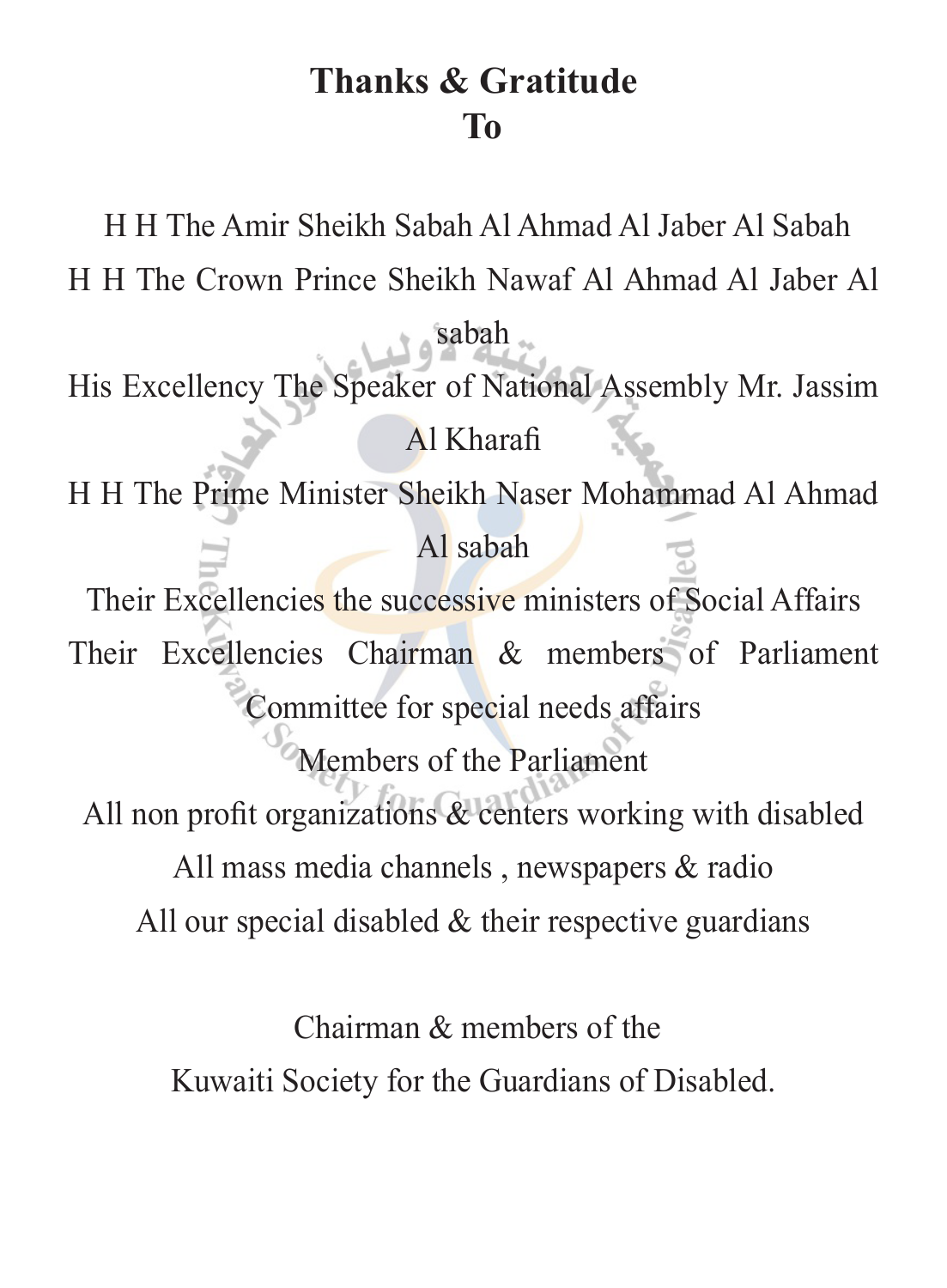#### **LAW NUMBER 8 OF 2010 FOR THE RIGHTS OF PEOPLE WITH DISABILITIES**

-After perusal of the constitution.

-And the Penal Code Law promulgated by Law no. 16 of 1960 and the laws amending it.

-And the Law no. 17 of 1960 promulgating the Law of Criminal Procedure and the procedures and the laws amending it.

-And the Law no. 22 of  $1960$  organizing the Traffic court and the laws amending it,

-And the Law no.  $24$  of 1962 with regard to clubs and associations of public benefit and the laws amending ,it

-And the Law no. 38 of 1964 with regard to employment in the private sector and the laws amending it,

-And the Law no. 28 of 1969 with regard to employment in the oil sector.

-And the Emiri Order on the Law no  $61$  of 1976 for issuing the Law of Social Insurance and the law amending it.

-And the Decree of the Law no. 67 of 1976 regarding the traffic and the laws amending it.

-And the Decree of the Law no. 22 of 1978 regarding the Public Assistance Law and the laws amending it,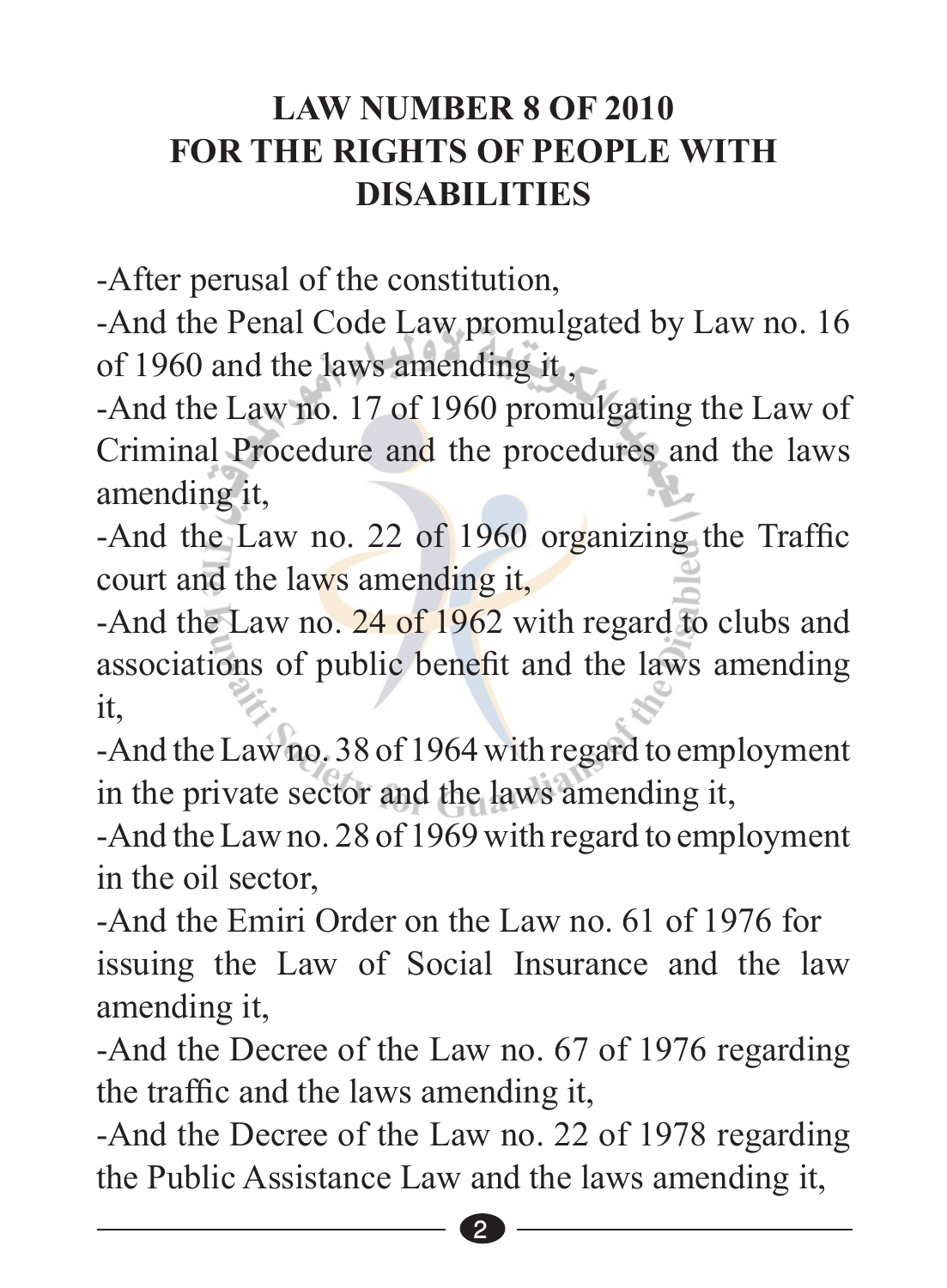-And the Decree of the Law no. 42 of 1978 regarding sports bodies and the laws amending it.

-And the Decree no. 15 of 1979 regarding the Civil Service and the laws amending it,

-And the Decree regarding the Civil Service system issued on April 4,  $1979$ ,

- And the Decree of the Law no. 69 of 1980 promulgating the Law of salaries and pensions for military personnel and the laws amending it.

- And the Decree of the Law no. 17 of 1981 regarding the regulation of bodies and public institutions and autonomous administrations

- And the Law no. 67 of 1983 with regard to establishing the Public Authority for Minors Affairs,

- And the Decree of the Law no. 4 of 1987 regarding the general education.

- And the Decree of the Law no. 1 if 1990 granting an increase in social benefits and pensions and public ,assistance

- And the Law no. 47 of 1993 regarding residential care and the laws amending it.

- And the Law 49 of 1996 re $\lnot$  garding disabled care,

- And the Law no. 1 of 1990 concerning health insurance for foreigners and the imposition of fees for health services.

- And the Law no. 19 of 2000 regarding supporting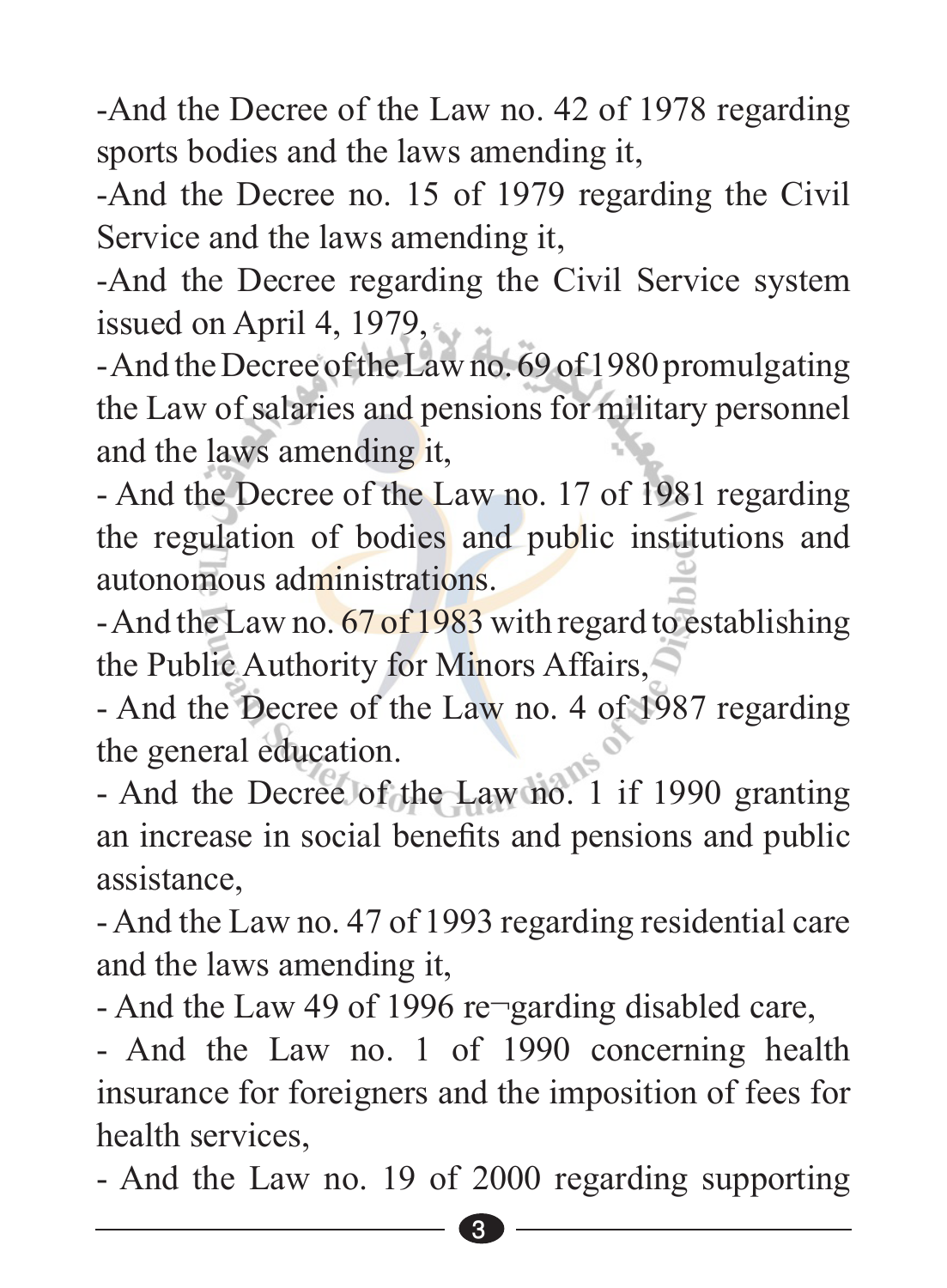national employment and encouragement to work in nongovernmental sectors and the laws amending it.

- And the Law no. 21 of 2000 amending some provisions of the Emiri Decree no. 15 of 1959 concerning the Kuwaiti nationality.

- And the Law no. 10 of 2003 on issuing the unified Customs Law of the Cooperation Council for the Arab Gulf States

- And the Law no. 49 of 2005 on the organization of professionalism in sports.

- And the Law no. 6 of 2007 concerning the completion of sports facilities,

 $-$ And the Law no.  $31$  of  $2008$  concerning medical examination for those wishing to marry before the marriage,

The National Assembly has approved, ratified and enacted the following law,<br> *For* Guardians enacted the following law,

# **1 CHAPTER APPLICATION SCOPE OF THE LAW'S APPLICATION**

#### **(1) ARTICLE**

The application of this Law's provisions means the following:

1-The person with disability: One who suffers from permanent, total, or partial disorders leading to deficiencies in his/her physical, mental, or sensory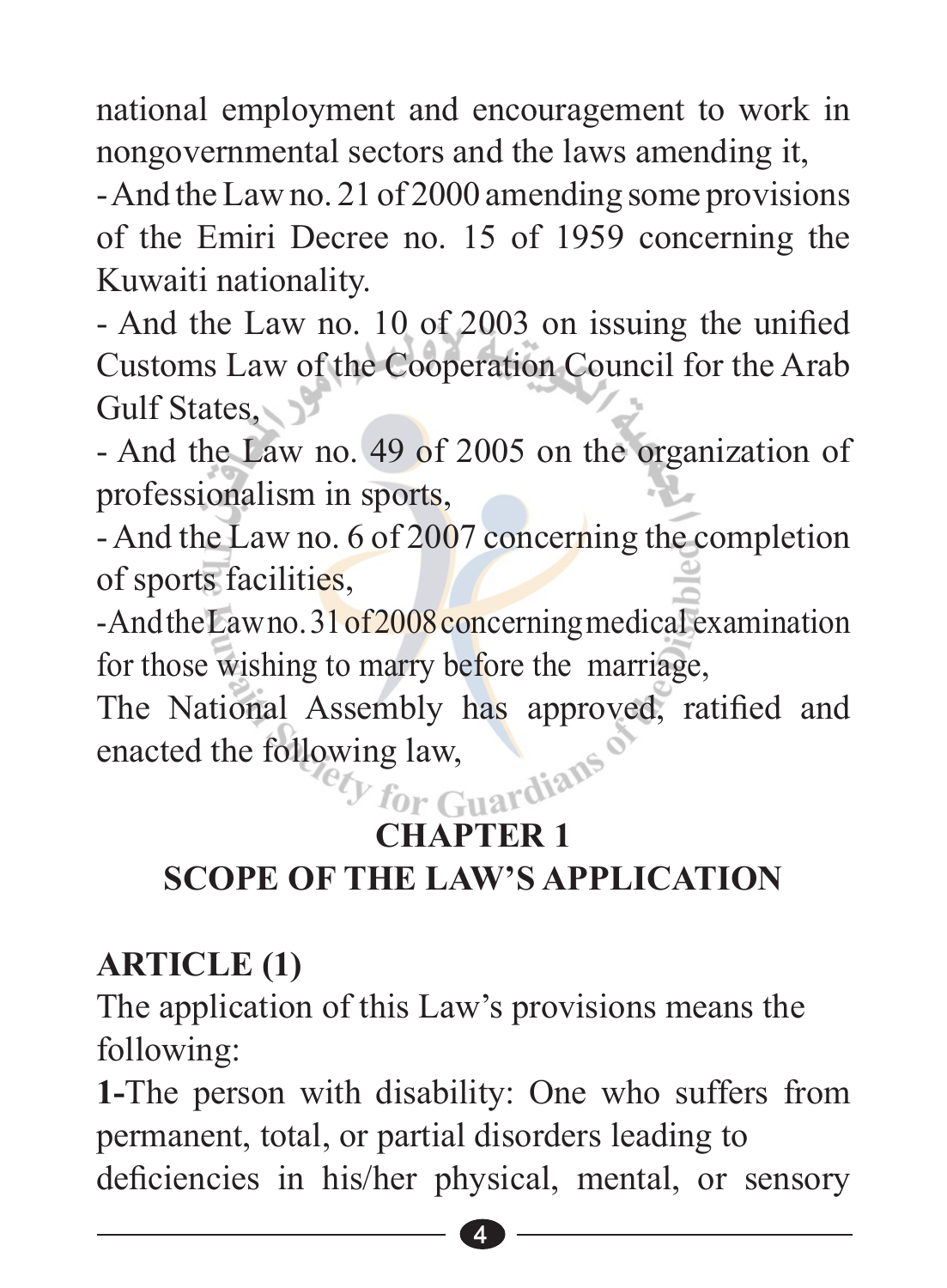abilities that may prevent him/her from securing the requirements of life to work or participate fully and effectively in society on an equal basis with others.

2-Technical committee concerned: The body to which a resolution on its formation and terms of reference is issued by the authority, and has a team of people with competencies in the field of disability.

3- Communication: The languages and texts display, Braille method, tactile communication, large print, accessible multimedia, methods, means and forms of augmentative and alternative, written, visual and audio communication including information technology.

4- Language: The language of speech, sign language, symbols, and other forms of nonverbal languages.

5- Simplified arrangements needed: Modifications and arrangements that are appropriate and necessary in a specific situation to ensure that persons with disabilities enjoy, and are able to exercise, equality with others in all human rights and fundamental freedoms.

6- General Design: Design of buildings and facilities, public utilities, special facilities for public use, as well as products, programs, and services to suit the use of persons with disabilities.

**7-** Habilitation: Preparing the person with disabilities to develop their abilities through direct medical treatment, physiotherapy, provision of prosthetic devices,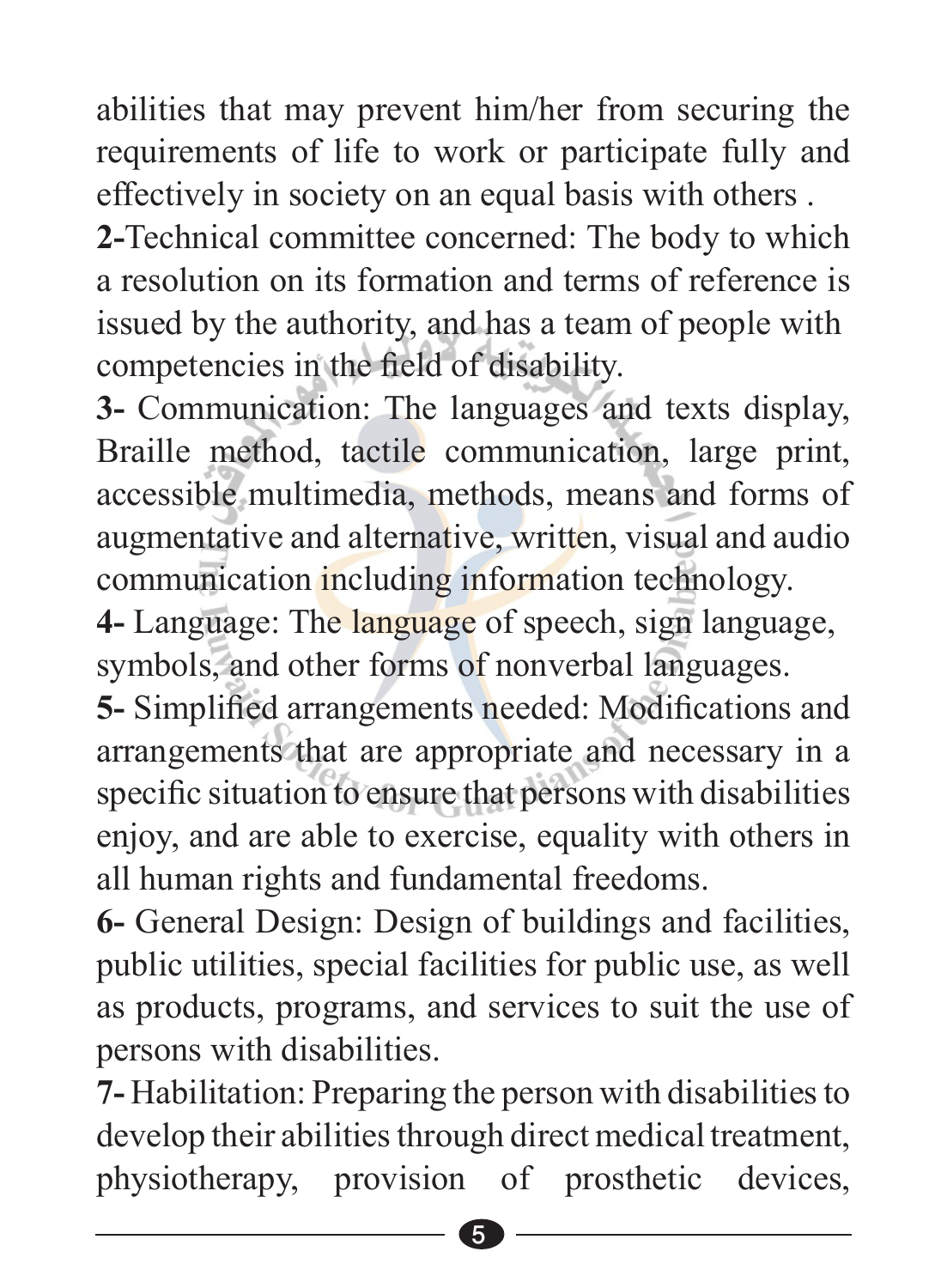vocational education and training, psychological and social rehabilitation commensurate with their .capabilities

**8-** Rehabilitation: The preparation of the person to restore the capacity and capability to adapt - again with the community after acquiring a disability.

9- The Authority: The General Authority of the Disabled.

10- The General Assembly: The General Assembly for the General Authority of the Disabled.

**11- The Board of Directors: The Board of Directors for** the General Authority of the Disabled.

12- The President: The Chairman of the Board of the General Authority of the Disabled.

13- Director General: The Director General of the General Au-thority of the Disabled.

14- The Supervisor: The employee specialized in supervising bodies' and individuals' commitment in providing the services and the demands of the .disabled

15- Disability Card: An official document issued by the General Authority of the Disabled proving that its holder has a disability according to the disability certificate issued by the competent technical committee. determining disability type and degree.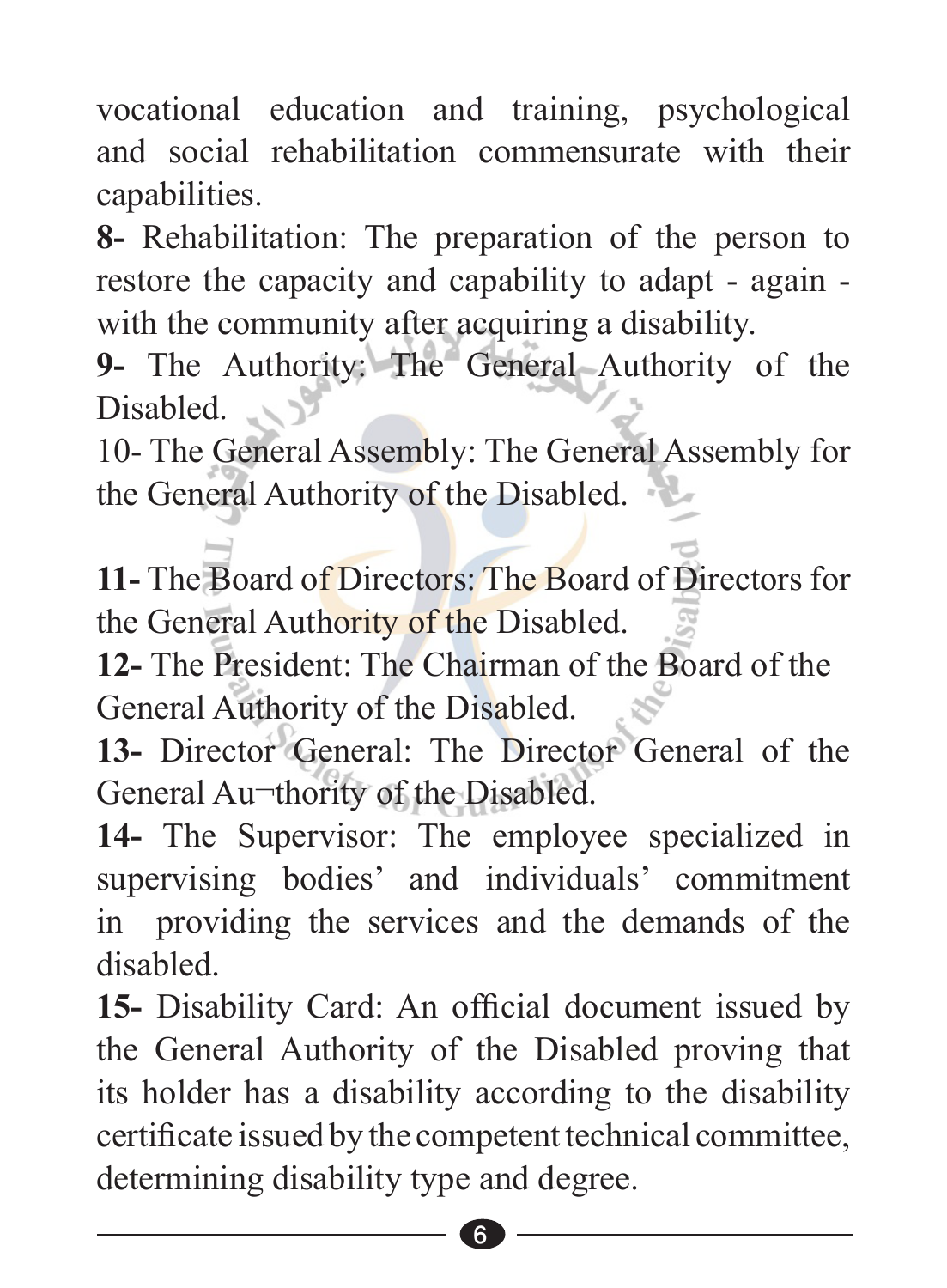# **(2) ARTICLE**

Provisions of this Law are applicable to the Kuwaiti disabled and the children of the Kuwaiti woman fro a non-Kuwaiti, within the bounds of medical and educational care and employment rights stated in the Law herein.

The Authority is entitled to consider some of its provisions applicable to non-Kuwaiti disabled, according to the terms and regulations it deems appropriate after the consent of the General Assembly.

# **(3) ARTICLE**

The non-Kuwaiti disabled with a Kuwaiti mother is treated, from birth, like a Kuwaiti for life based on a resolution

issued by the minister of interior according to Law no. 21 of 2000 to amend some provisions of the Emiri Decree no. 15 of 1959 concerning the Kuwaiti nationality law.

#### **CHAPTER TWO SERVICES**

#### **(4) ARTICLE**

Taking into consideration the special needs of the disabled people, and taking the simplified arrangements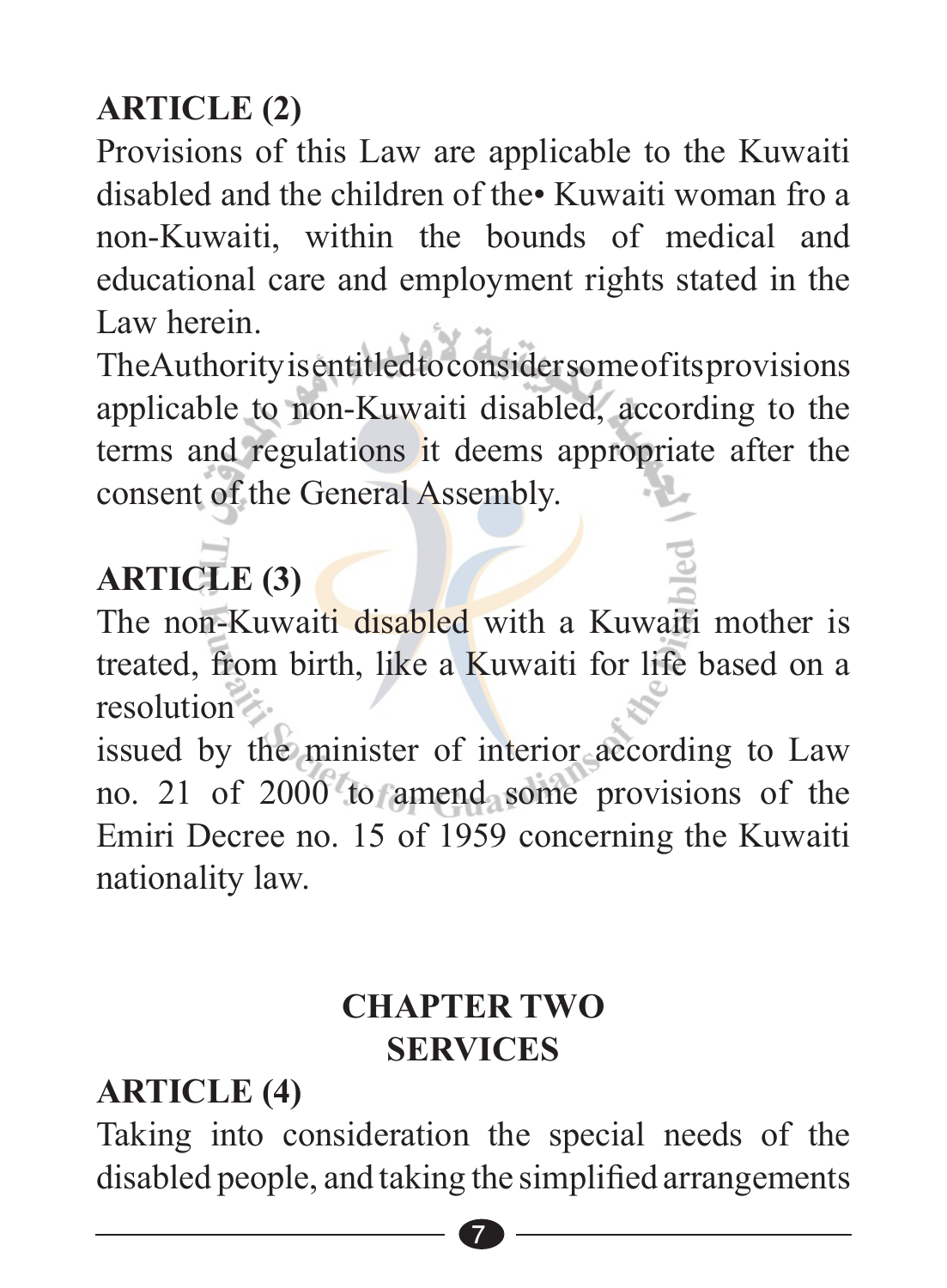necessary, the government provides the regular, integral, continuous services for the disabled on an equal basis with others in the fields hereunder

1- Precautionary, medical, habilitation, psychotherapy, hereditary Guidance before marriage, and before and during pregnancy.

تبعد 2- Social and psychological.

**3**- Educational, instructional and cultural in all educational levels, including preschool and kindergarten commensurate with the physical, mental and sensory capabilities of the persons with disabilities.

4- Entertainment and athletics

**5**- Residential, in accordance with the provisions of the law no. 47 of 1993 concerning residential care.

.Transportation **6-**

**7-** Vocational qualification, work, and operation.

Other fields may be developed by a resolution from the Authority

#### **CHAPTER THREE**

# **THE RIGHTS OF PERSONS WITH DISABILITIES**

#### **(5) ARTICLE**

The government shall take all effective administrative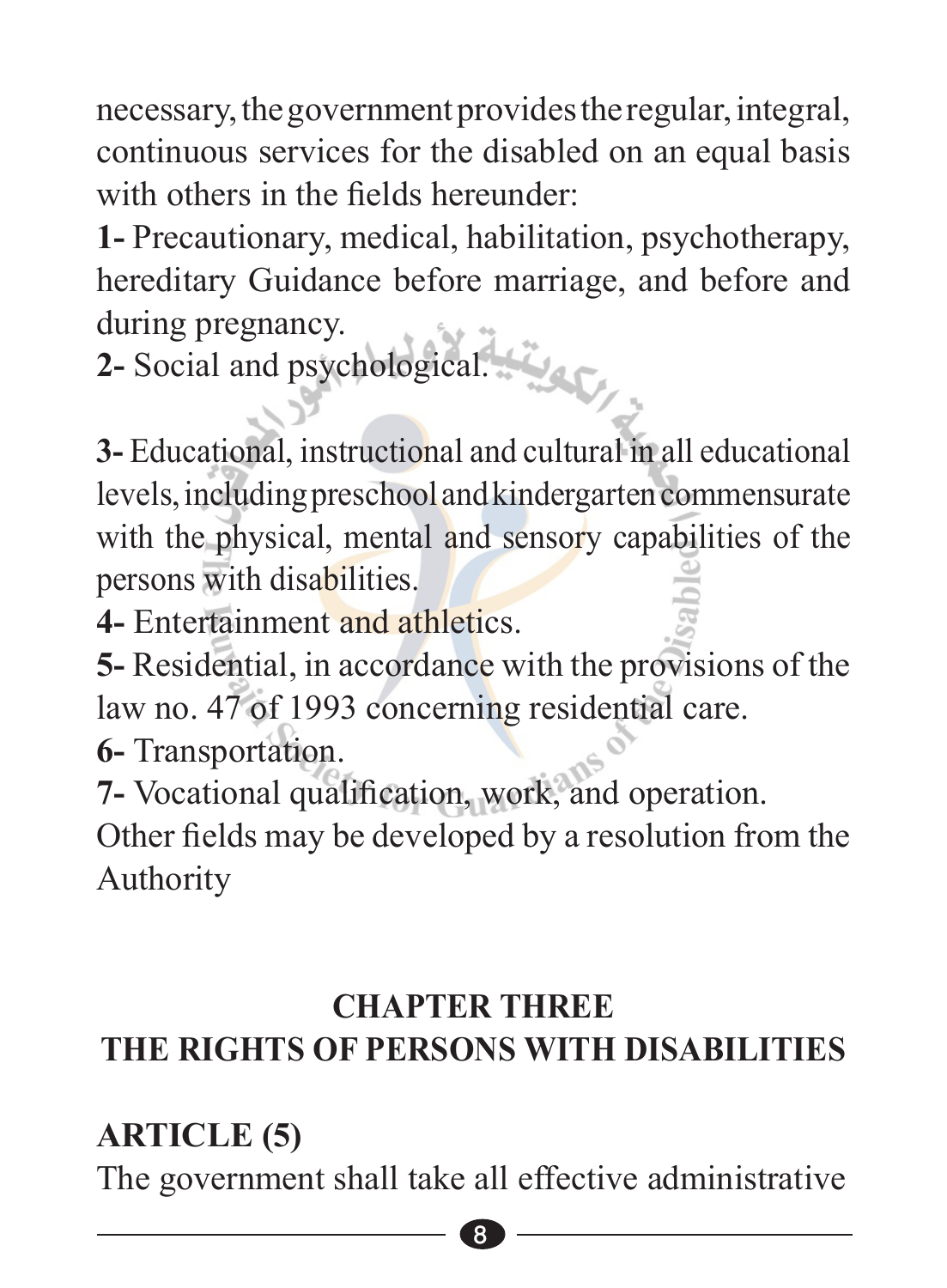procedures, and provide the necessary equipment to ensure that persons with disabilities enjoy their civil and political rights. The Government is committed to providing offices to give special services for people with disabilities in all its institutions and governmental bodies including a sign language interpreter and a supporter to serve the blind to ensure they enjoy their rights on an equal basis with others.

### **(6) ARTICLE**

The Government shall commit to taking all effective administrative and organizational measures to ensure the inclusion of state plans and development programs and the government's program of action on all the needs and services to the category of persons with disabilities, the current, and the futuristic.

# **(7) ARTICLE**

The Government is committed to providing precautionary, counseling, and habilitation services in all the country's health centers, taking into account the special needs of persons with disabilities. It shall also work to nancy, and after childbirth, and also provide them with reduce the causes of disability before and during pregmedical treatment abroad if necessary.

#### **(8) ARTICLE**

The Government is committed to providing different specialized medical cadres, technical, assisting, and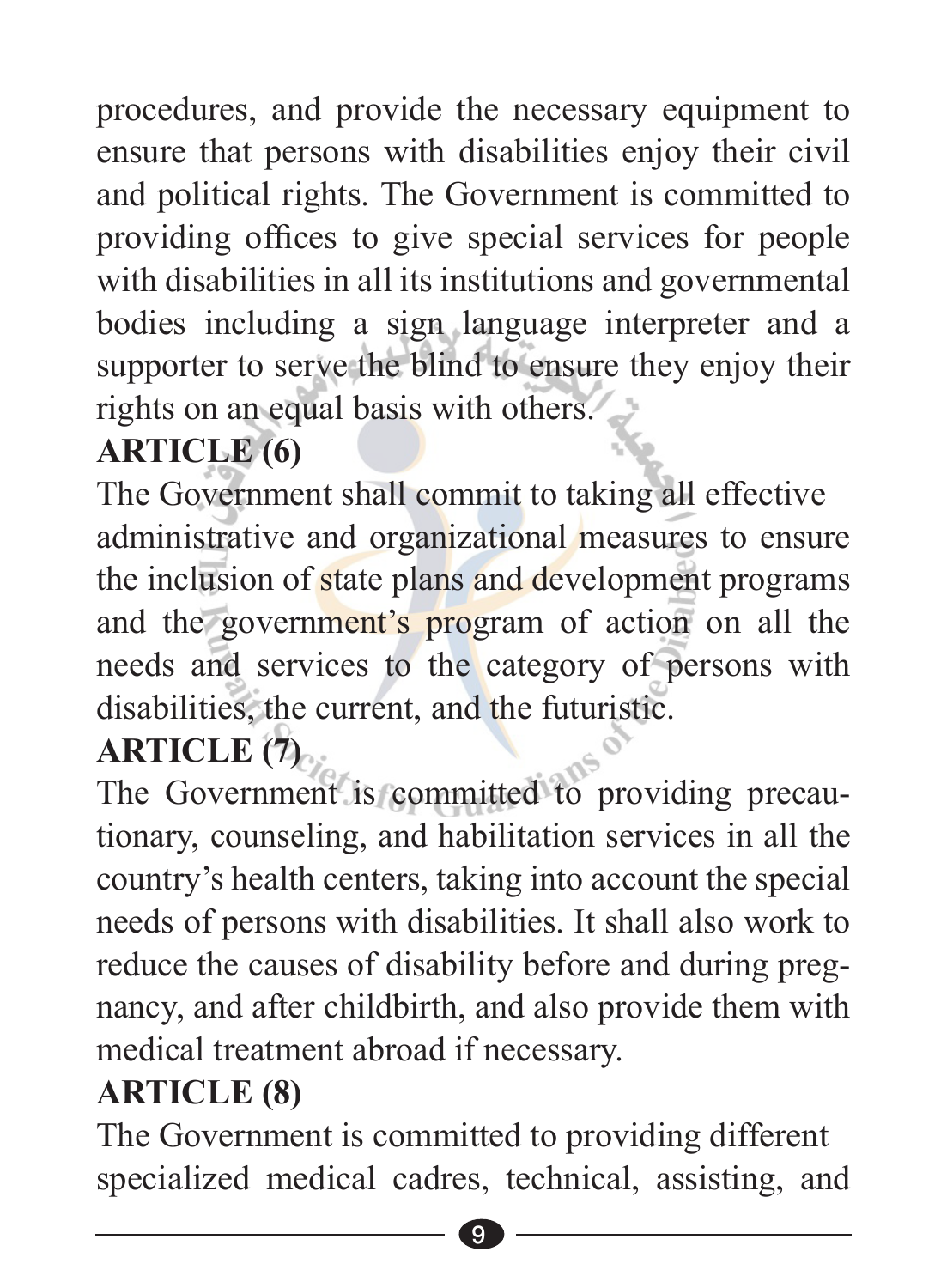trained to provide therapeutic services for persons with disabilities in all governmental health centers and hospitals in the country on an equal basis with others.

The Government is also committed to providing specialized teams to provide health care and physiotherapy for the disabled at home, while their need for this care is determined by the competent technical committee.

#### **(9) ARTICLE**

The Government is committed to providing educational services for persons with disabilities, and for the two categories of slow learning and leaning difficulties on an equal basis with others in learning, taking into account the special needs of communication, language and simplified

arrangements needed, and providing specialized educational and professional cadres to them, raising their efficiency, and giving them moral and material .incentives

The rights and needs of persons with disabilities, learning difficul-ties and slow learning shall be taken into account in all educational and vocational tests or approval tests by civil or governmental bodies. The Government is committed to providing audio and visual means necessary, and adequate guarantees to creating an atmosphere acceptable to help them complete their education. The Ministry of Education is to provide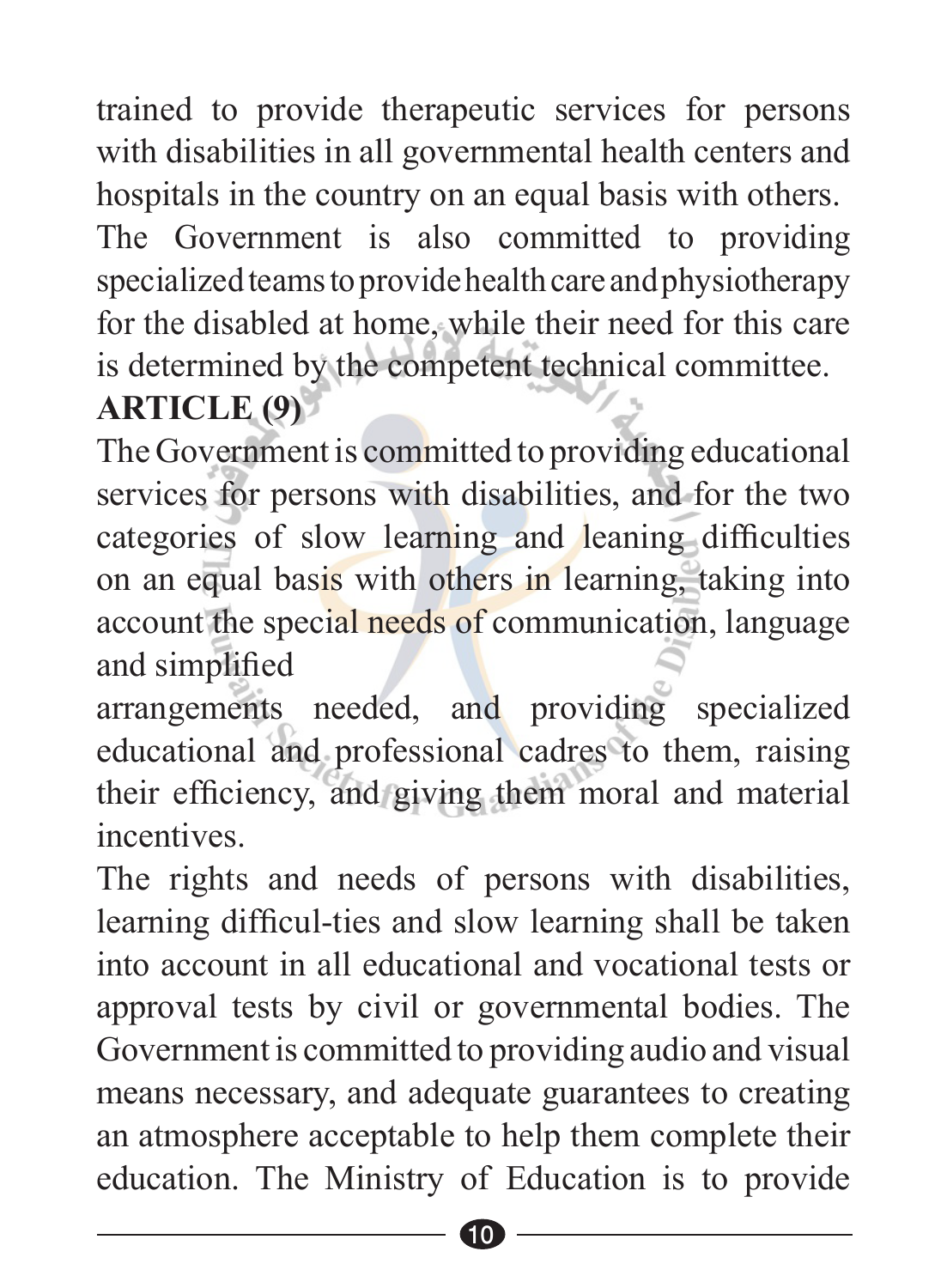training courses for all teachers in government schools to detect cases of learning difficulties and slow learning and know how to deal with them according to their individual needs. The authority also guarantees the costs of tests for the evaluation of slow learning and learning difficulties, provided that the Ministry of Education is to provide centers specialized in such tests from the date of applying this law.

### **(10) ARTICLE**

The Government shall take all effective and organizing administrative arrangements required for the integration of persons with disabilities, learning difficulties and slow learning in various stages of education in the educational and habilitating curricula commensurate with their sensory, physical, and mental capabilities, enabling them to integrate into society, work and be productive. productive.

#### **(11) ARTICLE**

The Government is committed to allocating a share of the missions and scholarship seats it provides in all government bodies within and outside Kuwait for people with disabilities, according to the conditions and regulations established by a resolution from the authority, according to the type and degree of disability.

#### **(12) ARTICLE**

The Government is committed to providing training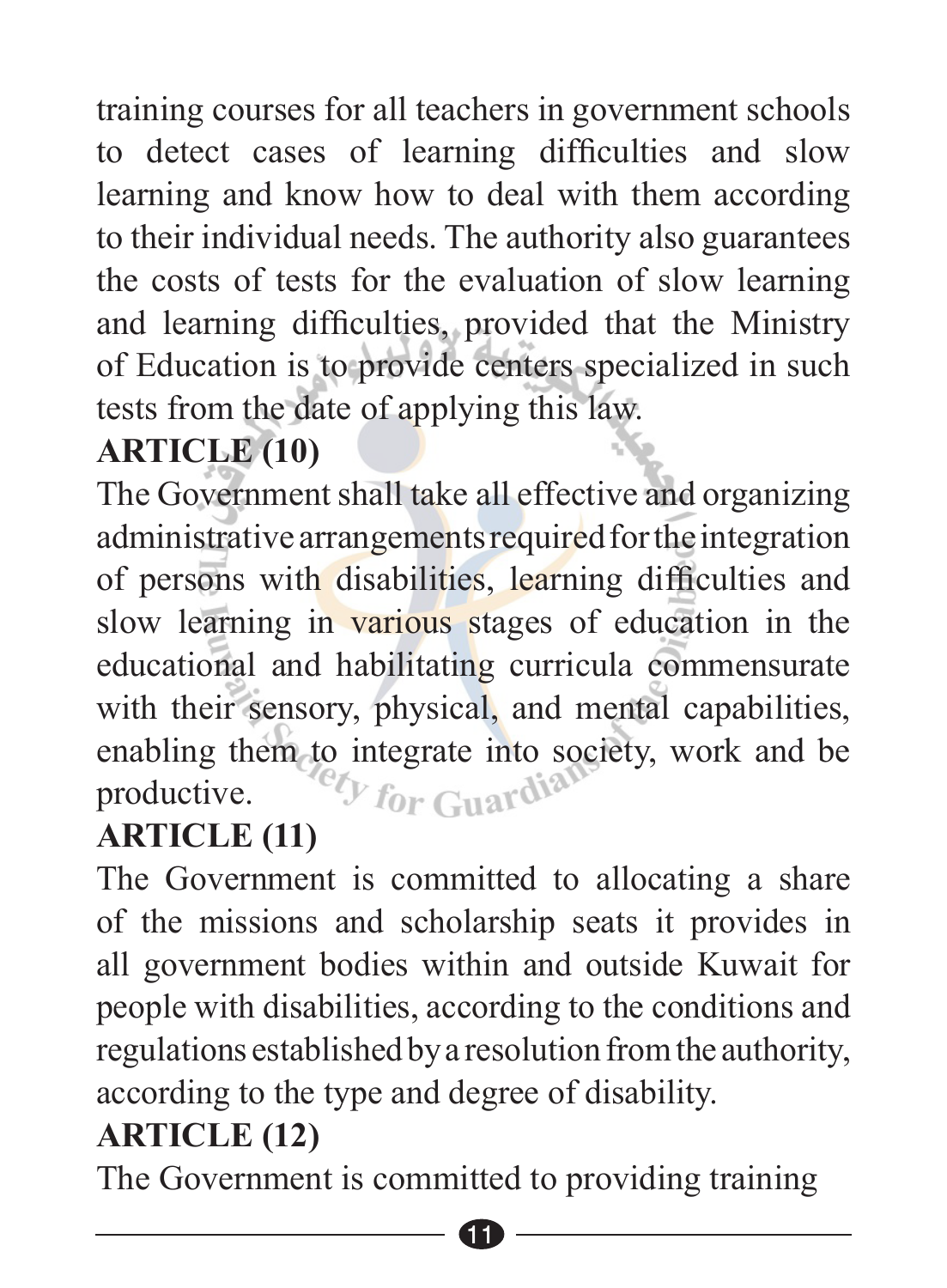habilitation centers, and rehabilitation centers, and training workshops for people with disabilities, and centers of residential care for necessary cases in all the provinces, and providing them people with the experience and efficiency of technical cadres, provided this shall be within eight years from the date of applying this law.

# **CHAPTER FOUR REHABILITATION AND EMPLOYMENT**

# **(13) ARTICLE**

The Authority shall determine, in agreement with the concerned body, training and qualification stages, and admission requirements for persons with disabilities in habilitation and training centers, and cases where exemption from some of these conditions is allowed. The Authority shall approve vocational habilitation certificates to be registered in the department of Civil Service and the program of restructuring the workforce, and the executive body, give them priority of assignment in jobs and occupations, taking into account the rules of determining the level of assignment and the conditions of positions prescribed by law.

#### **(14) ARTICLE**

Governmental and civil bodies and the oil sector that use at least fifty Kuwaitis are committed to use a percentage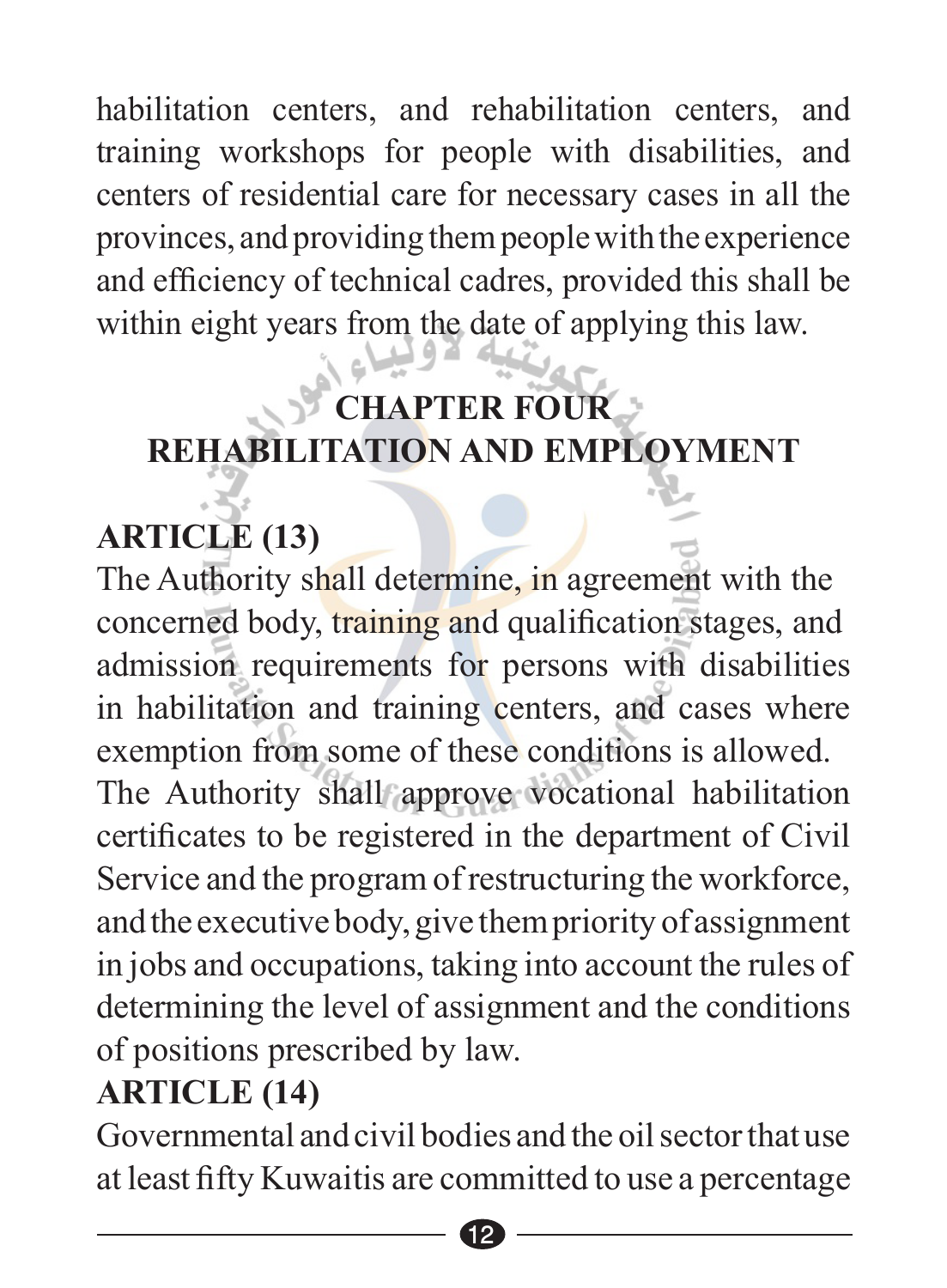of persons with disabilities qualified professionally that is no less than  $4\%$  of Kuwaiti workers they have. None of these bodies has the right to refuse assigning candidates of the persons with disabilities to work for them without an acceptable reason other than disability. The state provides incentive programs for employers that employ more than the specified percentages of people with disabilities. The Government may provide material support to bodies that exceed these percentages. A resolution for the terms of support is issued by the competent authority upon the offer of the General Authority.

# **ARTICLE** (15)

Different employing bodies are committed to identifying professions and job vacancies for people with disabilities according to their specialties, and providing a periodical statement every six months for the Service Bureau, the Authority, the program for restructuring workforce, and the executive body.

The work body shall take simplified procedures and prepare an appropriate working environment to enable them to integrate into the work environment.

#### **(16) ARTICLE**

The Authority shall determine the necessary procedures to guarantee the prevention of all forms of abuse to persons with disabilities at work.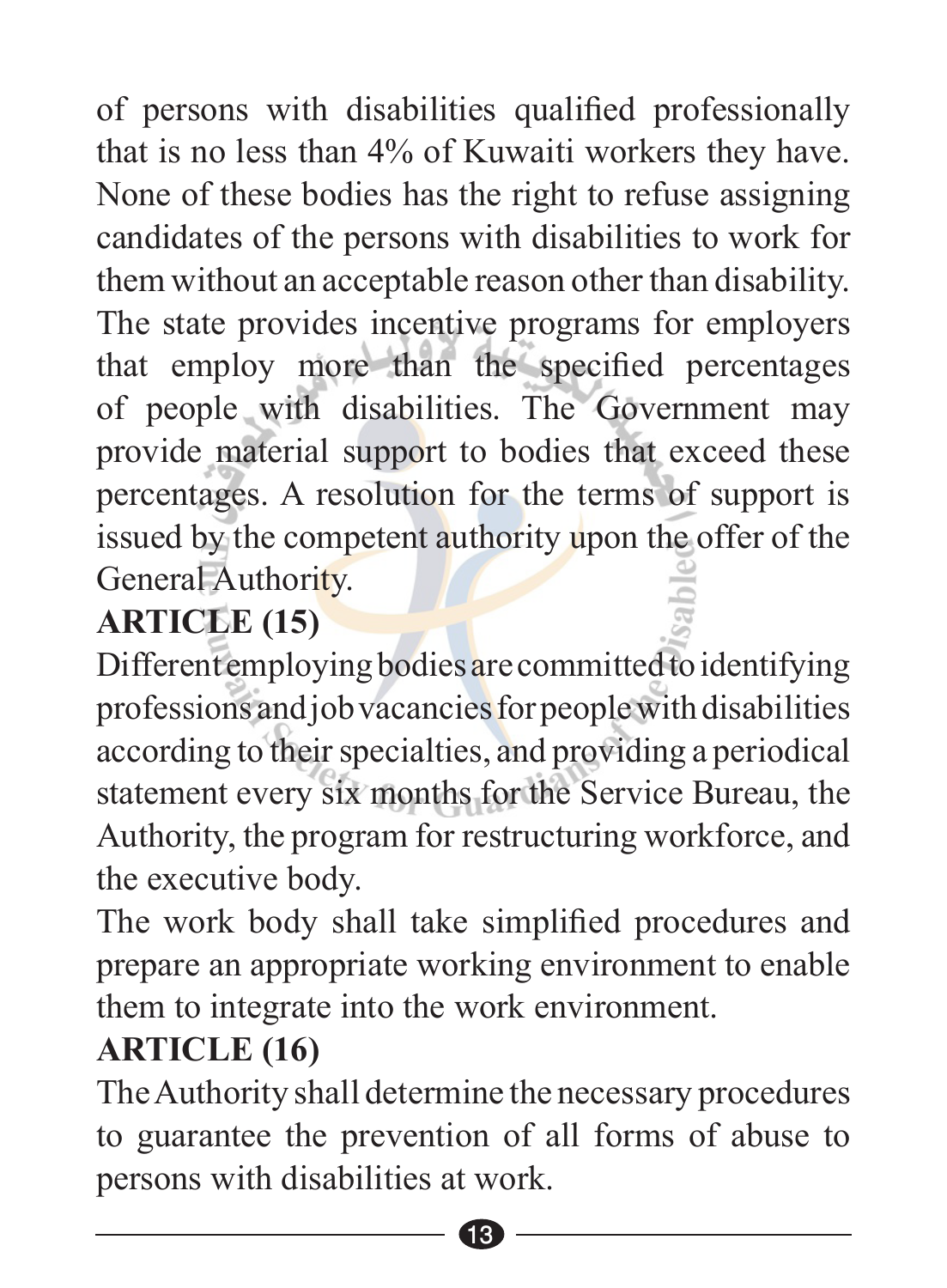#### **(17) ARTICLE**

The State guarantees the right for persons with disabilities to enjoy job promotions; privileges and rewards ingovernmental, civil, and oil sectors, and those who are distinct have the priority for that.

# **FIVE CHAPTER FIVE INTEGRATION IN SOCIETY**

# **(18) ARTICLE**

The General Authority for Youth and Sports is committed to taking the necessary measures to ensure the establishment of clubs and specialized centers for athletic, cultural, and entertaining activities in accordance with international standards for those with disabilities in all governorates in order to integrate them into society.

#### **(19) ARTICLE**

The Government shall work to encourage the disabled at hletes playing sports, full-time sports, the law of professionalism. and all other privileges granted to athletes.

#### **(20) ARTICLE**

Governmental and civil bodies, in constructing facilities and buildings for general use, are committed to observe the general design referred to in Article  $(1)$ of this Law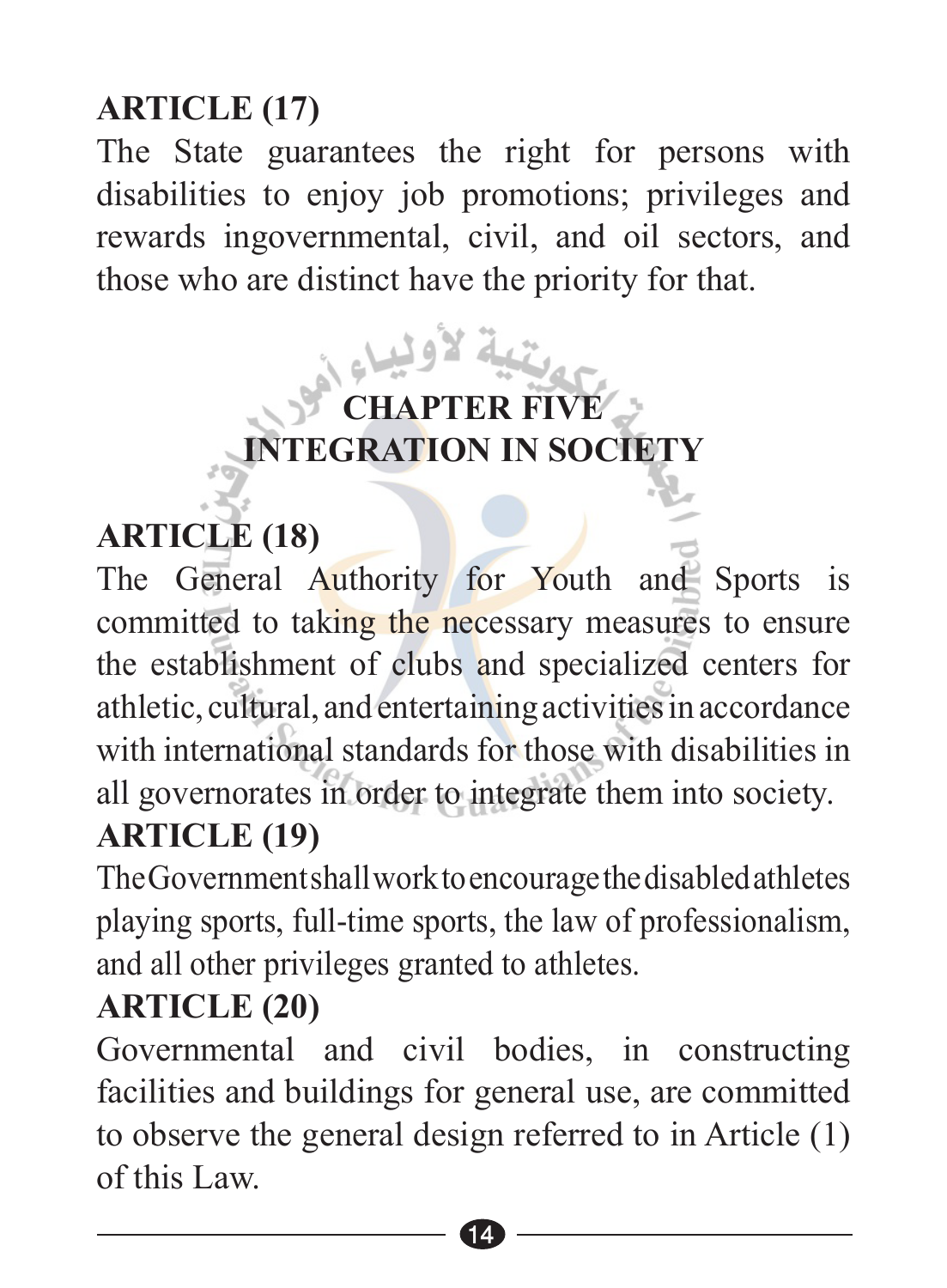# **(21) ARTICLE**

Means of transportation for gen eral use and private vehicles for general use shall be equipped with the appropriate means to serve people with disabilities.

#### **(22) ARTICLE**

The authority shall work on en lightening the society about the rights of people with disabilities that preserve their humanity and dignity throughout:

1- Enlightening and guiding people with disabilities and their families with the duties and rights stated in this law and other enactments and services decided for them.

2- Preparing local environment through educational, religious, life and athletic methods to satisfy the needs decided for people with disabilities.

3- Organizing awareness campaigns through media motivating media to create a positive image for the people with disabilities.

#### **(23) ARTICLE**

The Ministry of information shall commit to taking the measures needed to provide sign language translators in visual means of media when airing news, educational programs, national assembly sessions, and conferences, on the condition that this shall be executed within two years from the date of applying this law.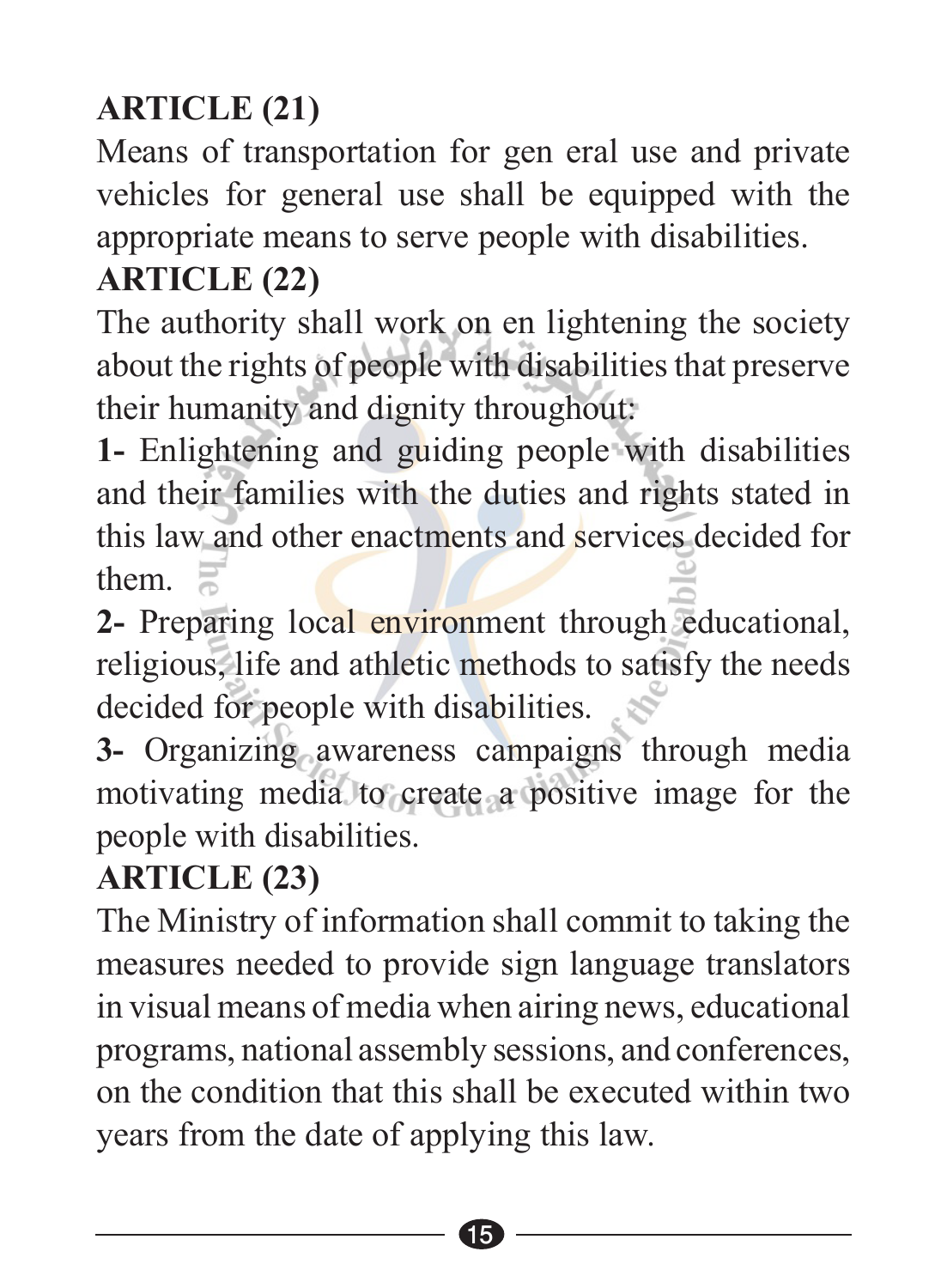#### **CHAPTER SIX SOCIAL CARE**

#### **(24) ARTICLE**

The family shall commit to ensuring its cooperation in providing care for the family members with disabilities. whose inability to take care of themselves was proven according to the competent technical committee's report, and the Authority shall issue a resolution for regulations and procedures for the care of people with .disabilities

#### **(25) ARTICLE**

Providing care for people with disabilities shall be undertaken by the mother, then the father, and the husband or wife depending on the circumstances, as long as they are able to provide it and be responsible for it, and if it this care is not provided, the person in charge, legally, is one of his relatives residing in Kuwait who is able to be responsible for the care of people with disabilities, according to the following order:

The children, then the children of the children, then the brothers, and if multiple members exist in that category, one of them is chosen to take care of the disabled person with notifying the supervisor.

If it was not agreed between them, and no one offered to provide the care, the authority shall raise the mater to the competent court to assign who undertakes the care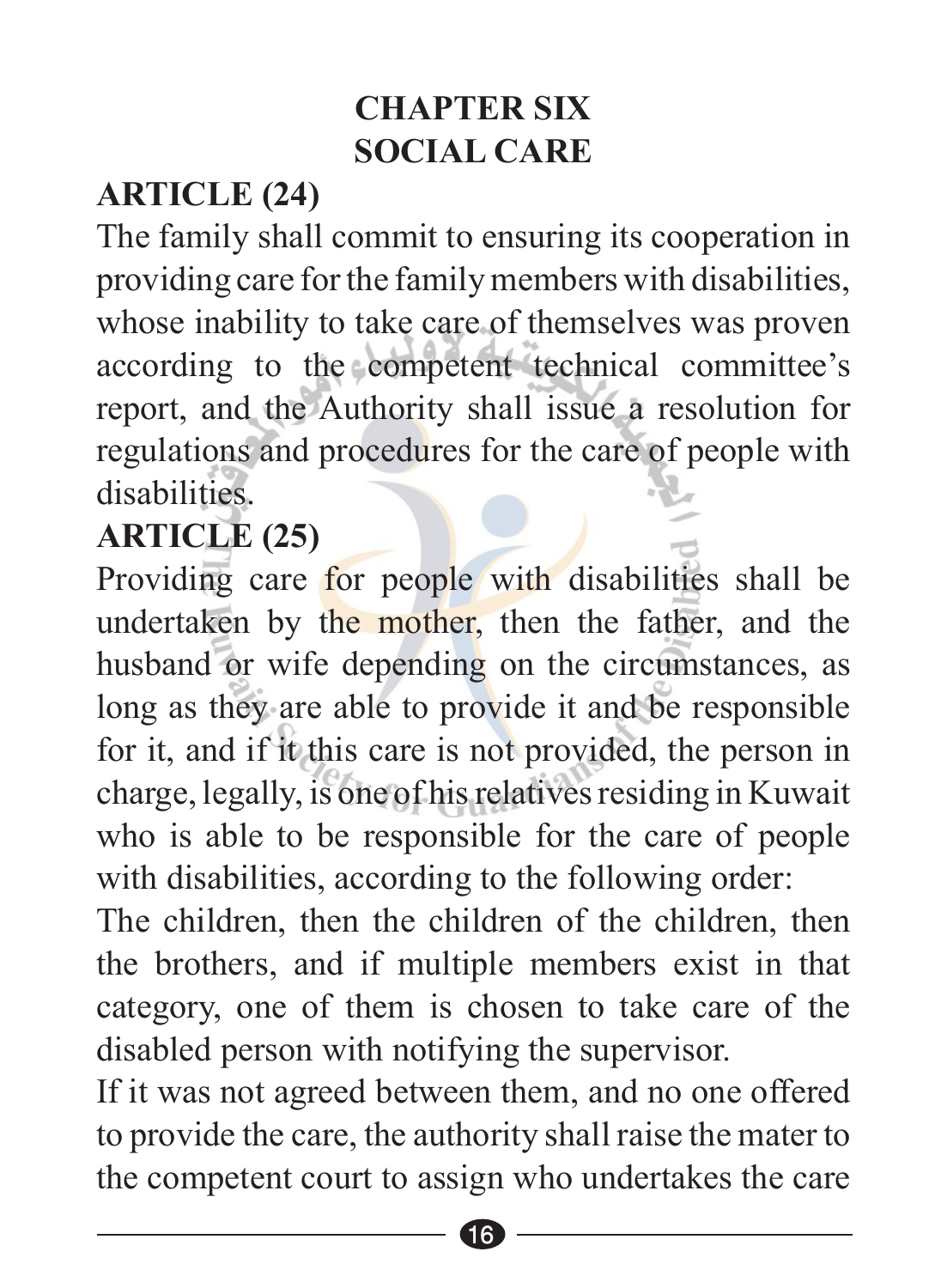of people with disabilities from the relatives referred to or from others, or deciding their residence in one of the social care centers depending on each case and its special circumstances.

#### **(26) ARTICLE**

The Authority shall assign supervisors socially and psychologically specialized to supervise the care of people with disabilities, and they are entitled to have ac-cess to the data related to those who deserve the care necessary to perform their job from the bodies concerned, and call the responsible for the care, guide them to their duties, and pointing out any breaking of the provisions of this law, writing the records necessary for it, and sending them to the competent authorities. **(27) ARTICLE**

The person responsible for the care of the disabled shall notify the Authority in writing in case of the death of the disabled included in the care, or in case of their sickness, or changing their address, or being away from their residency after notifying security bodies.

#### **(28) ARTICLE**

The Authority has the right to ask the court to change the person responsible for the care or send the disabled to one of the care centers of labor and social affairs ministry if needed.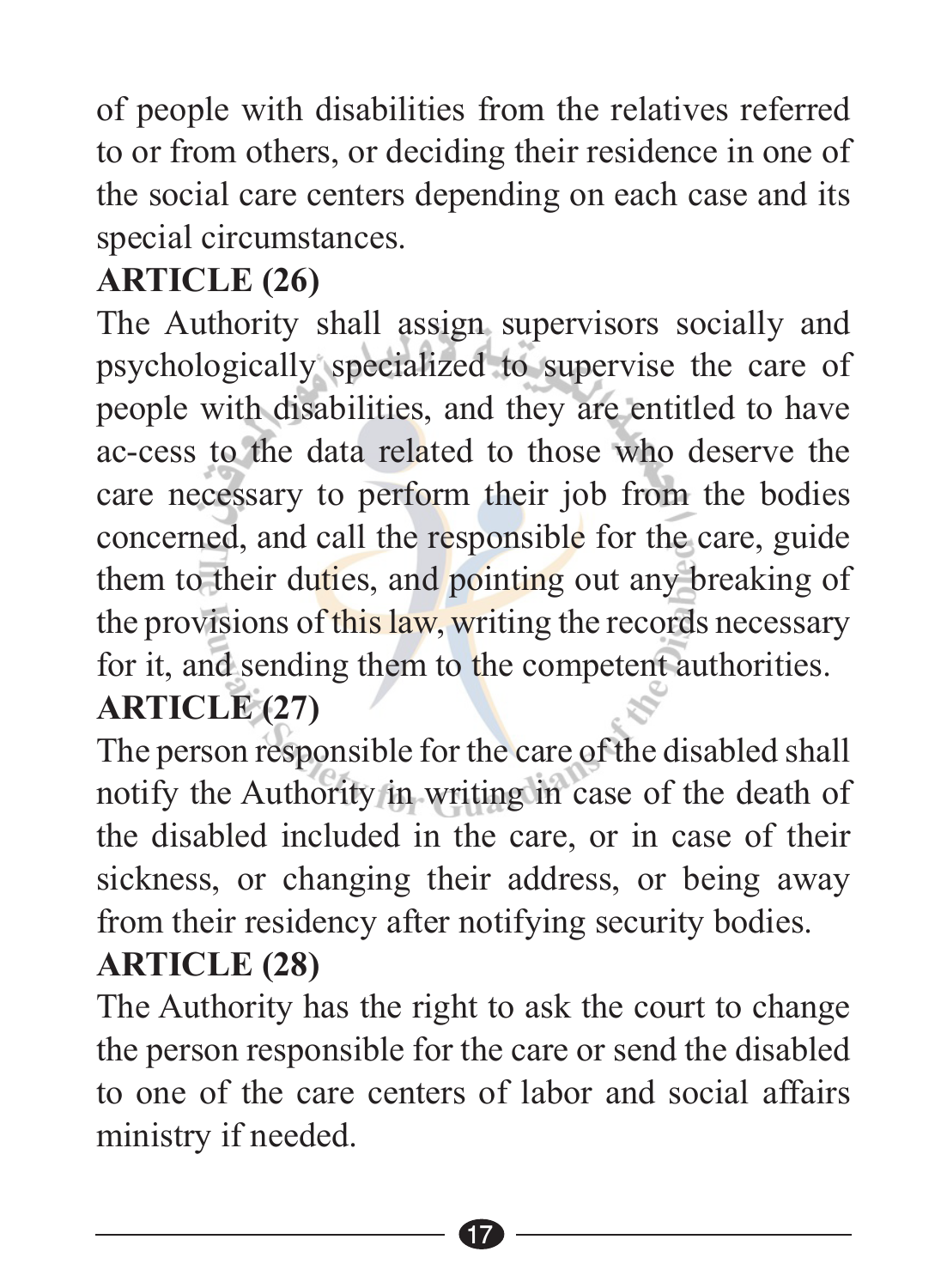#### **CHAPTER SEVEN PRIVILEGES AND EXEMPTIONS**

#### **(29) ARTICLE**

A monthly allowance is paid for the disabled till the age of 18, in which the authority determines its amount depending on the report of the competent technical committee in accordance to the type and degree of the disability, and it shall continue to be paid if the disabled person continues university studies till the age of twenty six. The woman taking care of a disabled with severe disability, and has no work deserves a monthly allowance according to the terms and regulations set by the authority. The monthly allowance is stopped in the case of disability recovery according to a certificate from the competent committee.

# **(30) ARTICLE**

Provisions of the following articles of this chapter are applicable to people with sever and moderate disabilities unless otherwise is mentioned

#### **(31) ARTICLE**

A marriage pension shall be paid to Kuwaiti people with disabilities equal to what their peers of nondisabilities receive, even if the wife was non-Kuwaiti, under an official marriage contract attested in the state of .Kuwait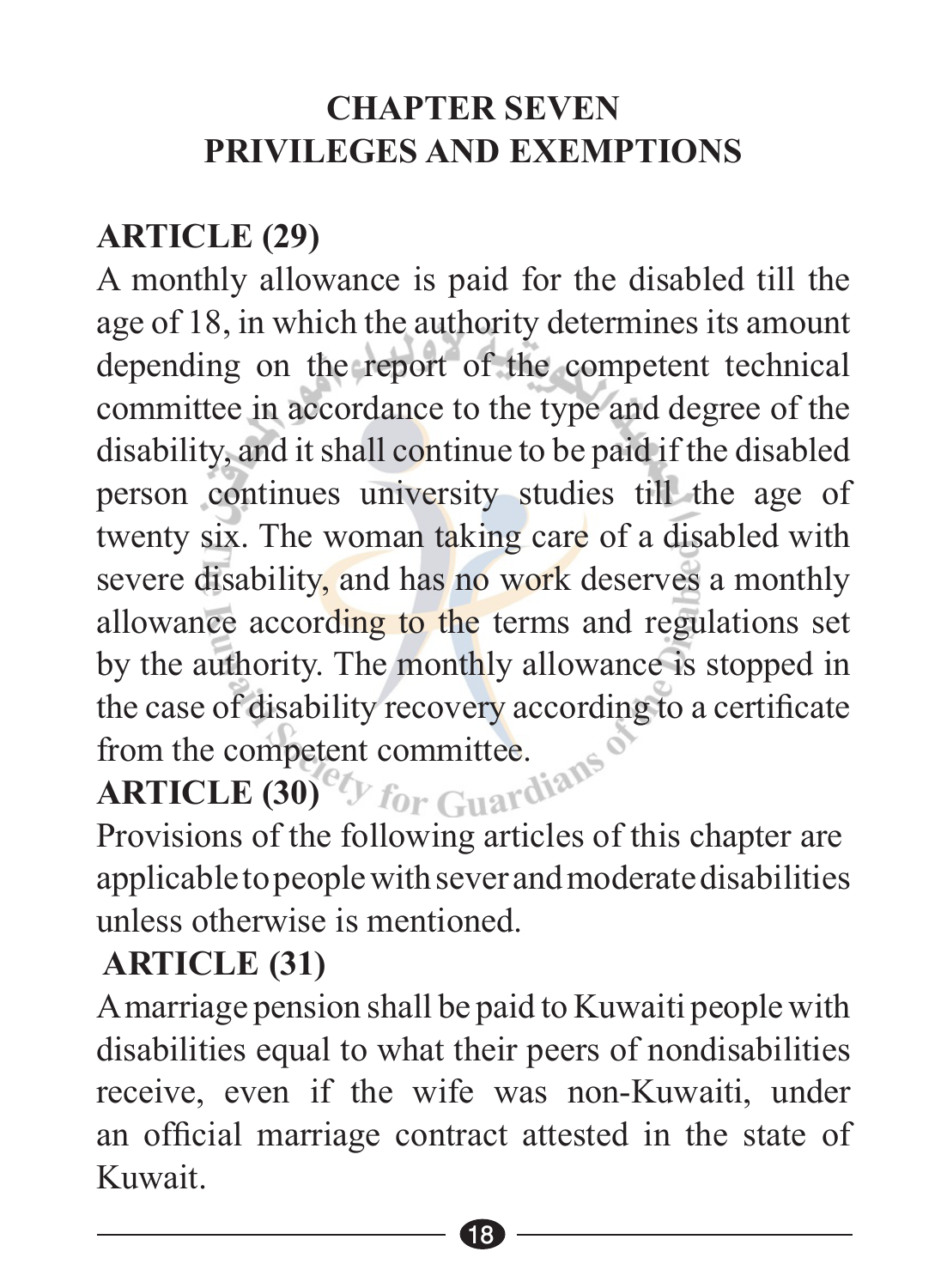#### **(32) ARTICLE**

People with disabilities and their family whom the provisions of enjoying the residential care apply to deserve an allowance amounting to ten thousand Dinars added to the value of the residential loan allocated for their peers of non-disabilities in order to build the residence according to what they need of special specifications, and according to the terms and regulations of which a resolution is issued by the authority in agreement with the bank of savings and credit. People with simple disabilities or their family shall be offered an amount of five thousand Dinars.

In all circumstances, the monthly deduction of the bank installment for the disabled persons in Ioan payment method may not exceed  $5%$  of their monthly salary, and a maximum of fifty Dinars per month.

# **ARTICLE (33)** For Guardian

A family with one member that is disabled deserves a real estate loan from the savings and credit bank, and the provision of article 30 of the law no.  $47$  of 1993 regarding residential care is not applicable unless the amount of the estate they received exceeds the amount stated in the article adding to it  $50\%$  of that amount.

#### **(34) ARTICLE**

People with disabilities, or their family to whom the terms of enjoying the residential care apply, are granted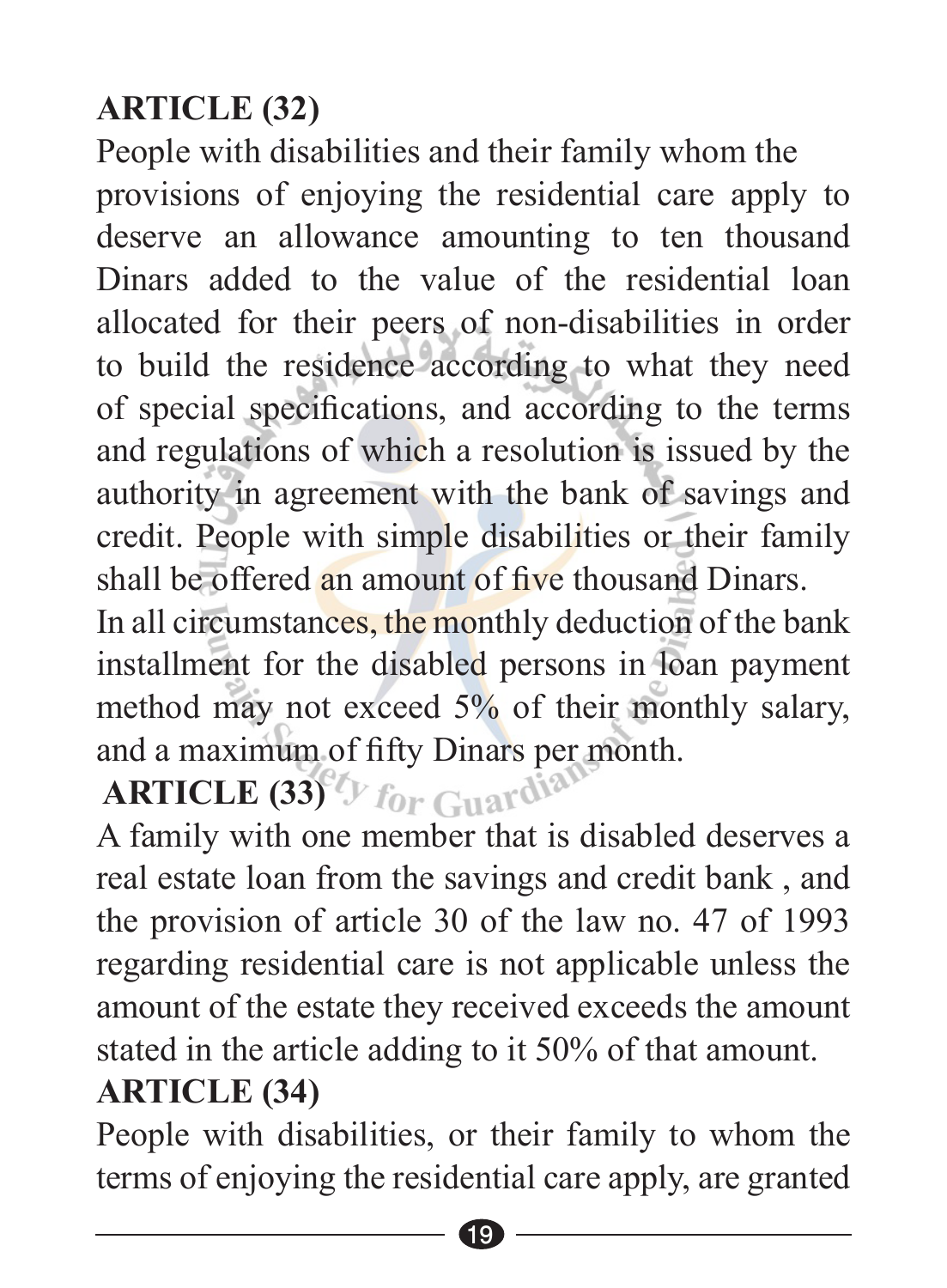nominal seniority not exceeding five years of residential . care according to the type and degree of the disability. **(35) ARTICLE** 

A Kuwaiti-woman married to a non-Kuwaiti taking care of a child or a husband with sever disability is granted a residence with special specifications for the purpose of benefiting from them.

#### **(36) ARTICLE**

Social allowance legally decided for the children is increased by 100% of its original value for each child with disabilities, and the number of children with disabilities alone determines the amount of this allow-ance

And pensions for people who deserve this increase on its basis are re-settled, and financial compensations are not paid for the period previous to the date of applying this law.

And in all circumstances, the allowance stated hereunder in this article does not apply to any deductions in case of pension resettlement, and people with disabilities shall keep the allowance referred to when distributing the shares of the pension for those who deserve it.

### **(37) ARTICLE**

The disabled person is exempt from paying all governmental fees for public services.

#### **(38) ARTICLE**

Apart from provisions of the civil service law and system referred to, the employed woman with disability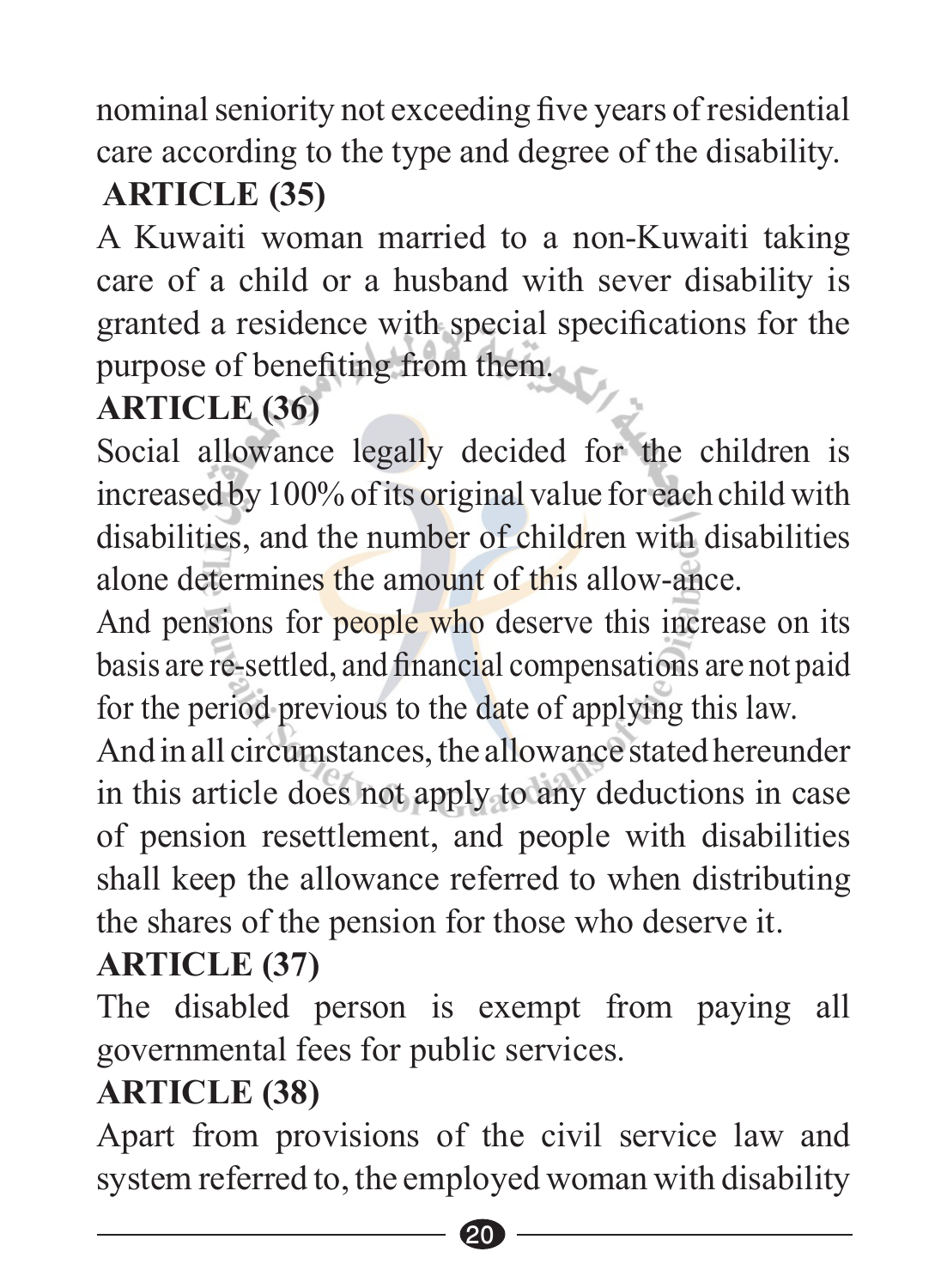deserves a special vacation with full salary, not counted from her other vacation, if she is pregnant, and the competent technical committee recommends that her condition requires that, and the employed woman with disabilities in governmental, civil, and oil sectors deserves birth vacation for seventy days with full salary, and maternity care vacation after birth vacation for four months with full salary followed by six months with half salary according to what is recommended by the competent technical committee.

#### **(39) ARTICLE**

Apart from provisions of the civil service law and system referred to, the employee and the employed woman are an exception from provisions of organizing medical vacations according to what the competent technical authority decides, and according to the terms and regulations to which a resolution is issued by the authority according to the type and degree of disability. The employee or the employed woman taking care of a child or a spouse with disabilities de serves a special vacation with full salary, not counted from his/her other vacation, if he/she was a companion of the disabled for treatment outside or inside the state of Kuwait according to what the competent technical committee decides. **(40) ARTICLE**

The employee and the employed woman with disabilities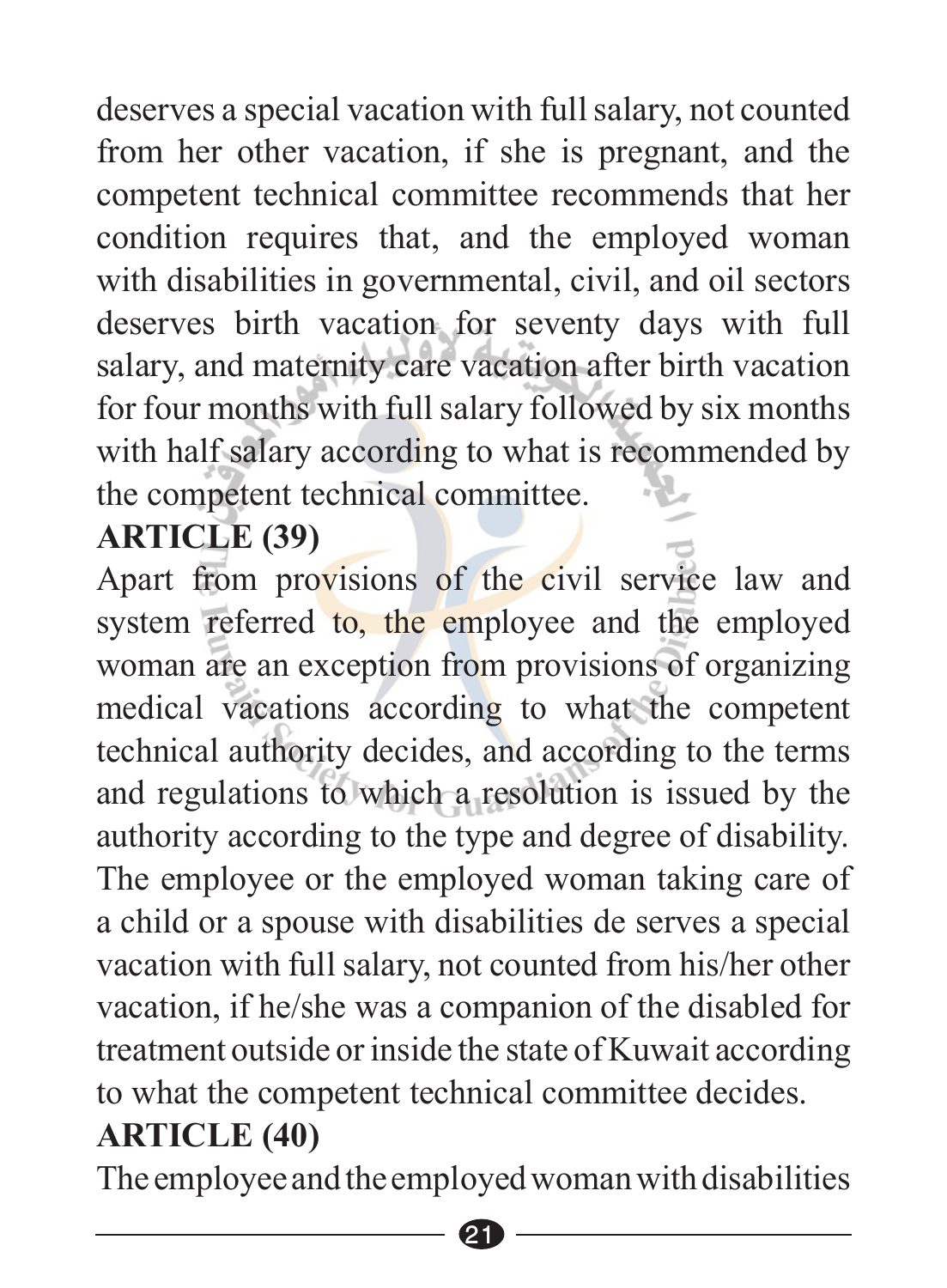or the employee and the employed woman taking care of child or a spouse with moderate or sever disability deserve a two hour daily decrease in working hours and should be paid according to the terms and regulations to which a resolution is issued by the Authority.

#### **(41) ARTICLE**

Apart from the provisions of social insurances law, and the law of military personnel salaries, the insured or the beneficial who is decided as a disabled by the competent technical committee deserves a pension amounting 100% of the salary if the counted service period reached at least 15 years for the males and 10 years for the females, and in this case it is not required to reach a certain age to obtain such pension.

#### **(42) ARTICLE**

Apart from the provisions of the social insurance law and the law of military personnel salaries, the insured and the beneficial who are legally responsible for the care of the a disabled with moderate or severe disability deserves a pension amounting to  $100\%$  of the salary if the counted service period reaches at least 20 years for the males and 15 years for the females, and in this case. reaching a certain age is not required to obtain such a pension, according to the terms and regulations set by the authority in agreement with the social insurance .institutions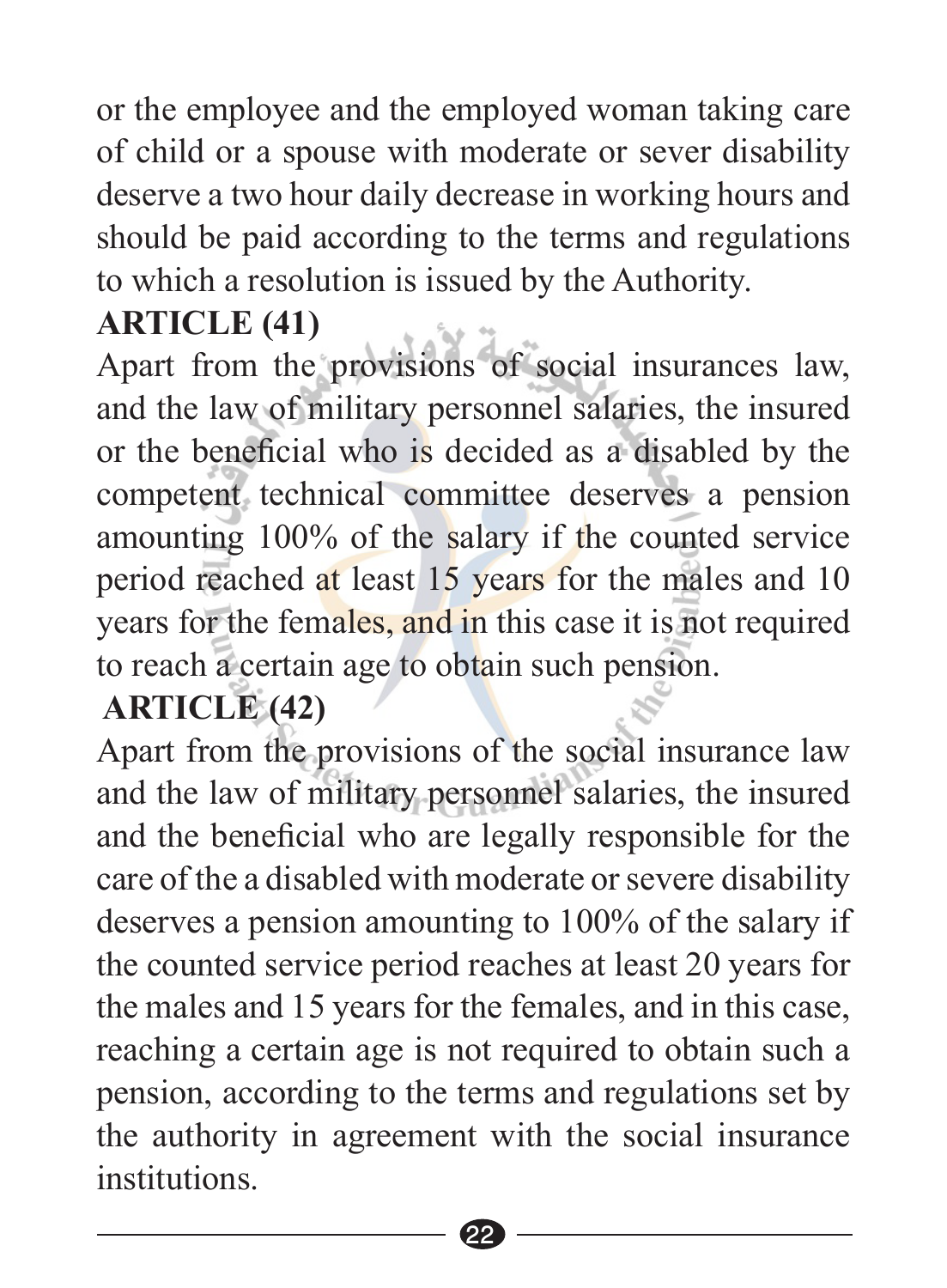# **(43) ARTICLE**

The person with disability who is unable to work deserves a disability salary according to terms and situations to which a resolution is issued by the authority.

It is not allowed to have together this pension and the monthly deduction deserved according to article (29) and the pension deserved according to article  $(41)$  of this law or according to the laws of social insurance or sal-aries and pensions of the military personnel referred to, and the disabled is paid the larger pension of them. **(44) ARTICLE**

#### Tools, reparative and habilitation instruments, individual vehicles equipped for the use of people with disabilities of all kind are exempt from fees and taxes.

The Government shall work to provide people with disabilities with reparative instruments they need for free according to the report of the competent technical .committee

#### **(45) ARTICLE**

The disabled whom the committee decides their disability requires it, will be granted the help of a driver or a servant. An allowance determined by the authority according to the terms and regulations is set, on the condition that it is not less than 100 Dinars

#### **(46) ARTICLE**

The disabled person is granted a disability card that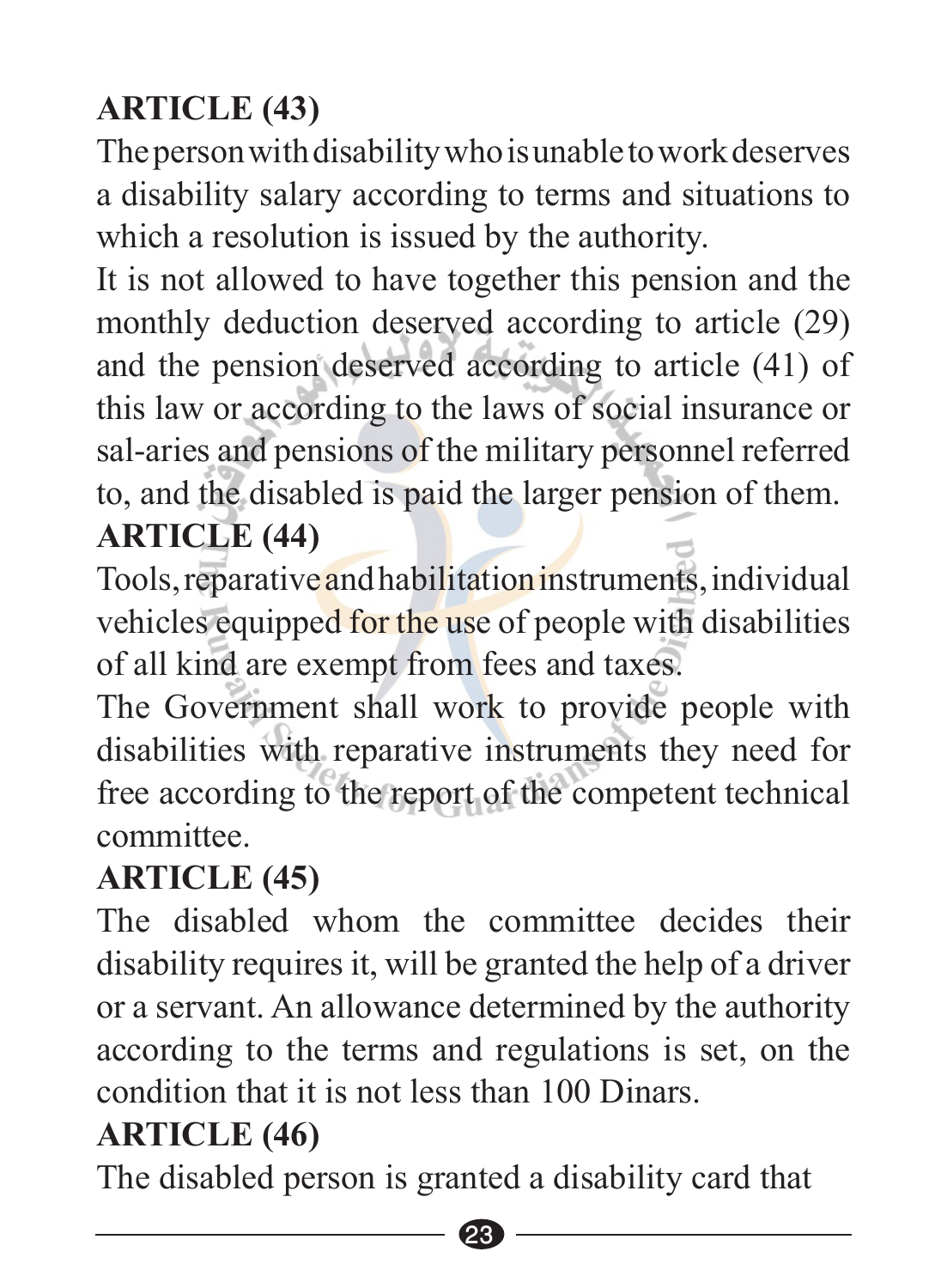guarantees enjoying the services and privileges decided in this law, according to the terms and regulations to which a resolution is issued by the authority, according to the certificate issued by the competent technical committee with determining the type of disability on the database at the official bodies of the state. وليباءي

# **CHAPTER EIGHT THE GENERAL AUTHORITY FOR PEO-PLE AFFAIRS**

# **(47) ARTICLE**

An authority concerned with the affairs of people with disabilities, and of nominal personality called ((the general authority for people with disabilities)) shall be established, and will be subject to the supervision of the first deputy for the prime minister.

# **ARTICLE** (48)<sup>60</sup>*For* Guardia

The authority shall be specialized in all the works and tasks ensuring the care of people with disabilities, and specifically the following.

1- Approving the general policy of caring for people with disabilities and following up with the reports of its execution and development.

2- Setting the special basis of determining the basic needs for caring for and habilitating people with disabilities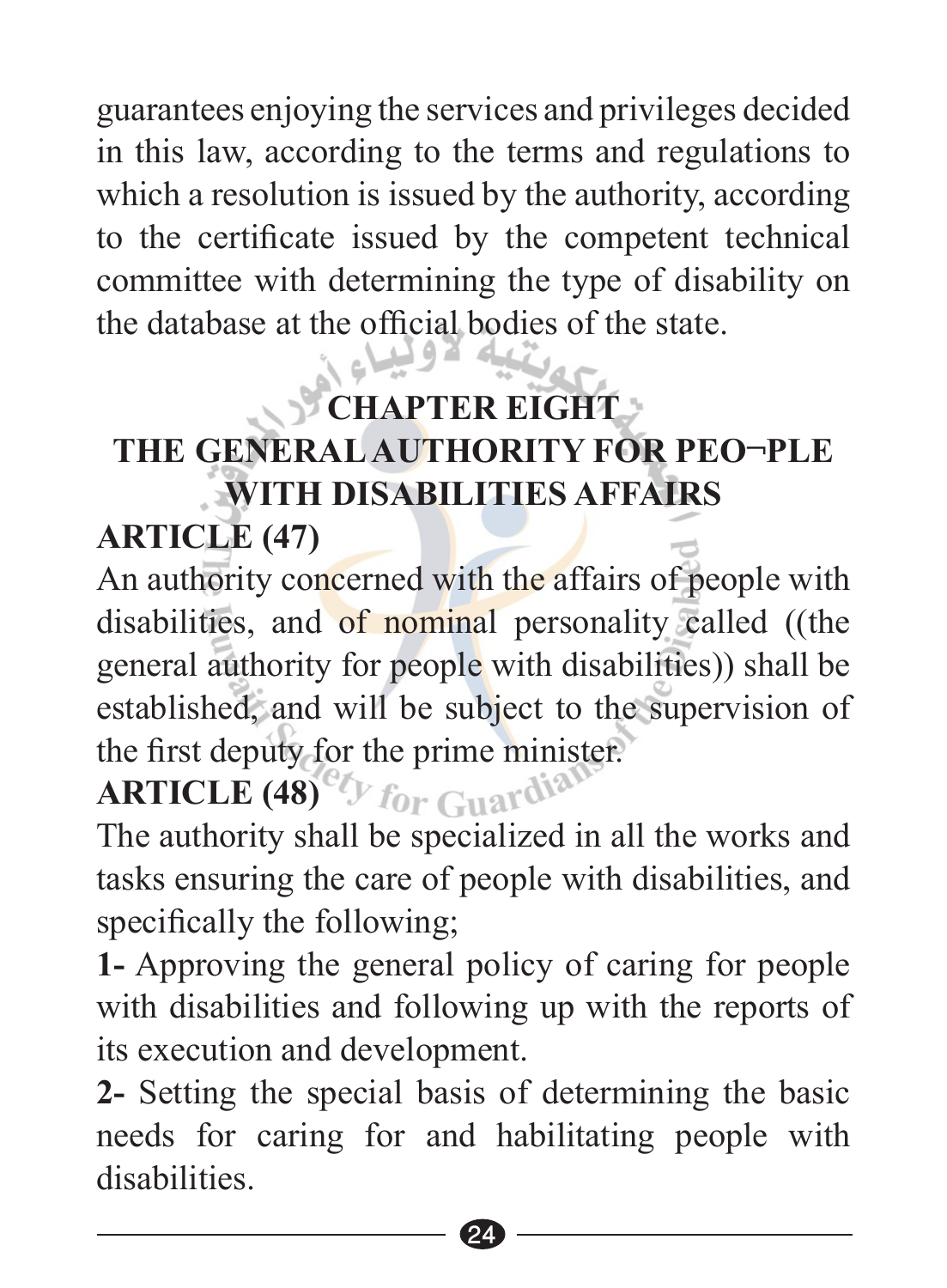**3-** Setting the rules and determining the procedures related to executing the commitments of the state mentioned in this law

4- Preparing and supervising the execution of an integral work plan including everything that concerns caring for and habilitating people with disabilities in the short and long terms, and coordinating with the concerned bodies of the state.

5- Forming the committees needed to undertake the study, organization, preparation, presentation of suggestions, follow up work, and determining the functions of these committees

6- Acceptance of **unconditional allowances and grants**. and determining the aspects it is paid for.

7- Setting the rules and systems of managing the amounts deducted for people with disabilities and determining the aspects of its investment.

**8-** Proposing the rules concern ing caring for andhabilitating people with disabilities.

**9-** Approving the yearly plan of participating in conferences, local and international meetings, and exchanging experience and information in the field of . caring for and habilitating people with disabilities.

10- Studying and following the international and regional agreements with regard to the affairs of people with disabilities, expressing opinions of joining them,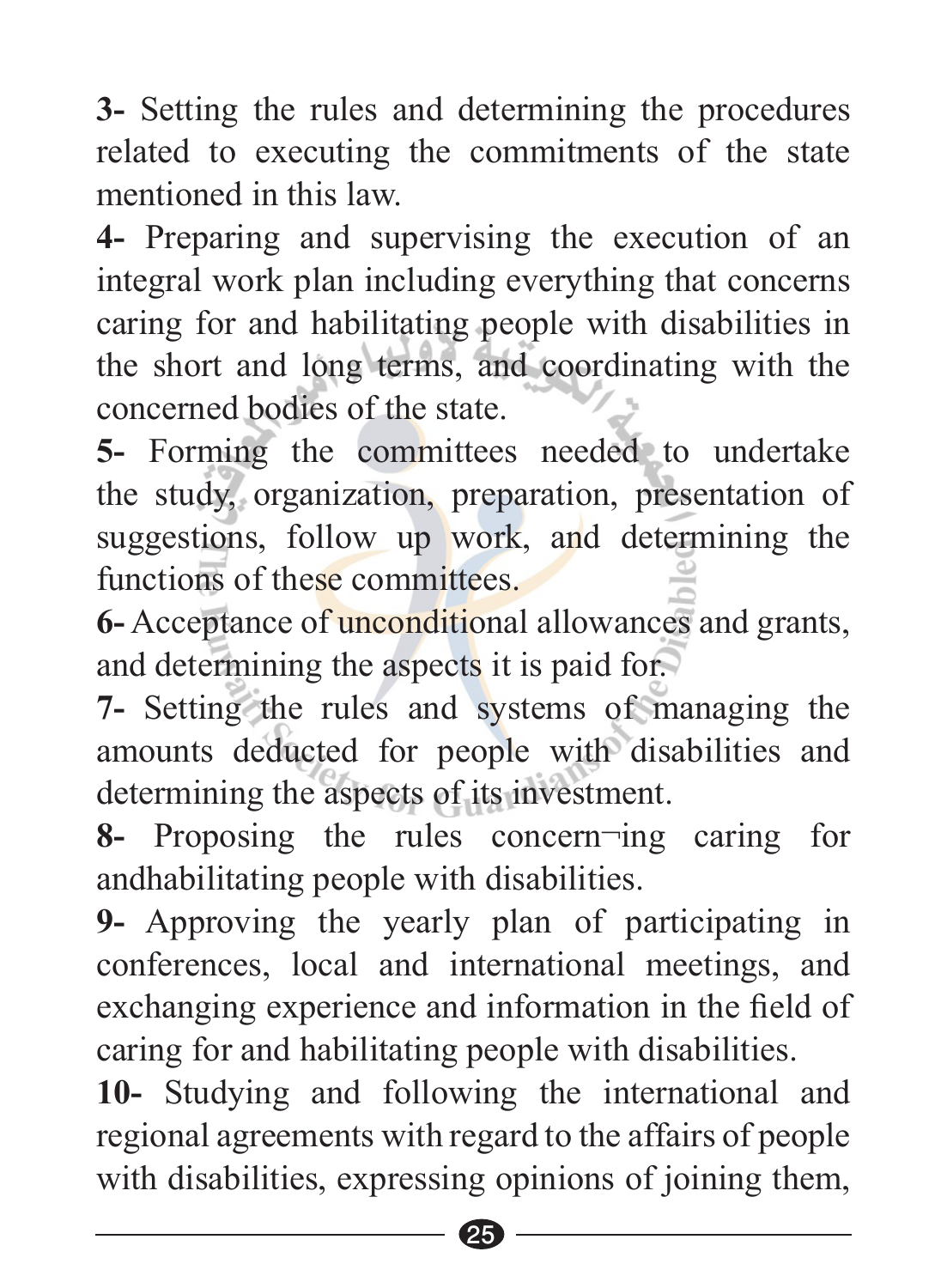and coordinating with the concerned bodies.

11- Encouraging scientific research, and conducting surveys and statistical studies, and exchanging experience and information in the fields of disability between the competent bodies having local and international rela-tions-within the legal frames determined for them  $\mathcal{L}$ 

12- Setting integral plans and programs needed to provide local cadres, and train them scientifically and practically on caring and habilitating methods for people with disabilities.

13-Guaranteeing the rights of children with disabilities. building their capabilities, improving their skills, and enhancing their incorporation into society.

14- Setting a statistical database for people with disabilities to ensure the inclusion of improvement plans and state programs for all the needs and services that concern them

**15-** Ensuring equality of chances and indiscrimination of rights on the basis of disability, and using other countries experiences in the fields of caring for people with disabilities, securing their rights, cooperating with the bodies concerned with the rights of people with disabilities to provide support ways for them, caring for, habilitating, and rehabilitating them.

16- Presenting a yearly report about the works of the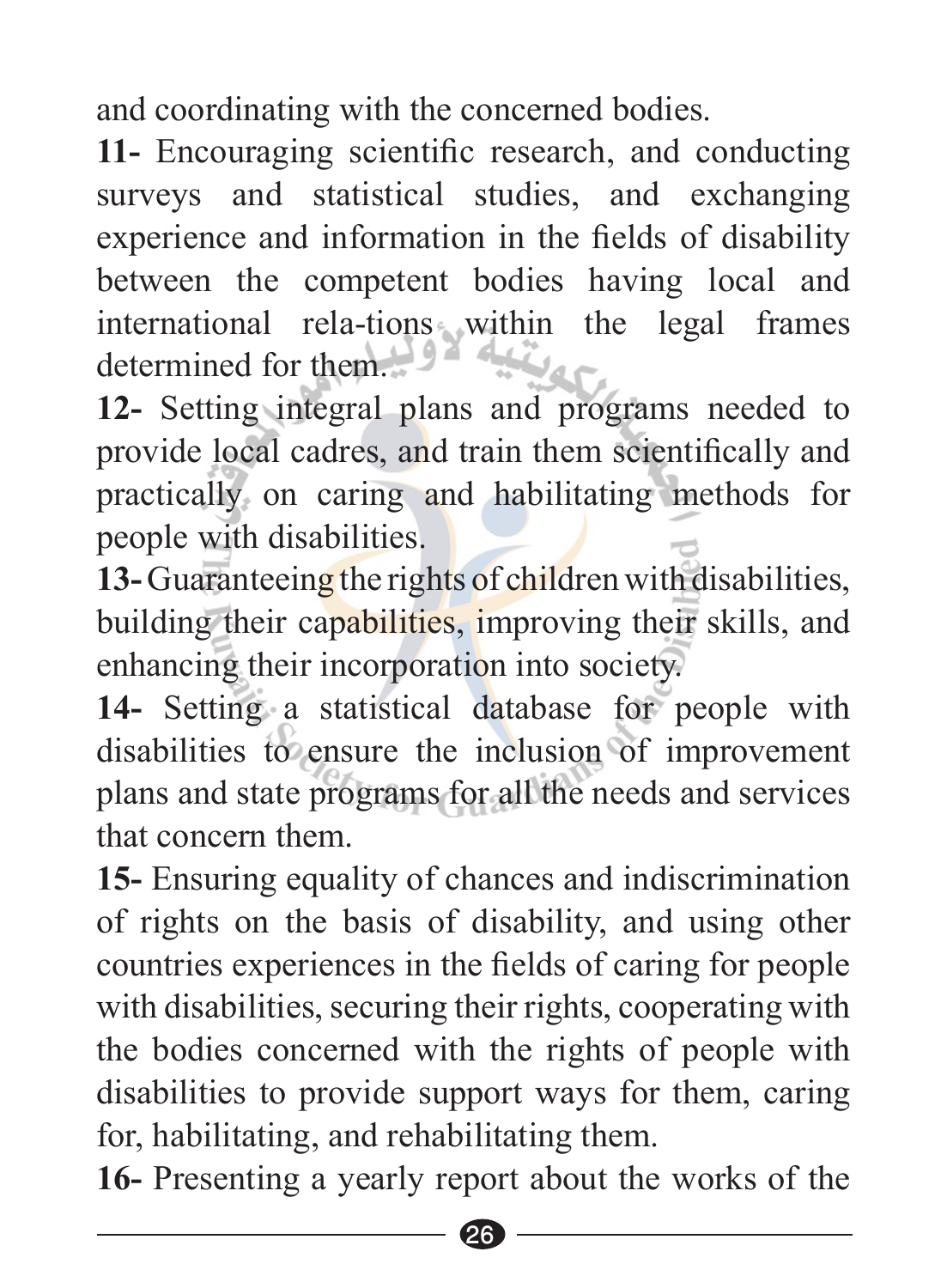authority to the national assembly and the Cabinet regarding what had been accomplished throughout the past year, and what is planned for the next year.

#### **(49) ARTICLE**

The authority shall have a board specialized in setting the goals and general policies for the authority. This assembly is formed by the first deputy of the prime minister or deputy, and the membership of each:

**1.** The Minister of Labor and Social Affairs

2- The Minister of Health

**3-** The Minister of Education and the Minister of Higher Education.

4- The Director of the General Authority for Sports and Youth Board.

The Board shall include representatives of nonprofit organizations and clubs working in the disability field nominated by the governing bodies of such associations and clubs, and two with qualification and experience with disability issues. To be nominated, it is required that nominees do not have material interests in the authority, and shall be appointed by a decree depending on a proposal from the president for four years, renewable for one similar time, and their remuneration is determined by a decision issued by the Cabinet.

And the Board shall issue internal regulation governing the procedures of its work and how to issue its decisions,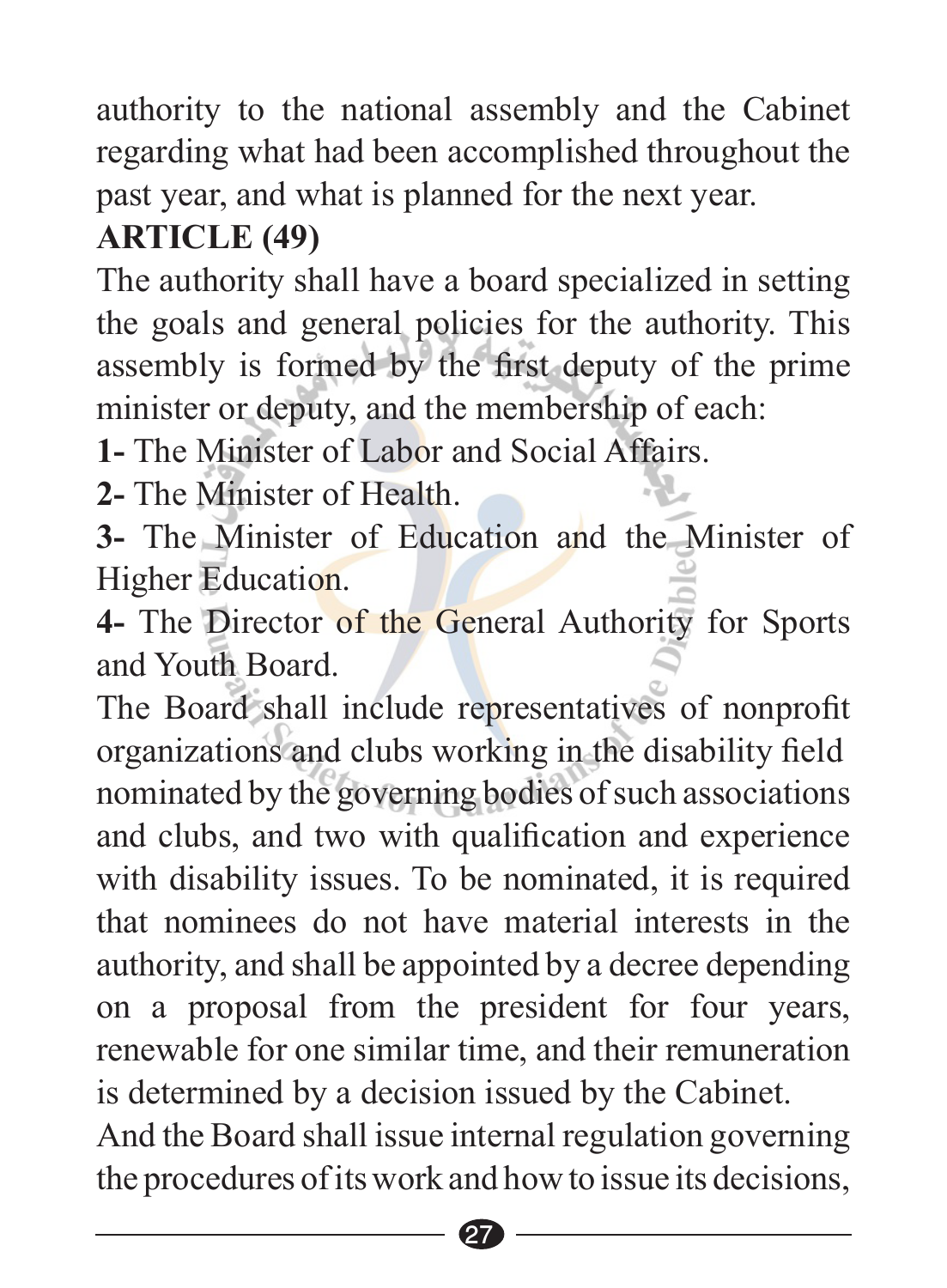and the board shall hold at least two meetings a year and the meeting shall not be considered valid unless attended by the majority of the members, including the president or his deputy. And the General Director of the Authority is the determiner of the Board.

#### **(50) ARTICLE**

Non-profit organizations, associations, and clubs working in the disability field shall meet to nominate and elect their representatives in the Board and Board of Directors of the Authority according to the invitation of the Ministry of Labor and Social Affairs.

#### **(51) ARTICLE**

The authority shall have a General Manager appointed by a decree - according to the nomination of the President - in the rank of Undersecretary of specialists and experienced in the diagnosis, care and rehabilitation of persons with disabilities and for four years, renewable once for a simi lar one, and shall be responsible for implementing policies set by the board and the decisions taken by the board of directors, and the general director shall represent the authority before the courts and in its relation to others, and may have one or more deputies appointed by a decree on the nomination of the board. **(52) ARTICLE**

The Authority shall have a board of directors formed by a decision from the Board chaired by the General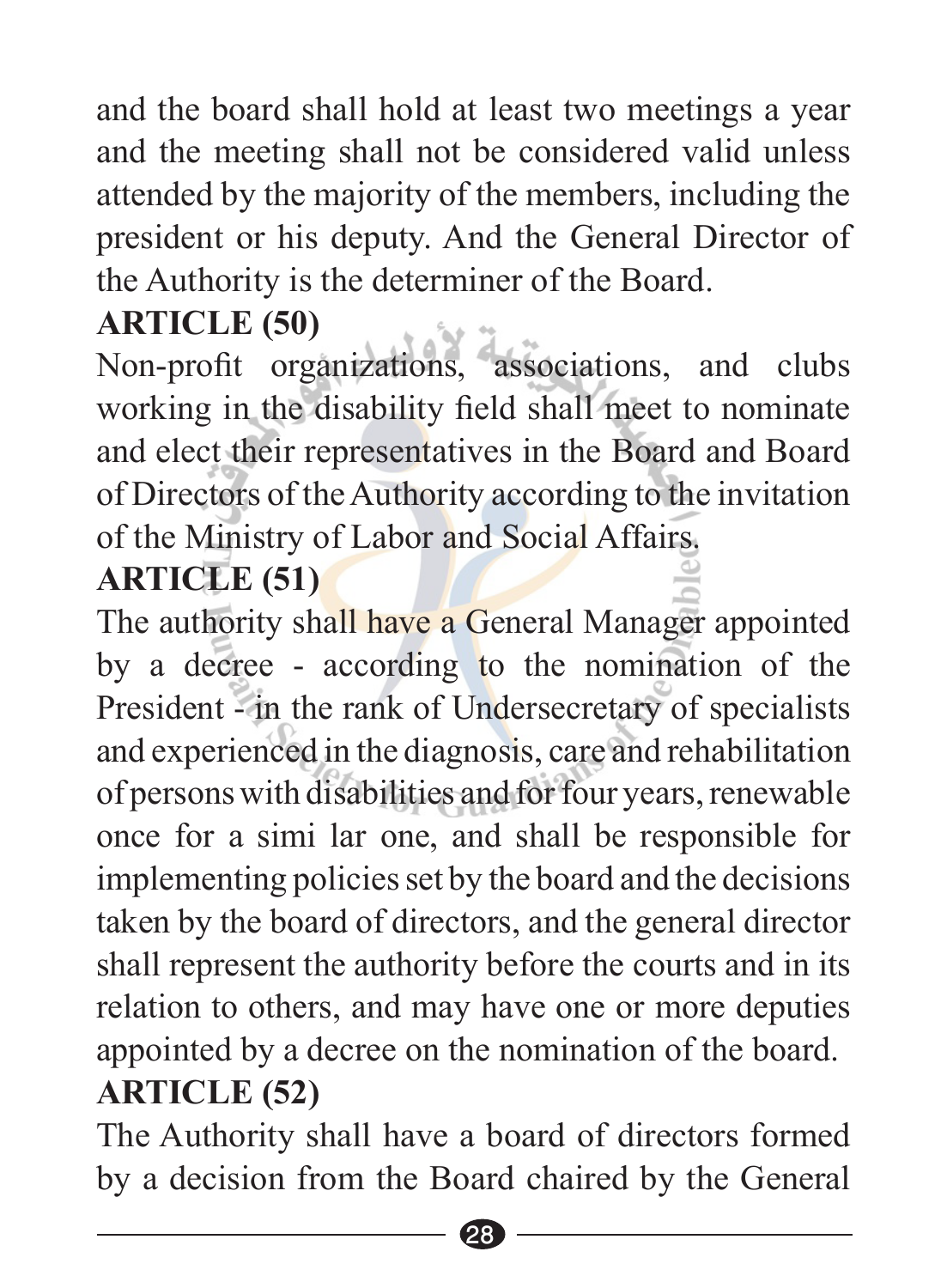Director and the membership of each:

1- A representative from each the Ministry of Health, Education and Higher Education, Social Affairs and Labor, the General Authority for Youth and Sports, and the Civil Service Bureau

And the competent minister nominates all of them, in a rank no less than the rank of an assistant undersecretary.

2- Four representatives of the non-profit organizations and clubs in the disability field selected by the boards of these associations and clubs, two qualified and experienced with disability issues to be chosen from outside the authority upon the nomination of the general director for a period of four years, renewable once for a similar one. To be nominated it is required that the nominees shall not have material interests with the Board

The remunerations of members of the Board of Directors are determined by a resolution issued by the Cabinet, and it is not allowed to combine the member-<br>ship of the Board and the Board of Directors.

The Board is entitled to hire experts and professionals it deems appropriate to express their views without giving them the right to vote on decisions.

#### **(53) ARTICLE**

The Board shall issue the internal regulation of the Board of Directors according to the proposal of the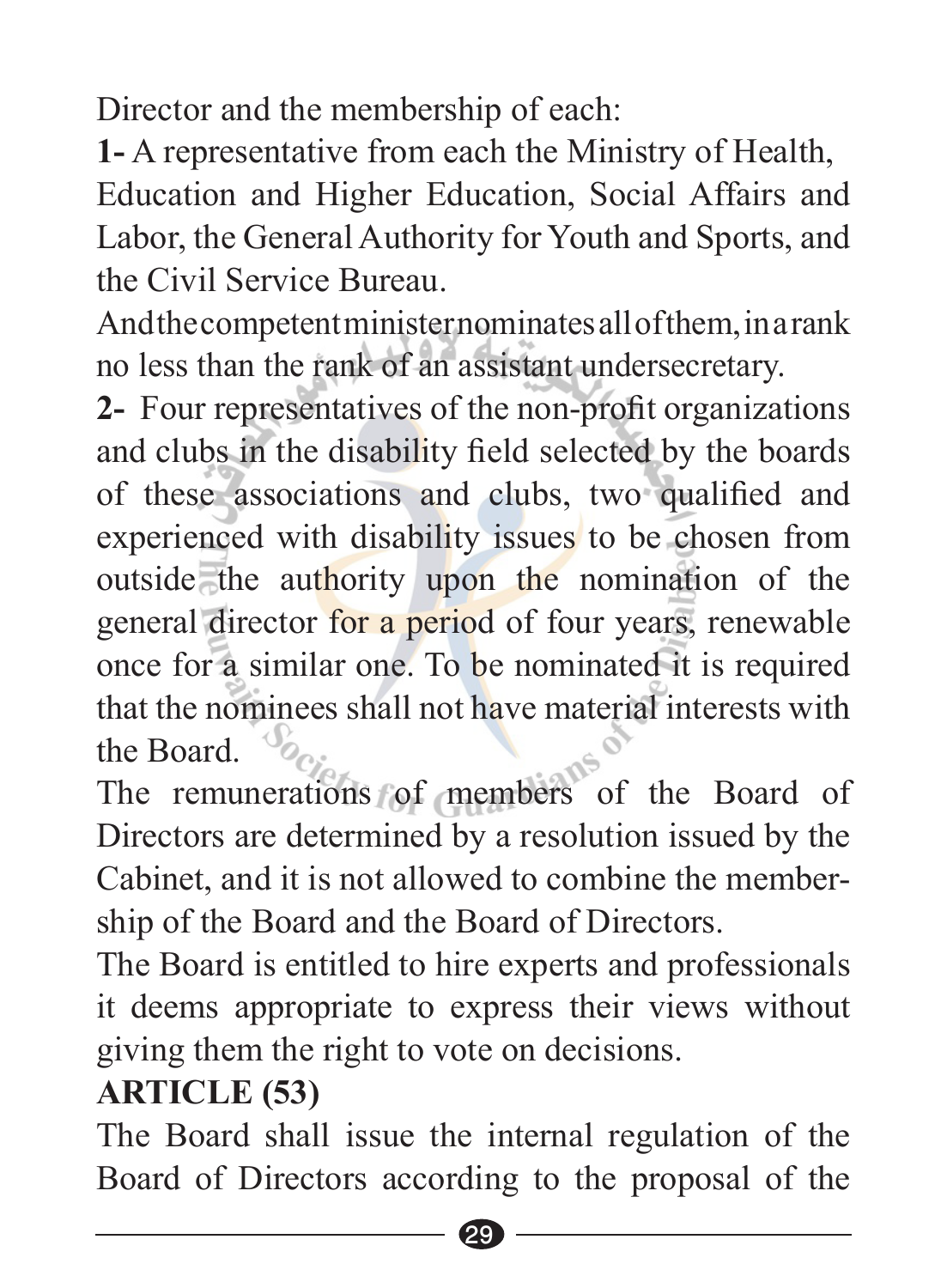Board directors, and the regulation includes particularly the following:

1- The organization of the financial work of the Board of Directors, the mechanism of issuing its decisions, the rules of holding meetings of committees, and working teams the way it deems shall be formed.

2- Determining the functions of the General Director and his deputies.

**3-** Determining the remunerations of members of the committees and working teams, experts, and consultants.

# **(54) ARTICLE**

The Board of Directors is specialized with the following:

1- Implementing the general policy of the Authority.

2- Issuing decisions and regulations related to the administrative and financial affairs of the Authority.

**3-** Consideration of periodic reports presented to the authority about the progress of work.

4- Considering all that the board's President or one of its members deems appropriate to propose of subjects that fall within the functions of the Authority.

**5**- Taking decisions it deems necessary to achieve the purposes for which the Authority was set.

#### **(55) ARTICLE**

The Authority shall have a budget attached to the state's budget prepared by the General Director and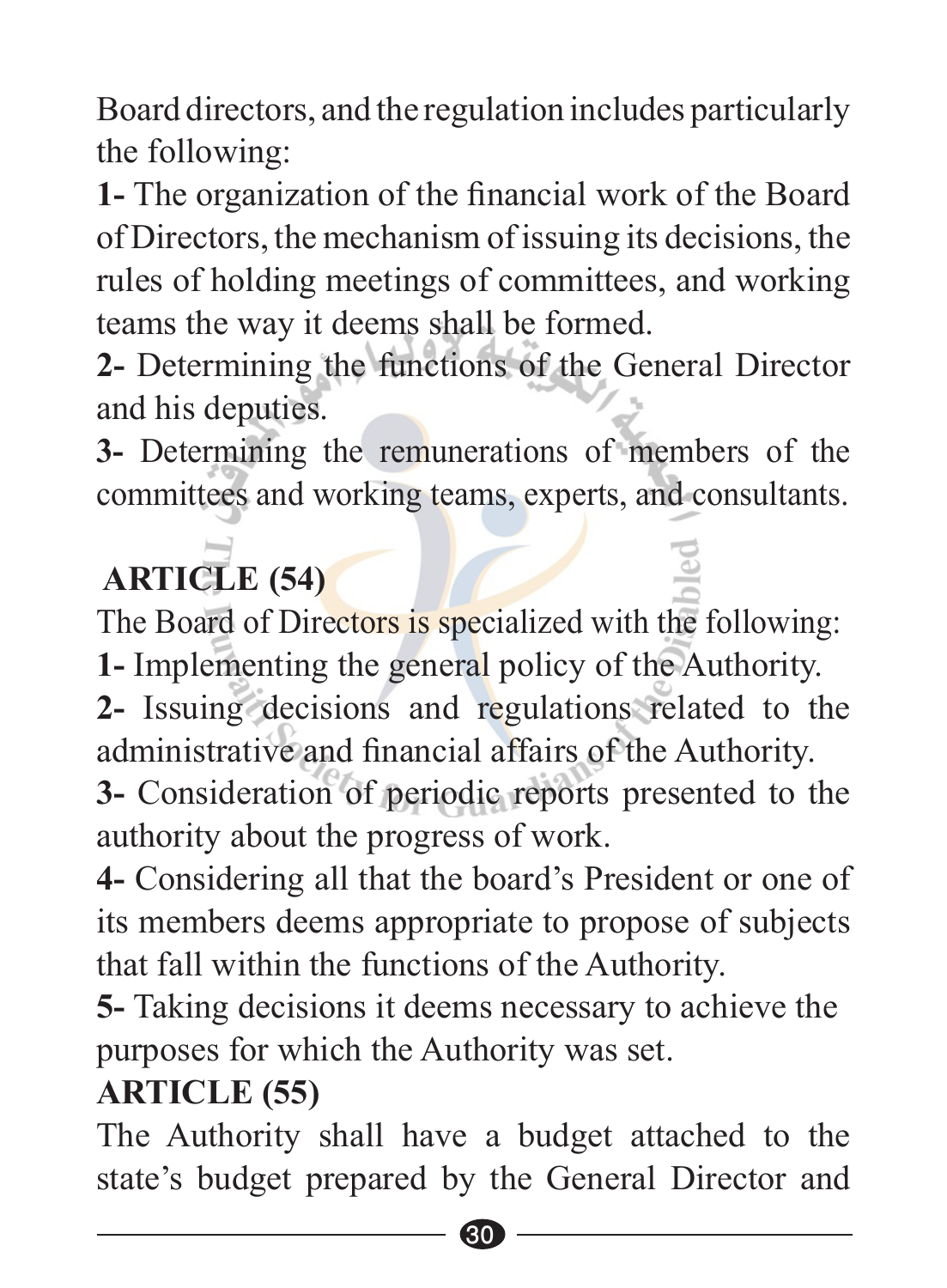approved by the Board of Directors. The fiscal year of the Authority starts from the first of April of each year and expire at the end of March the following year.

The exception is that the first fiscal year starts from the date of applying this law and ends at the end of March the following year. The General Director shall set the draft of the final account of the authority preparing to be submitted to the Board of Directors for approval.

#### **(56) ARTICLE**

The resources of the Authority shall be allocated from the State's budget each year, and what the Board of Directors accepts of subsidies, grants, and the .commandments

#### **(57) ARTICLE**

The Cabinet, on the suggestion of Board, issues its decision to the bodies and departments which will move their subordination and functions to the authority, after coordination with the bodies they follow.

#### **(58) ARTICLE**

The employees working at the Supreme Council for Disabled Affairs, issued by law No. 94 of 1996, regarding the care of the disabled, shall be transferred to the Authority, and the aforementioned shall preserve their ranks and functional levels they occupy in the Supreme Council for Disabled Affairs.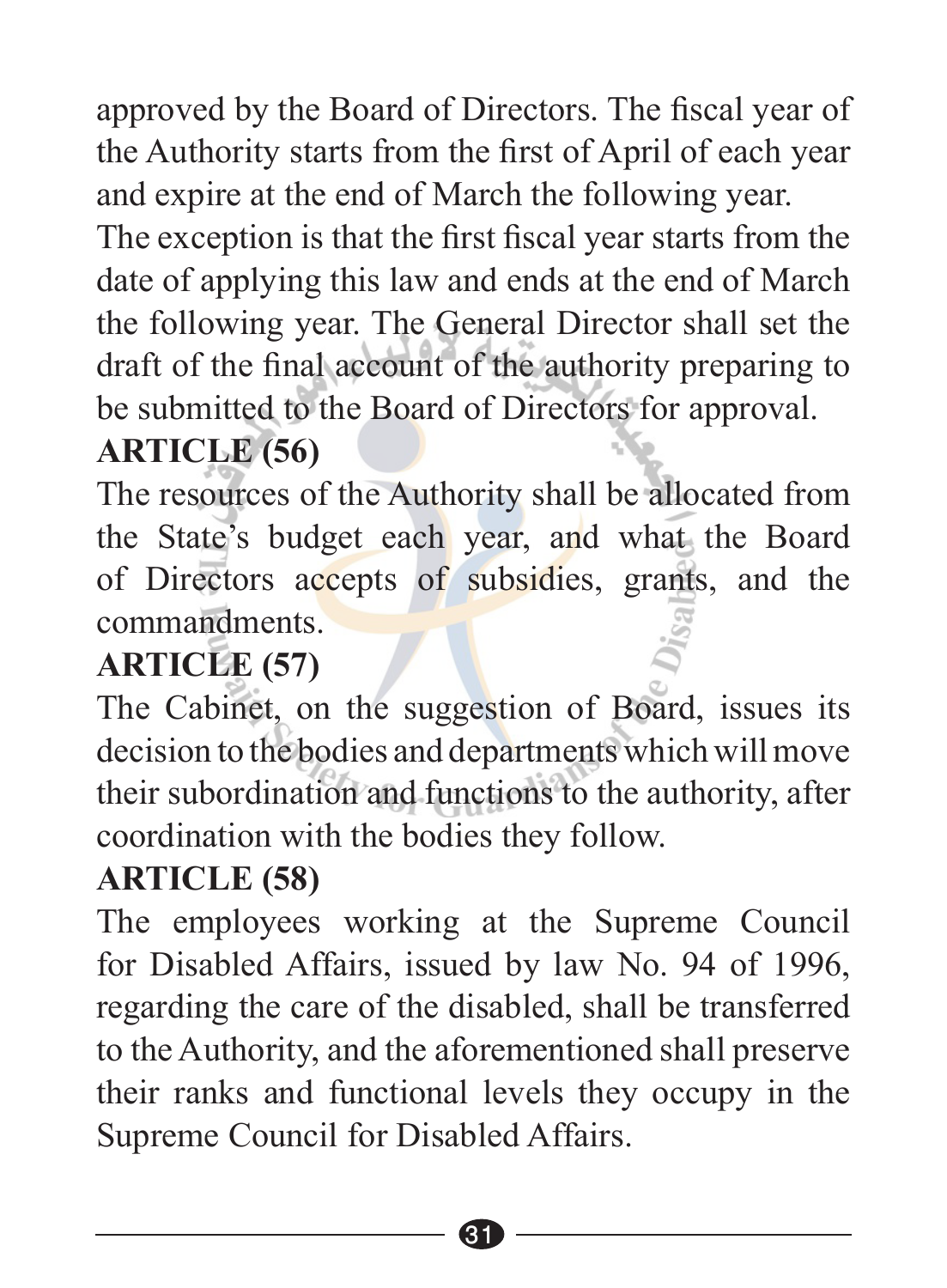#### **CHAPTER NINE PENALTIES**

# **(59) ARTICLE**

Without prejudice to any severer penalty stated by another law, punishment shall be imprisonment for a term not exceeding ten years and a fine not exceed  $\lnot$  ing two thousand KD to each one who commits any of the following acts:

1- Forgery in the disability card.

2- Expressing or providing incorrect data to the competent body, or concealing information for the benefit unlawfully in any of the rights or benefits provided for persons with disabilities in this law.

**3-** Helped people with no disabilities to impersonate a disabled<sup>7</sup>

4- Taking advantage of a job in the authority to achieve personal interests that serve the person holding the job or any people related to him/her directly or indirectly.

#### **(60) ARTICLE**

Without prejudice to any severer penalty stated by another law, punishment shall be imprisonment for a term not exceeding seven years and a fine equal to the value of the money seized and therefore, as well, be obliged to pay restitution of this amount to each one who impersonates a disabled person, that is entitled by law to obtain a particular amount of money, and seizes that money.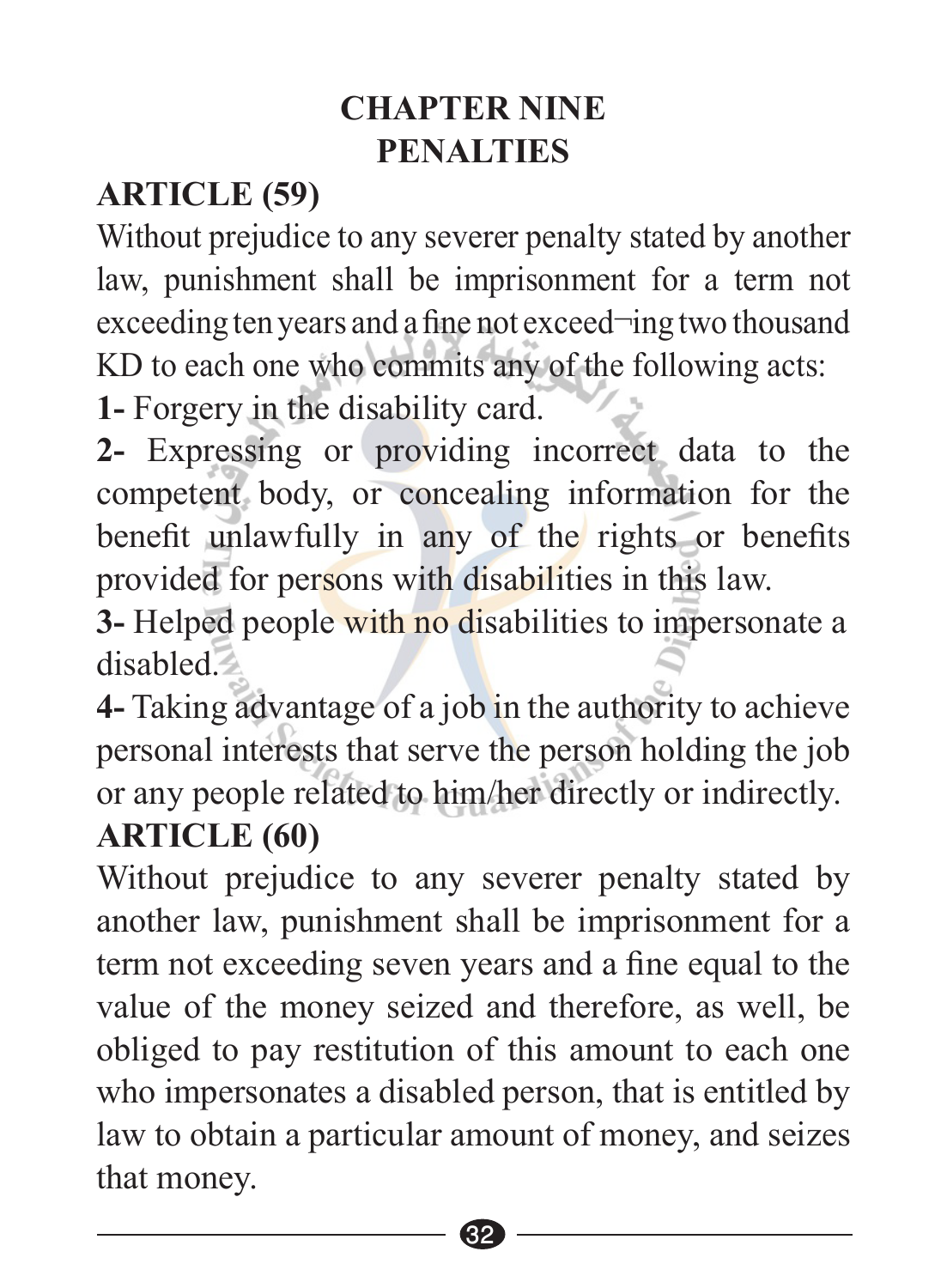#### **(61) ARTICLE**

Without prejudice to any severer penalty stated by another law, punishment shall be imprisonment for a term not exceeding one year and a fine not exceeding one thousand dinars or either of them, to any person responsible for the care of one of the persons with disabilities, whatever the source of this commitment is, and neglects to do his/her duties or to take the necessary actions for the implementation of these duties, or fails to do his/her ob-ligations.

The punishment shall be imprisonment for a term not exceeding three years and a fine not exceeding three thousand Kuwaiti dinars or either of them, if this neglect resulted in harm to a person with a disability. If it leads to the death of the disabled, the punishment shall be imprisonment for a term not exceeding five years and a fine not exceeding five thousand dinars, or either of them. In case of return within three years from the date of the final verdict, the penalty shall be .doubled

#### **(62) ARTICLE**

Without prejudice to any severer penalty stated by another law, punishment shall be imprisonment for a term not exceeding one year and a fine not exceeding one thousand dinars, or either of them, to those who use the disability card without the right to do so.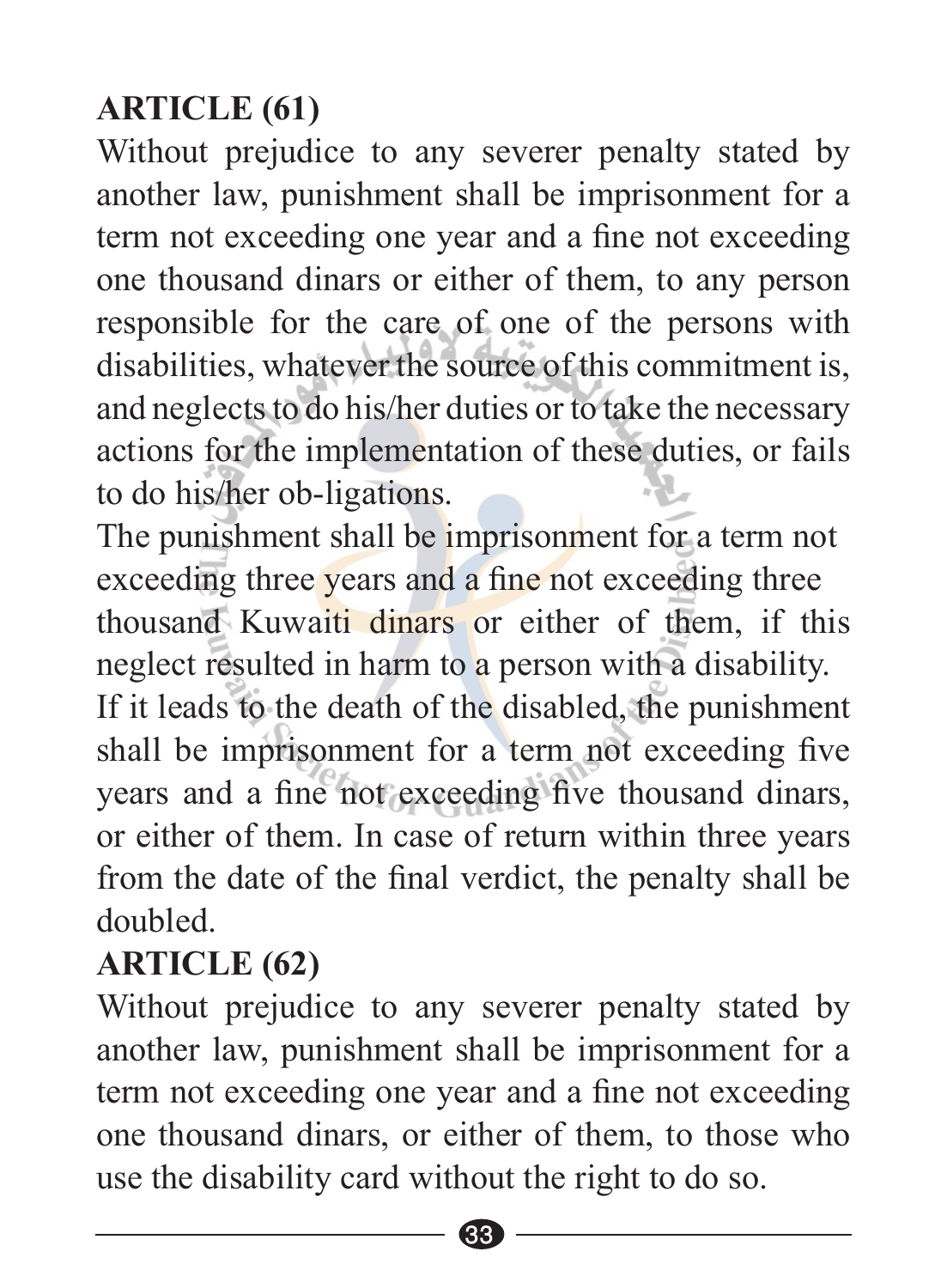#### **(63) ARTICLE**

Without prejudice to any severer penalty stated by another law, punishment shall be imprisonment for ceeding one hundred Dinars or by one of the two a term not exceeding one month and a fine not expenalties to each person uses the parking of persons with disabilities with no right. In the case of return, the court may order the withdrawal of the driving license for a period no less than a month.

#### **(64) ARTICLE**

Without prejudice to any severer penalty provided for by another law, punishment shall be a fine of not less than five hundred dinars and not more than two thousand KD to the employer responsible, who refuses, without reasonable

excuse to employ a person with a disability nominated by the competent bodies to work for them in accordance with the provisions of this law, and those who do not commit to meeting the rates set for employing people with disabilities referred to in Article  $(14)$  of this law shall be fined. This fine will be multiplied according to the number of people to whom the violation has .occurred

In case of return over three years from the date of the final verdict, the penalty shall be doubled.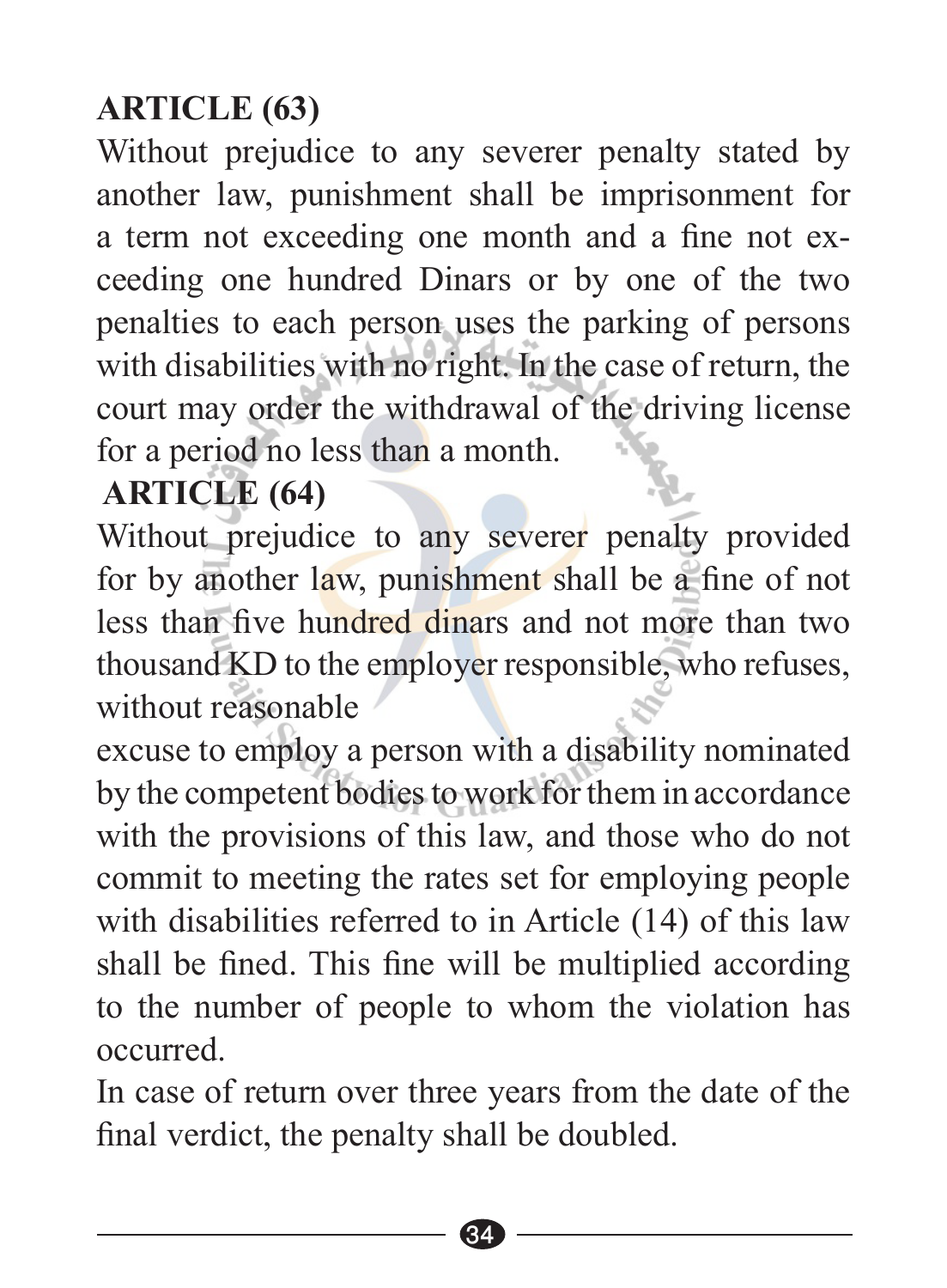#### **Chapter** Ten **General Provisions**

# **(65) ARTICLE**

The Authority shall revise the value of the financial allocations granted to the disabled every three years from the date of implementing the provisions of this law. .law

#### **(66) ARTICLE**

The General Institution for Social Insurances is assigned to implement the provisions of the pensions decided under this law in which it shall be subject to the provisions of the Social Insurance law for matters not covered by a specific provision.

#### **ARTICLE** (67)

No public employee or any person charged with a public service is to mediate in any way with one of the bodies concerned with persons with disabilities, whether by order or request or plea or rec-ommendation. Those bodies, in this case, must notify the Authority and the body the employee referred to works for, to take legal procedures against him. Only the guardian of a disabled person, or their first class relative, or those who have official authority over them may start the procedures regarding the documents of the disabled.

#### **(68) ARTICLE**

The authority shall determine the people in charge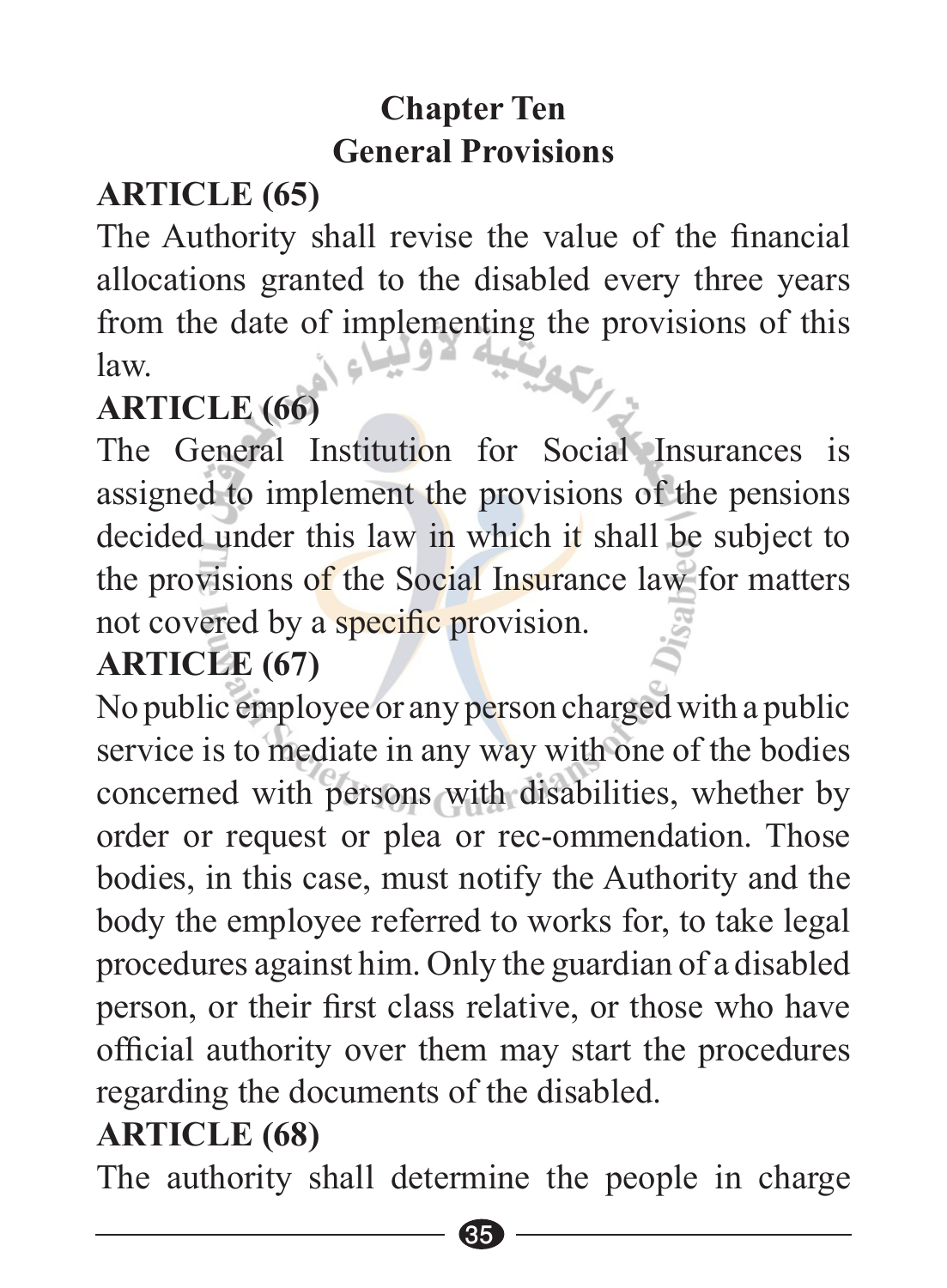(Friends of the disabled) to apply the provisions of this Law and the decisions issued implementing it, whether from its employees or from outside, and the authority shall issue a resolution determining their functions and authority of judicial control provided for them under this law this law.<br>**ARTICLE** (69) المسلم المسلم المسلم المسلم المسلم المسلم المسلم المسلم المسلم المسلم المسلم المسلم المسلم المسلم ا

The public treasury carries the financial burden resulting from the application of this law.

### **(70) ARTICLE**

Law No. 49 of  $1996$  shall be referred to, and every provision violating the provisions of this law shall be considered null and void, and all the decrees issued implementing it shall remain applicable in matters not conflicting with the provisions of this law, until the its issuance of regulations and decisions necessary for its implementation.

### **(71) ARTICLE**

This Law shall be applicable after three months from the date of its publication in the Official Gazette.

#### **(72) ARTICLE**

The prime Minister and ministers are in charged  $-$  each of his own jurisdictions – for the implementation of this law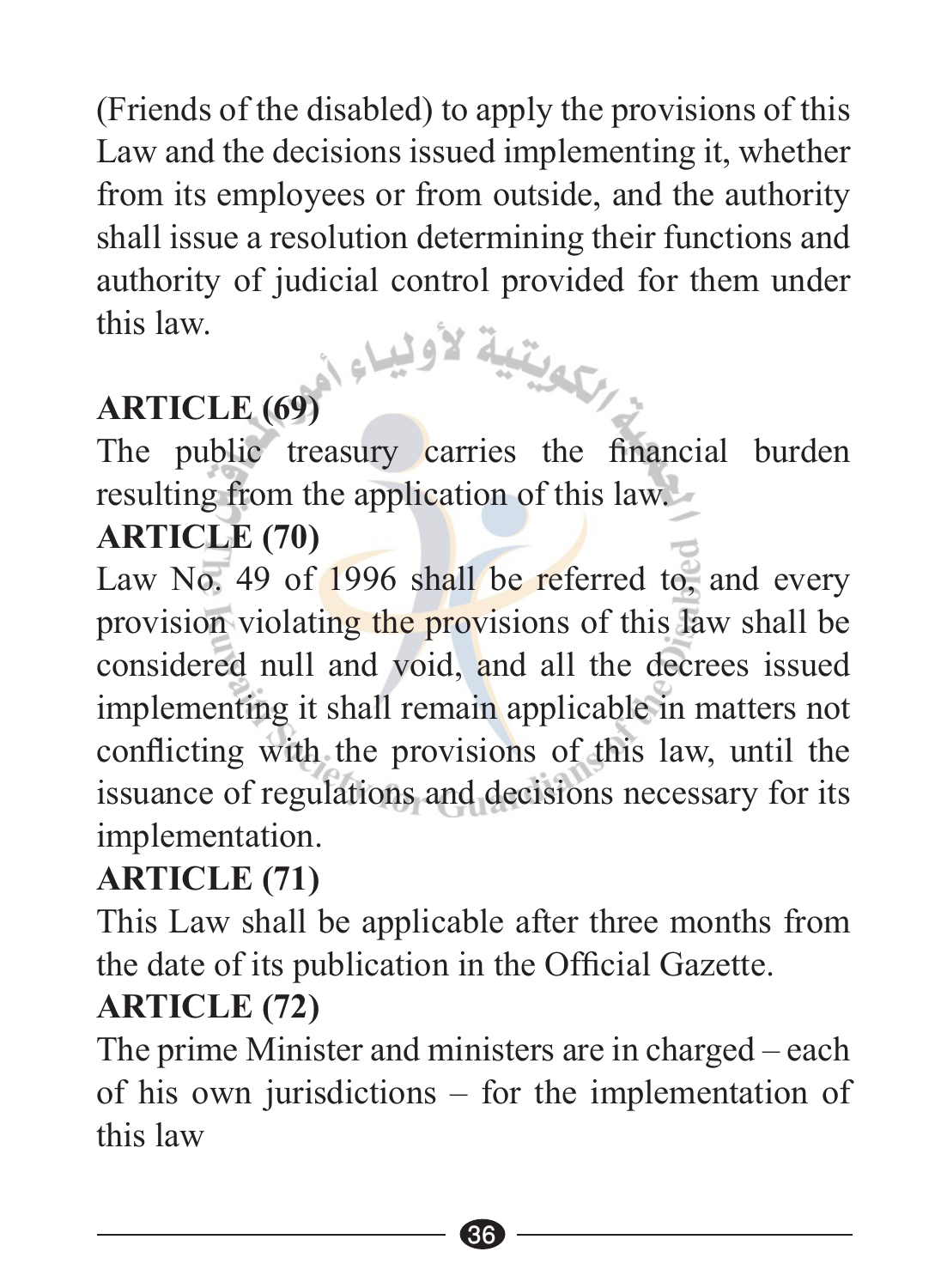#### **Emir of Kuwait Sabah-Al Jaber-Al Ahmad-Al Sabah Issued at Seif Palace on: Rabi' Al** - awwal 1431 AH

Explanatory memorandum to the law  $No(8)$  for the year 2010 regarding the Rights of Persons with Disabilities In accordance with Article ten of the Constitution stating that: "The State cares for the young, and protect them from exploitation, and prevent the moral, physical and spiritual neglect" As provided under Article eleven of it that: "The State ensures aid for citizens in old age, illness or incapacity for work. And provides them social insurance services, social allowance and health care." and starting from the Islamic " concept based on interdependence and solidarity, and considering the care of persons with disabilities not a favor or compassion, but a duty to society and a commitment towards the state to ensure that persons with disabilities enjoy their material and political rights as they rep-resent a category of the fabric of society having the same rights on an equal basis with other people with no disabilities without discrimination because of their disability. And for the consolidation and codification of these rights the legislature enrolled it in Law No. 49 of 1996 on the care of the disabled, and this laudable intervention of the legislature is not replaced by reconsidering the law as a whole, and re-formulating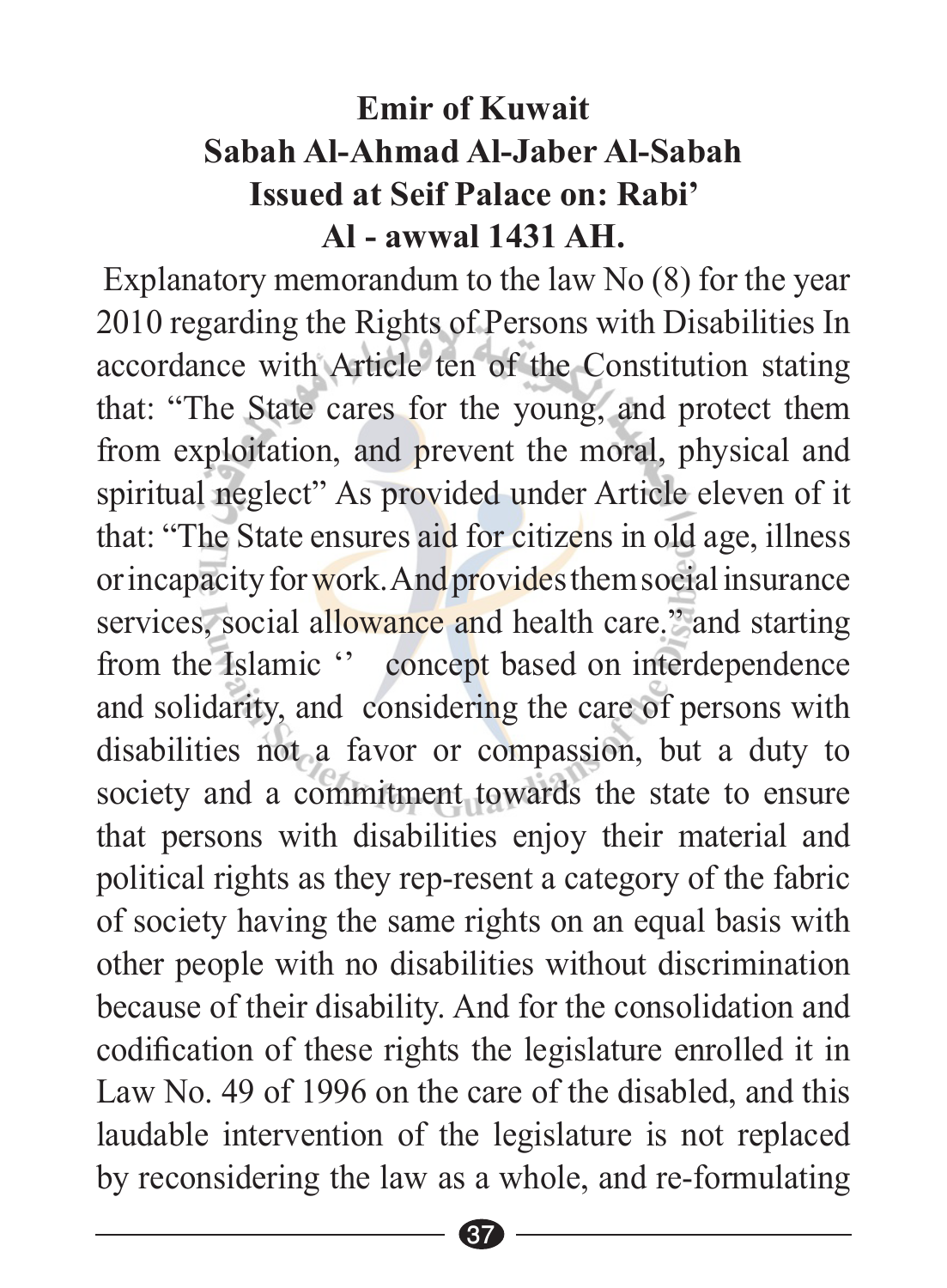it in an integrated system according with developments taking place at the local and international levels in the field of achieving further care for people with disabilities, ensuring their enjoyment of basic rights guaranteed by the Constitution and confirmed by International charters . Pursuant to these principles and putting them into practice, this law is proposed. The first chapter of it is to demonstrate the scope of its application, where the first article includes the definition of the meaning of some terms stated in order to prevent the reflection of the confusion of the meaning in-tended.

ARTICLE(2) of it determined the scope of its application regarding the persons including the Kuwaiti citizen and the children of the Kuwaiti woman of a non-Kuwaiti husband within the fields of health and educational care. and employment rights stated in this law. And it allowed the Validity of some of its provisions to persons with disabilities from non-Kuwaitis decision issued by the authority in accordance with the terms and regulations it considers after the approval of the board.

ARTICLE (3) states to treat the/non-Kuwaiti disabled of a Kuwaiti mother the treatment of the Kuwaiti since birth. over lifetime, based on a resolution issued by the Minister of the Interior. In the second chapter entitled "Services". ARTICLE (4) deter-mines the services provided by the government for persons with disabilities, and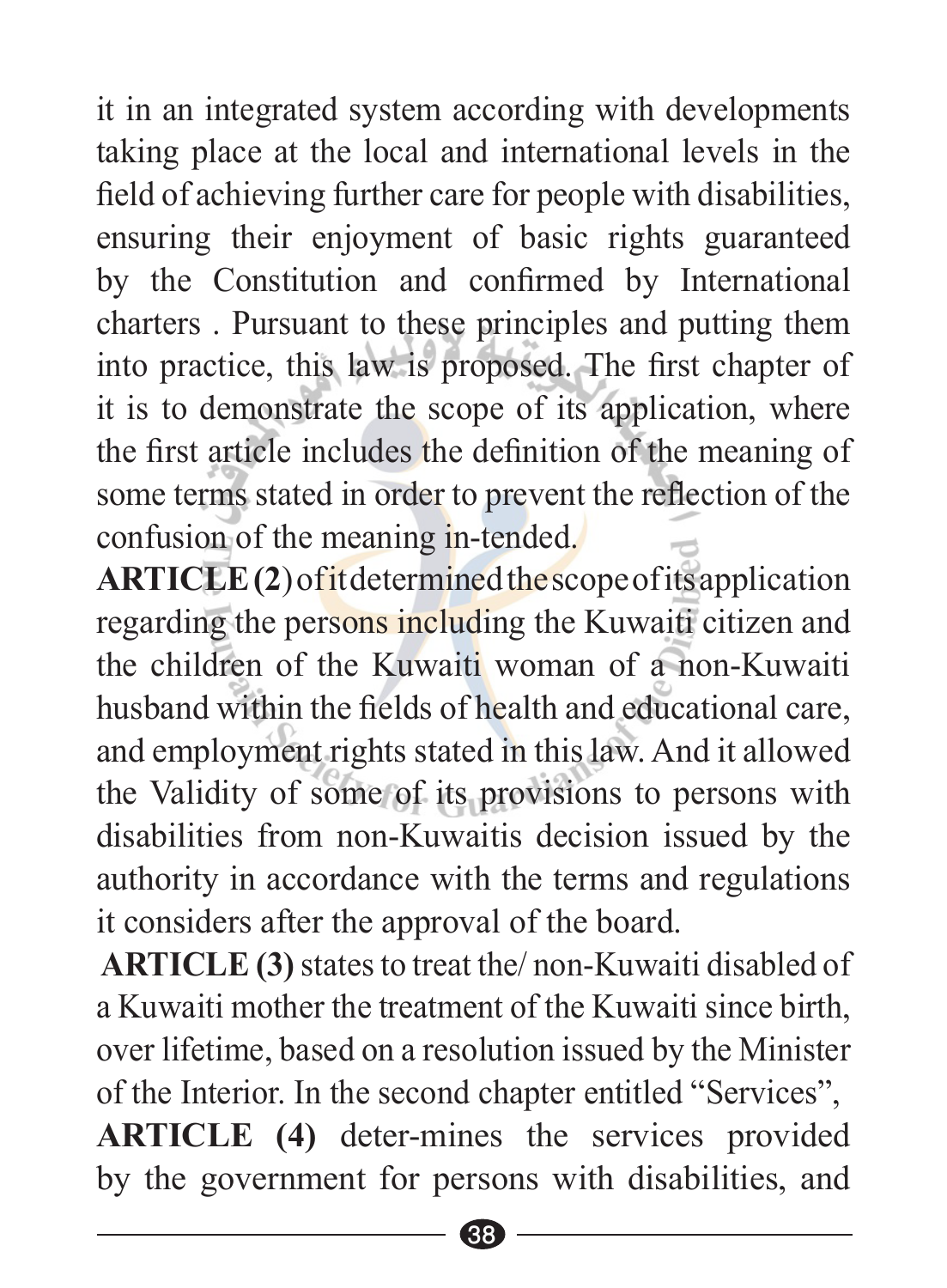permitted the development of other services on the condition that it shall to be based on a decision issued by the authority. In the third chapter, entitled under "Rights of Persons with Disabilities"

**ARTICLE** (5) obliges the Government to take administrative measures and to provide necessary equipment to ensure that persons with disabilities enjoy their civil and political rights.

ARTICLE (6) obliges the government to take administrative and regulatory procedures to ensure the inclusion of plans and development programs and the Government's Action Program on the needs and services for persons with disabilities.

ARTICLE (7) the govern-mint shall provide precautionary, counseling, treatment and habilitation services for persons with disabilities in all treatment centers, and work to reduce the causes of disability, in addition to providing them with treatment abroad if necessary.

**ARTICLE** (8) the government is to provide specialized and trained medical cadres to provide therapeutic services for persons with disabilities, and provide health care and physical therapy in their homes to those by which the competent technical committee determines their need for such care

ARTICLE (9) decides Govern-mint's commitment to provide educational and teaching services and teaching aids for persons with disabilities and categories of slow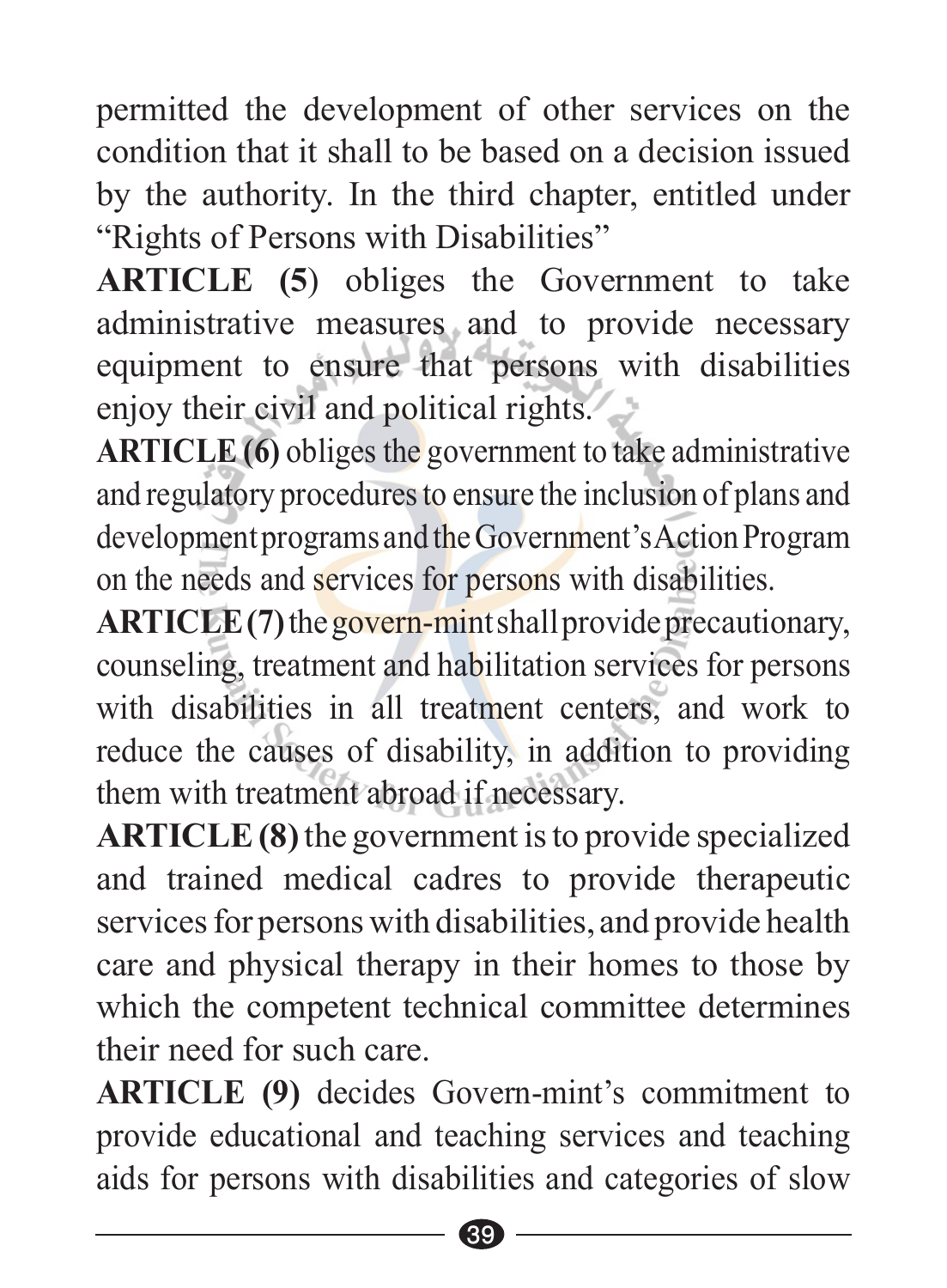learning and learning difficulties on an equal basis with others in addition to providing education, professional and specialized cadres for them, as well as providing audio and visual means to help them complete their education. It also states that the Ministry of Education shall work to provide training courses for teachers in schools for discovery of learning difficulties and slow learning and how to deal with them, and the article obliged the authority to bear the costs of special tests to assess the slow learning and learning difficulties on the condition that the Minis-try of Education shall commit to provide special centers for these tests from the date of applying This law.

ARTICLE(10)theGovernment shall take all administrative and organizing arrangements for the integration of persons with disabilities, learning difficulties and slow learners in different stages of education preparing them for the integration into society  $\mathbb{C}_1$  ard

ARTICLE (11) refers to the Government's commitment to allocate a share of the seats in the missions and scholarships, both at home and abroad for persons with disabilities, and re-ferred the organization of that to a decision issued by the authority according to the type and degree of disability.

ARTICLE (12) the government shall provide habilitation and training centers, rehabilitation and training workshops for persons with disabilities in all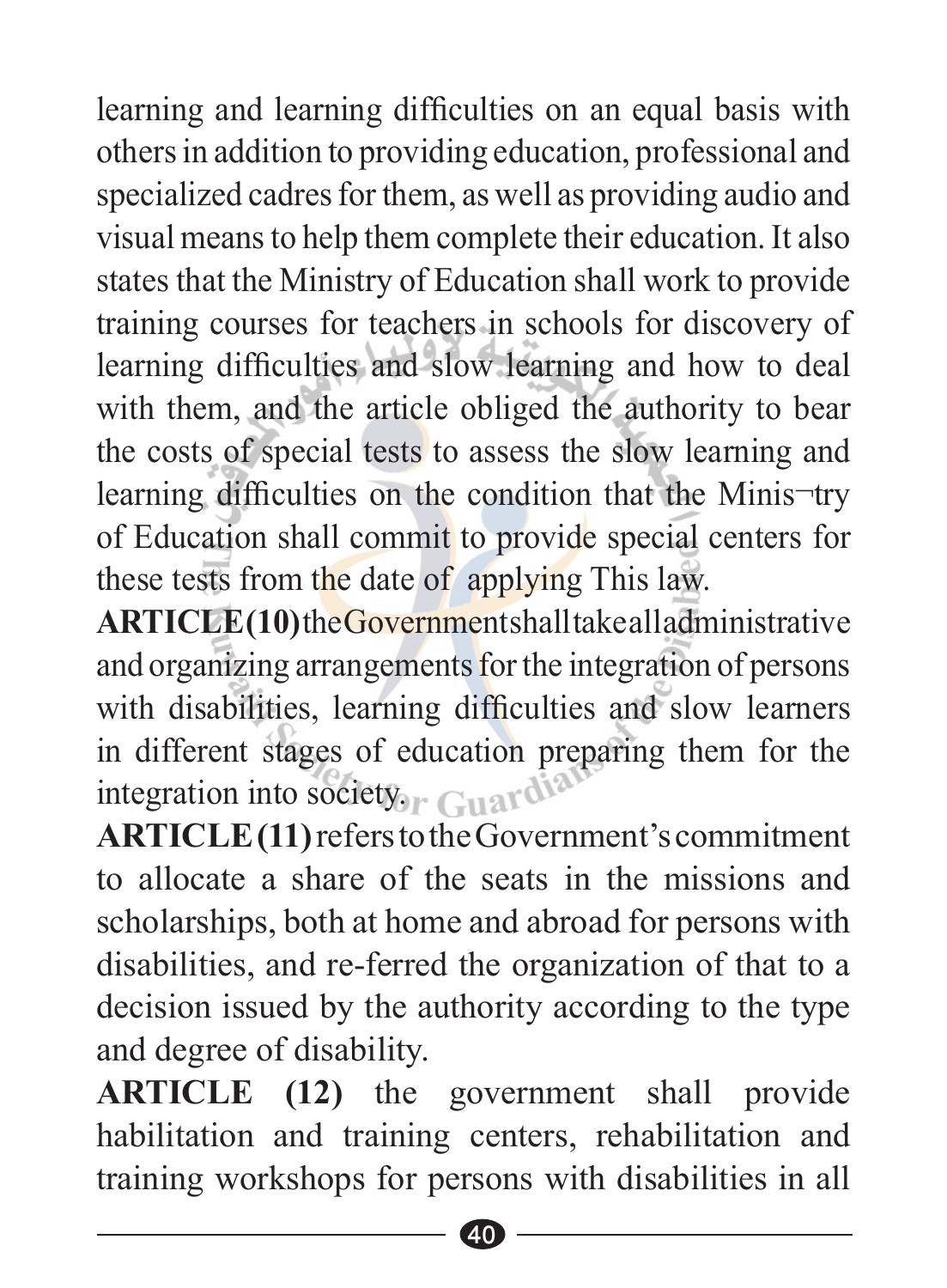governorates and providing specialized technical cadres and the implementation of that shall take place within eight years from the date of applying the provisions of this law. In chapter four, entitled under "habilitation and Employment"

ARTICLE (13) states that the authority shall determine, in agreement with the professional bodies, training and habilitation stages and conditions of admission for persons with disabilities to training and habilitation centers, and cases where exemption from some of these conditions is allowed, and it states to give those who obtained vocational habilitation certificates the priority of recruitment in jobs and occupations taking into account the terms prescribed by the law in occupying those jobs. ARTICLE (14), the governmental, civil and oil sectors, which employs fifty Kuwaiti worker shall at least employ a number of qualified persons with disabilities not fewer than 4% of the total Kuwaiti workers they have, and banned these bodies to refuse to employing the candidates for work without an acceptable reason other than disability, and it authorized the government to provide financial support to employers exceeding the determined percentage of employment, and referred that to a resolution issued by the competent authority upon the proposal of the authority.

ARTICLE (15) obliged employers to assign occupations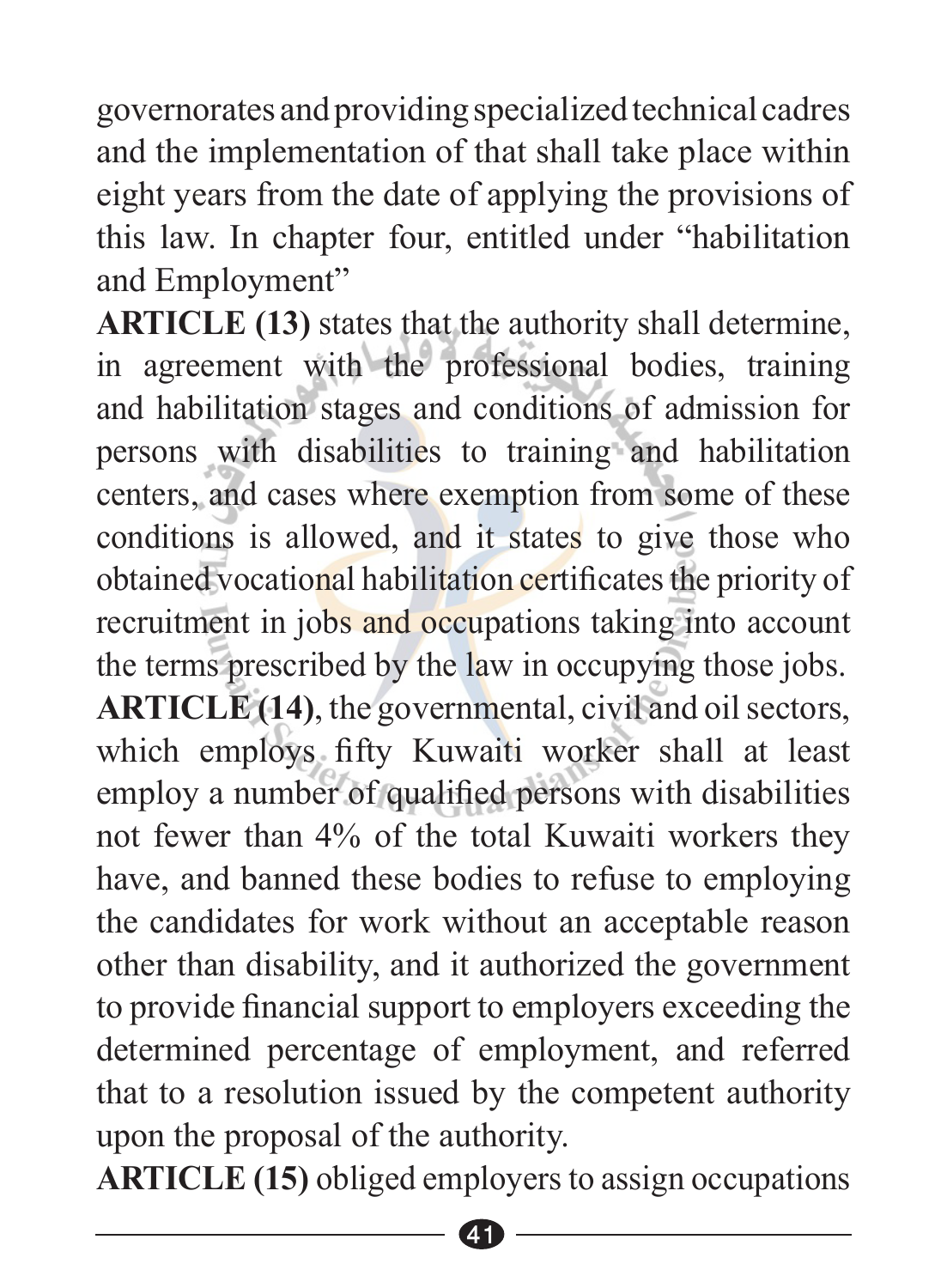and job vacancies for people with disabilities according to their specialties on the condition that employers shall provide a statement periodically every six months for the Bureaus of the Civil Service the authority and the program of restructuring the workforce, and also required preparing the work environment appropriate for them.

**ARTICLE** (16) assigns the authority to determine the procedures ensuring the prevention of all forms of abuse of persons with disabilities at work.

ARTICLE (17), the State shall ensure that persons with disabilities enjoy promotions and privileges of employment and remuneration in all sectors on the condition that those who are distinct shall have priority in that. In chapter fifth entitled under "integration into society,"

ARTICLE (18) the general authority for Youth and sure the establishment of clubs and sports and cultural Sports is obliged to take adequate measures to encenters for people with disabilities, in accordance with international specifications.

ARTICLE (19) obliged the government to encourage athletes with disabilities and equaling them with others athletes.

ARTICLE (20) obliges governmental and civil bodies at the construction of facilities and buildings for general use, to adhere the general design referred to in Article  $(1)$  of this law ARTICLE (21), public transport and private vehicles for general use shall be equipped with appropriate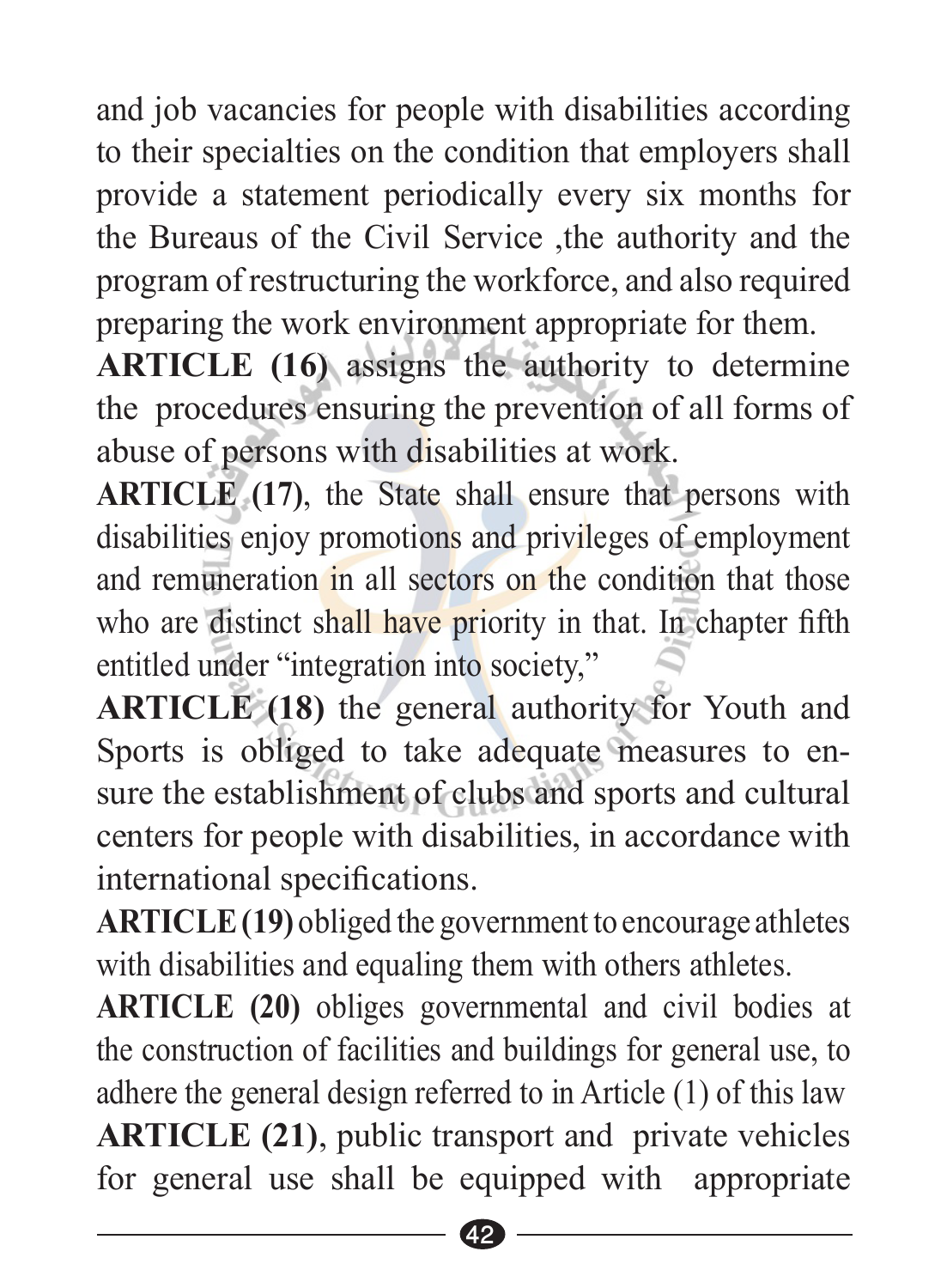means to serve persons with disabilities in order to be. .licensed

**ARTICLE** (22), the authority shall aware society of the rights of persons with disabilities that preserve their humanity and dignity in ways it specified.

ARTICLE (23), the Information Ministry shall provide a sign language interpreter for the broadcast of news and cultural programs, sessions of the National Assembly and conferences and it determined a period for implementation of that within two years from the date of applying his law. In the sixth chapter, entitled "Social Care"

**ARTICLE** (24) stated the cooperation of the family in providing care for people with disabilities of its members and assigned the organization of their care to a resolution issued by the authority.  $\bullet$ 

ARTICLE (25) is set to indicate who would undertake the care, and it assigns the husband and the wife as long as being able to perform it, and if this care was found unavailable, the responsible of this care by law shall be one of his relatives residing in Kuwait who is able to take responsibility for caring for the disabled, keeping them and supervising the affairs of their life, according to the following order; the children, then the children of the children, and then the brothers. If there are several members of the category, one of them is chosen to take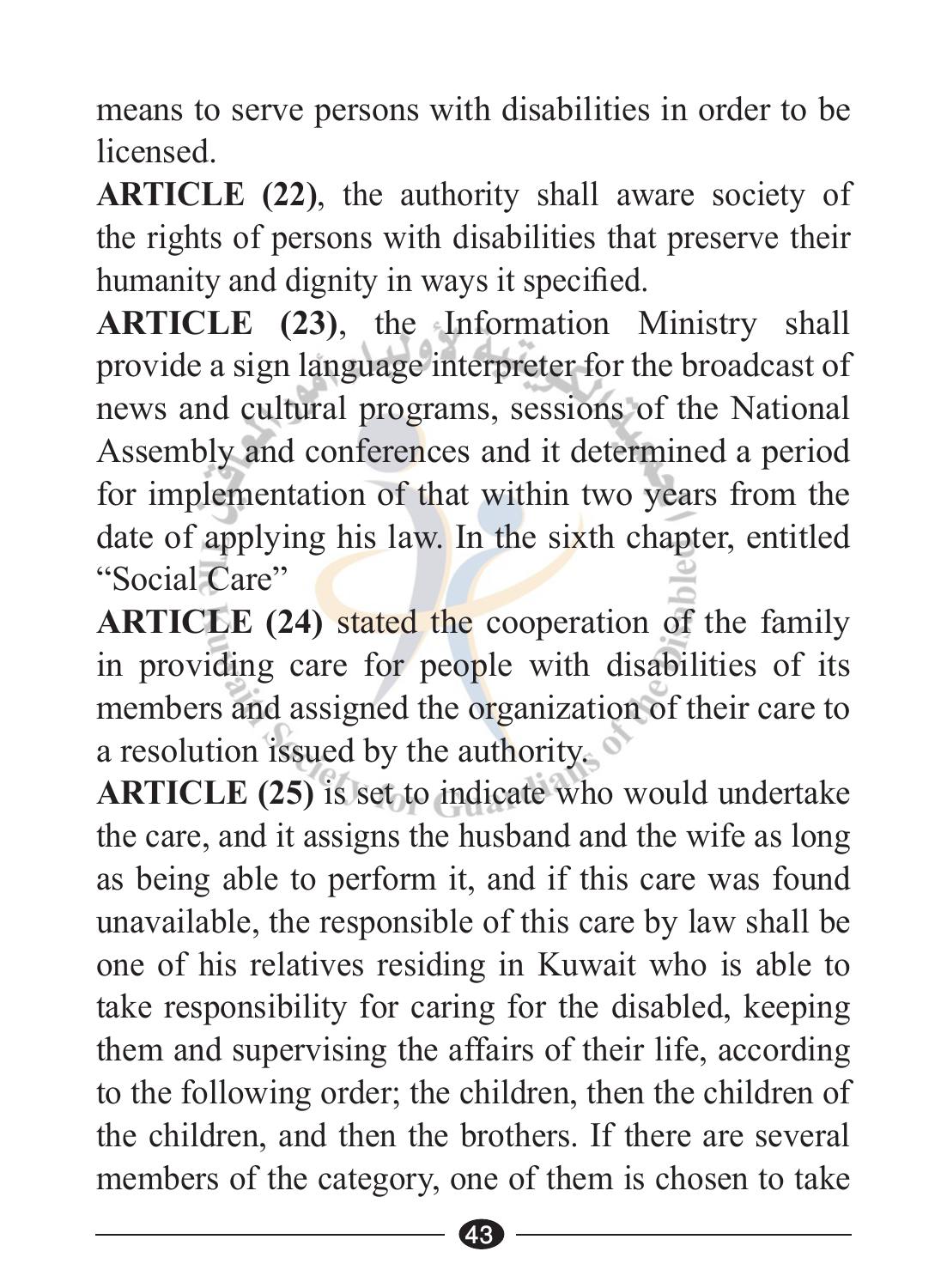. care of the disabled with notifying the supervisor of that. The article also pointed that if there is no agreement among members of one category, or none of the category previously mentioned offered to undertake the care, In that case, the authority shall refer the matter to the competent court to assign one of the relatives mentioned or from others to take care of the disabled or decide the disabled to stay in one of the social care centers according to each case and its circumstances

ARTICLE (26) assigns the authority to appoint supervisors socially and psychologically specialized to supervise the care f people with disabilities, and they are entitled to have access to the information related to those who deserve the care necessary to perform their job, be it health information, civil or any other information from the bodies concerned. They are also entitled to call who are responsible for the care, and a lert them to their duties in a binding manner, as well as control cases that violate of the provisions of this law, set the records necessary to that, and refer them to the competent bodies. In order to enable the authority to control and supervise the care of disabled.

ARTICLE (27) obliged the person in charge for the care of the disabled to notify the authority in writing in the event of the death of the disabled or illness or changing residence or absence from home.

**ARTICLE (28)** entitled the authority to ask the court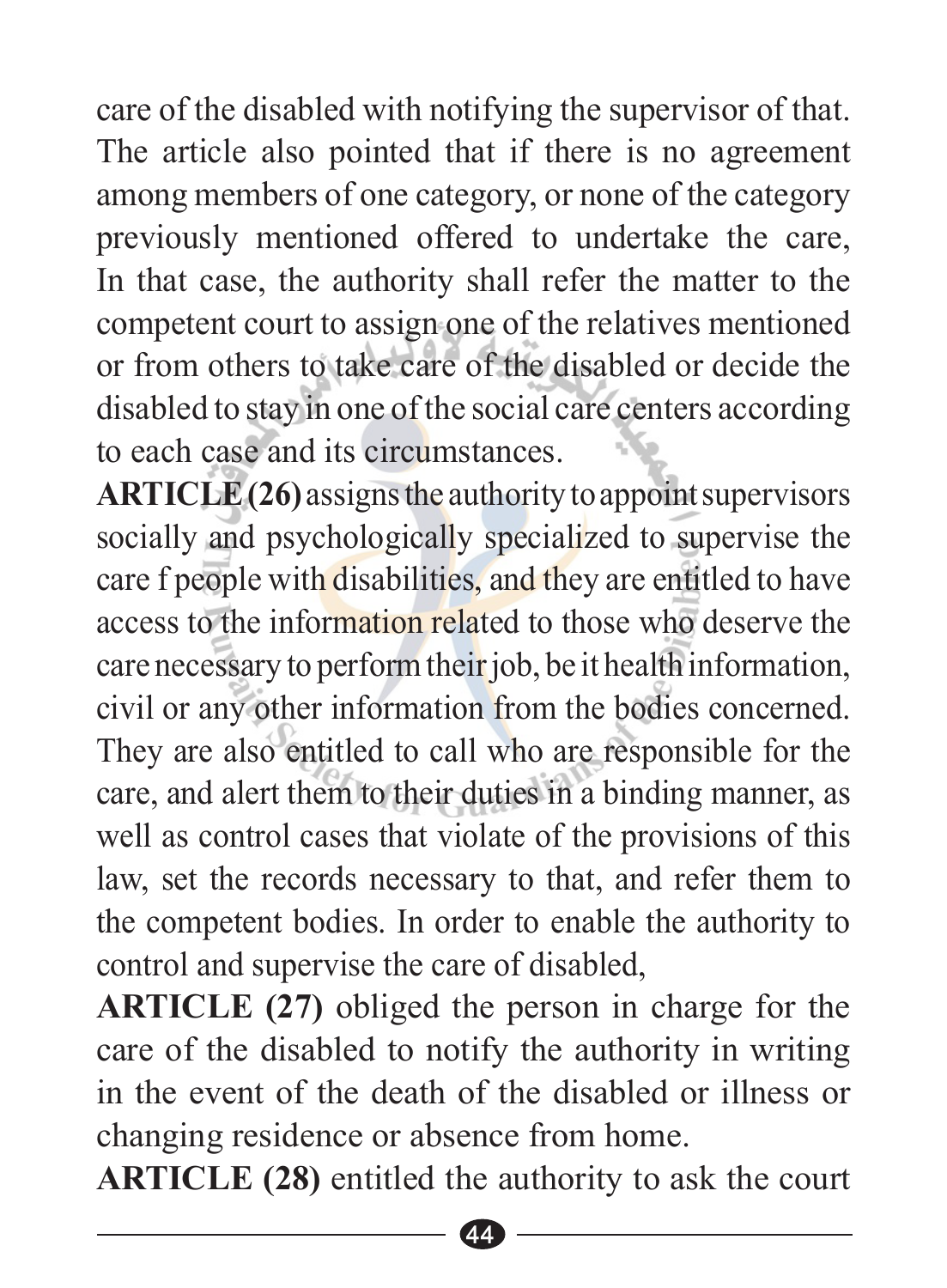change the person in charge of care or refer the disabled to one of the care centers of the Ministry of Social Affairs and Labor as the need arises to do so. In the seventh chapter entitled ' privileges and exemptions'. **ARTICLE (29)** decides to grant monthly stipend for the disabled until the age of eighteen, according to the type and degree of disability on the condition that this stipend shall continue to be paid for him if they continue their university studies until the age of twenty-sixth. It also stated that the woman caring for a disabled of sever disability and not working deserves a monthly stipend, based on the terms and regulations set by the authority.

ARTICLE (30) states the validity of the provisions of its following articles in this chapter for persons with severe and moderate disability unless other wise is specified for that. And as provided for in

**ARTICLE** (31) that Kuwaiti people with disabilities shall gain a marriage grant equal to what non-disabled peers gain, even if the wife is non-Kuwaiti, provided that the marriage contract is authenticated in Kuwait.

ARTICLE (32) decided the eligibility of persons with disabilities when they meet the conditions of enjoying residential care for the increase mandated by the article - regardless of whether their parents have enjoyed such increase or not - and their parents in which the terms enjoying residential care applies to them shall gain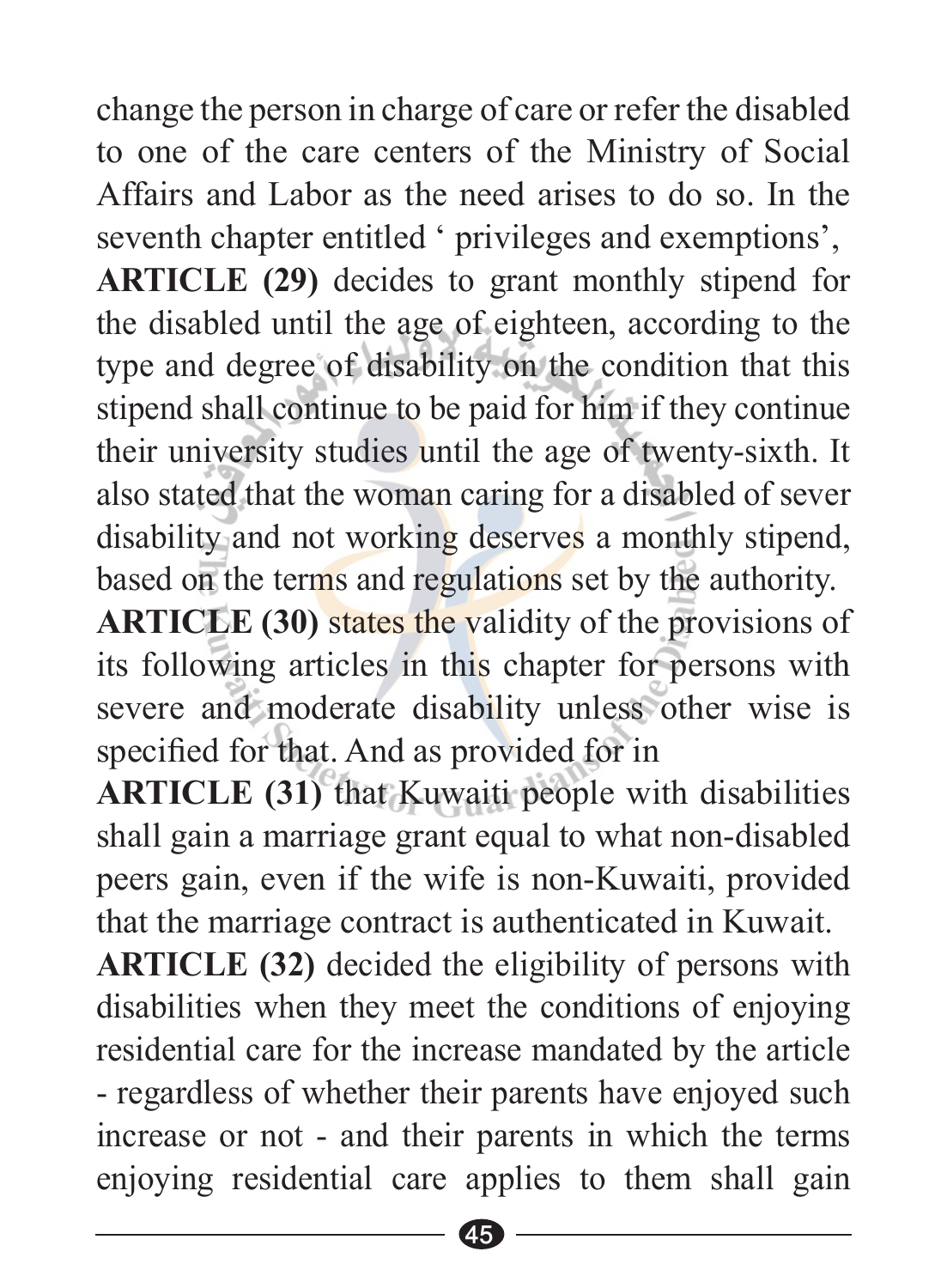an increase of ten thousand Kuwaiti Dinars added to the value of housing loan allocated to peers without disabilities, and it referred the organization of that to a decision issued by the authority in agreement with the Savings and Credit Bank. It also stated granting people with simple disabilities or their families the amount of five thousand dinars Kuwait, and showed the mechanism monthly deduction for the Savings and Credit Bank.

**ARTICLE** (33) decided the eligibility of the family in which one of its members is a disabled to obtain a mortgage from the Bank of Credit and savings and exclude the family from the provision of Article 30 of Law No. 47 of  $1993$  concerning the residential care, provided that the value of the real estate exceeds the value set in that article adding  $50\%$  of it.

**ARTICLE** (34) decided to grant people with disabilities or their families who meet the terms of enjoying residential care a nominal seniority not exceeding five vears, according to the type and severity of disability.

ARTICLE (35) stated the eligibility of the Kuwaiti woman married to non-Kuwaiti and caring for a child or a husband with sever disability to obtain accommodation for use only, and this right shall not be removed if the disabled she nurses died

**ARTICLE (36)**, the social allowance prescribed by the law for children shall be in-creased, equaling  $(100\%)$  of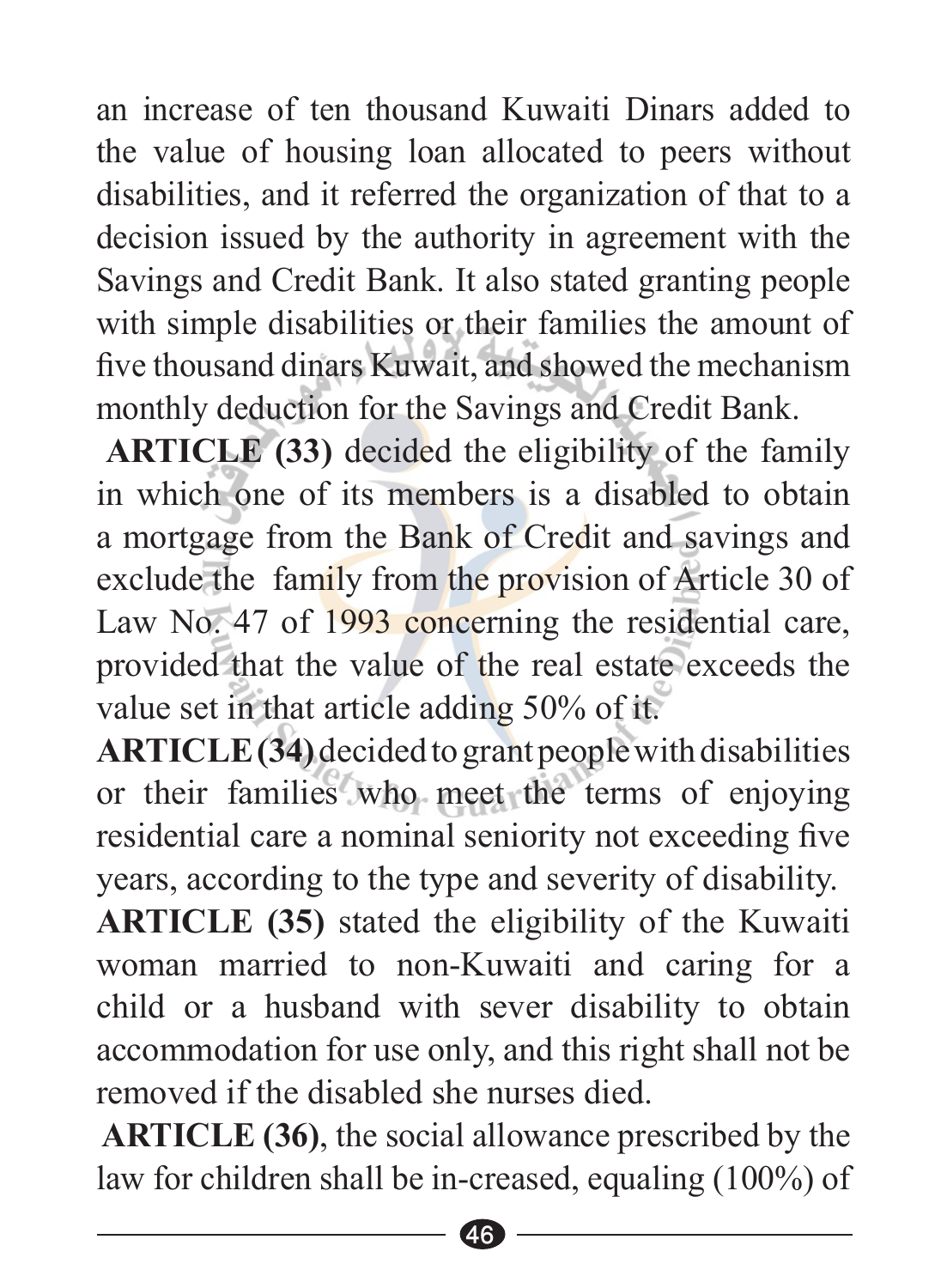the original value for each of the children with disabilities and it excluded calculating the children with disabilities from the number of children determined by law to grant such allowance, and pensions of those who deserve such allowance shall be re-settled, and it banned the financial exchange differences for the period preceding the date of applying this law. It also stated that such allowances shall not be subject to any deductions in the event of pension resettlement.

ARTICLE (37) exempts the disabled from all governmental fees for public services.

**ARTICLE** (38) decides the eligibility of the disabled employed woman to deserve a special vacation with full pay not calculated from her other vacation if she is pregnant and the competent technical Committee recommended that, and it stated the eligibility of the disabled woman working in governmental, civil and oil sectors to deserve a childbirth vacation for seventy days, and a vacation of maternity care following the childbirth vacation for four months with full pay, and six months with half salary. As provided for in ARTICLE (39) to exempt the disabled employee to from the organization of medical leave as determined by the competent technical committee and referred it to a decision issued by the authority according to the type and degree of disability. It also stated that the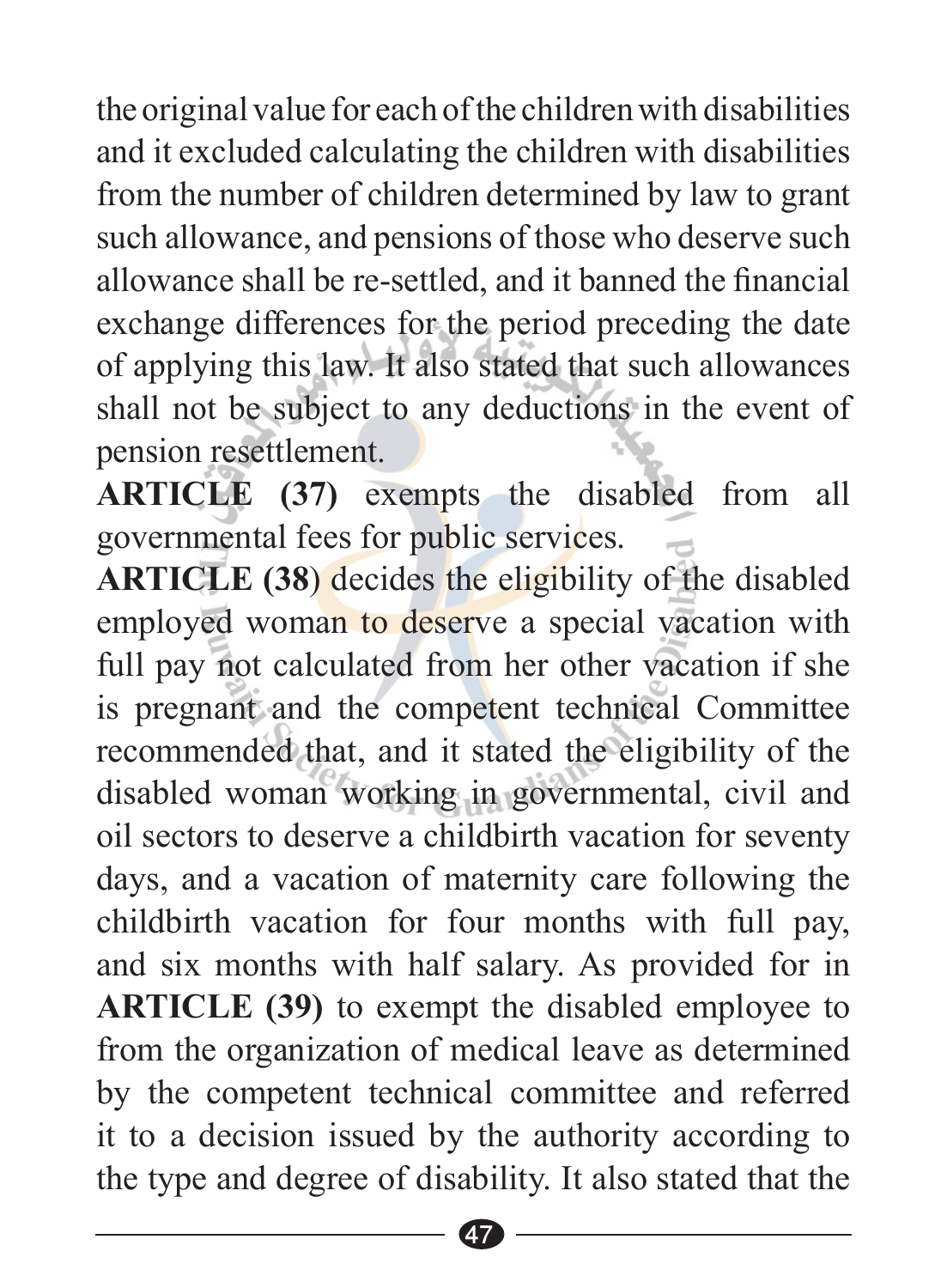employee or the employed woman who takes care of a child or spouse with a disability shall obtain a special leave with full pay if they were a companion with the disabled for treatment at home or abroad as determined by the competent technical committee.

ARTICLE (40) decided eligible the disabled employee and employed woman, regardless of the degree and severity of disability, or the employee or the employed woman who takes care of a child or spouse with severe and moderate disability to reduce working hours by two hours a day of fully-paid and it referred the organization of that to a decision issued by the authority.

**ARTICLE** (41) stated that as an exception from the provisions of the Social Insurances law and the law of pensions and retirement benefits for the military personnel. the insured or beneficiary whom the competent technical committee decides as a disabled shall deserve a pension equivalent  $(100\%)$  of the salary if their counted period of pensionable service reached at least 15 years for the males and 10 years for females, and it did not stipulate reaching a certain age in this case in order to deserve this pension.

ARTICLE (42) as an exception from the provisions of the Social Insurances law and the law of pensions and retirement benefits for the military personnel the insured or beneficiary who takes care of (male or female) or spouse (male or female), with a severe or moderate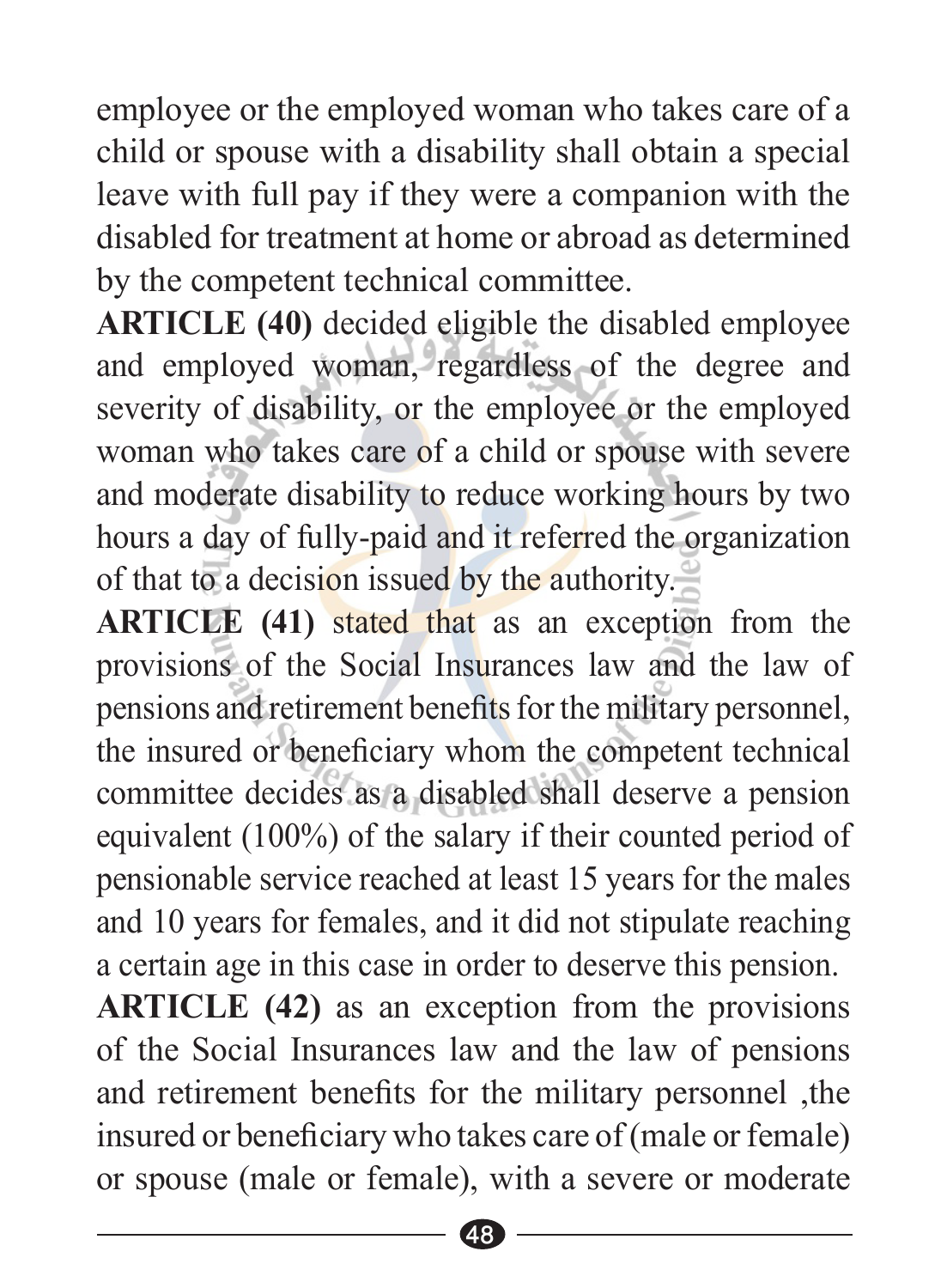disability deserves a pension equivalent  $(100\%)$  of the salary if the counted period of pensionable service reached 20 years for males and 15 Years for females. and it did not stipulate reaching a certain age in this case in order to deserve this pension.

**ARTICLE** (43), the person with a disability who is unable to work deserves a disability pension, and it referred the organization of that to a decision issued by the authority, and it banned the combination of such pension and monthly allocation in accordance with Article  $(29)$  and the pension owed to

ARTICLE (41) of this law or under the law Social insurances or pensions and retirement benefits for the military personnel. and on the condition that the bigger disability pension of them is the one paid for the disabled.

ARTICLE (44), exemption of tools and equipments of habilitation and reparative for people with disabilities from fees and taxes of all kind, and that the government shall work to provide them free of charge, based on a report from the competent technical committee.

ARTICLE (45) confirmed granting the disabled, whom the competent technical authority decides that their disability requires the use of a driver or a server, an allowance determined by the authority, on the condition that it shall be no less than 100 dinars

ARTICLE (46) confirmed pro-viding the disabled with a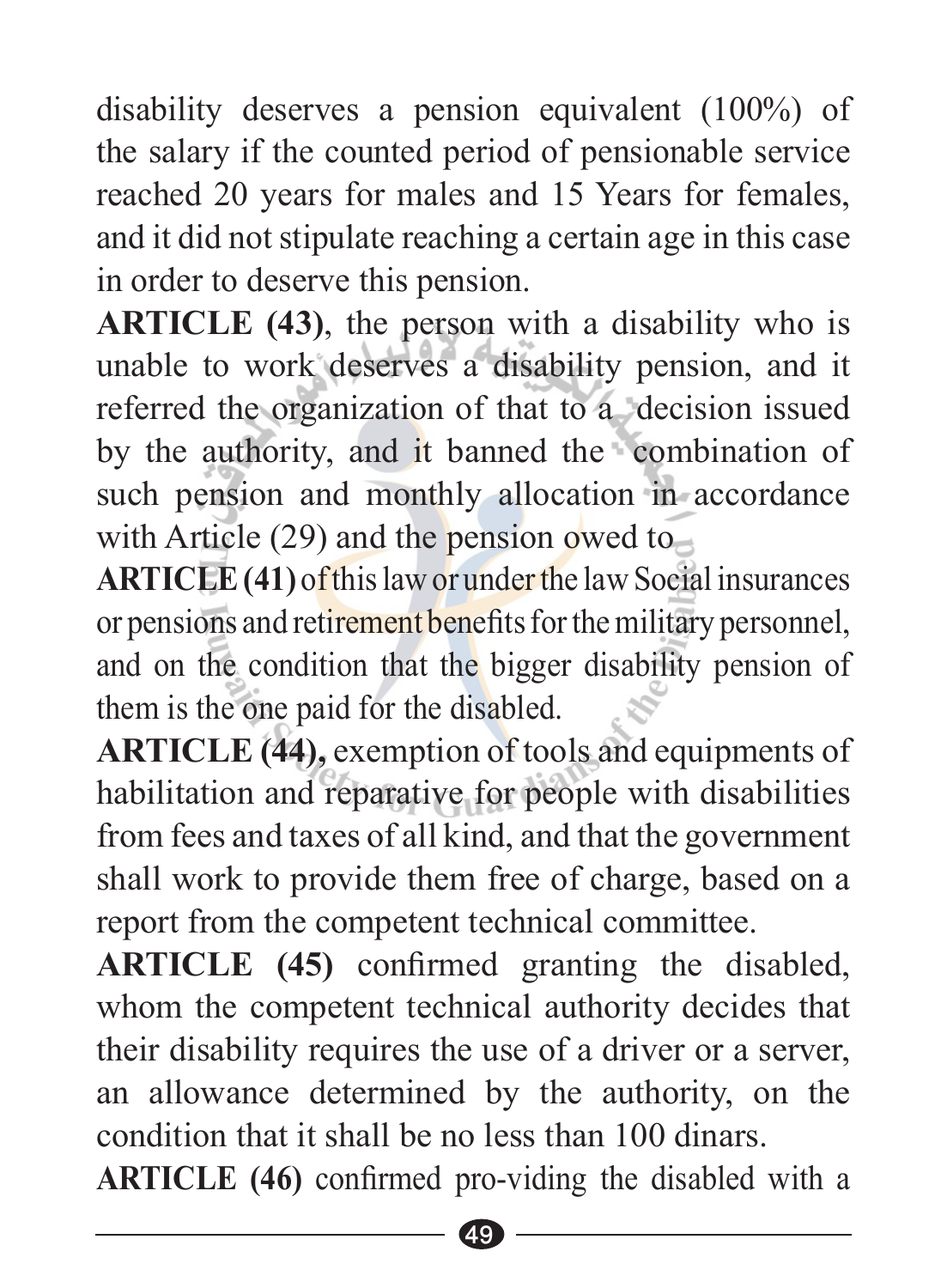disability card, which guarantees the enjoyment of the services and benefits provided for in this Law. In the eighth chapter, entitled "Public Authority for people with disabilities".

ARTICLE (47) stated the establishment of a public body concerned with the affairs of people with disability-ties with legal nominal personality under the supervision of First Deputy of the Prime Minister.

ARTICLE (48) explained the functions of the authority which give it the powers to ensure the initiation of supervising the activities relating to the care and habilitation of people with disabilities.

**ARTICLE** (49) mentioned how to form the board of the authority and it is decided to be headed by First Deputy of the Prime Minister or his deputy minister and the membership of ministers appointed so that the authority is at the level of responsibility placed on it, and that the board shall include to its membership representatives of non-profit organizations and clubs operating in the field of disability, and two qualified and experts in disability issues. It also authorized the board to issue its internal regulation to organize its work, the method of issuing its decisions and its periodic meetings.

ARTICLE (50) indicates how nonprofit organizations and clubs operating in the field of disability shall gather to choose their representatives in the board and the board of directors of the authority.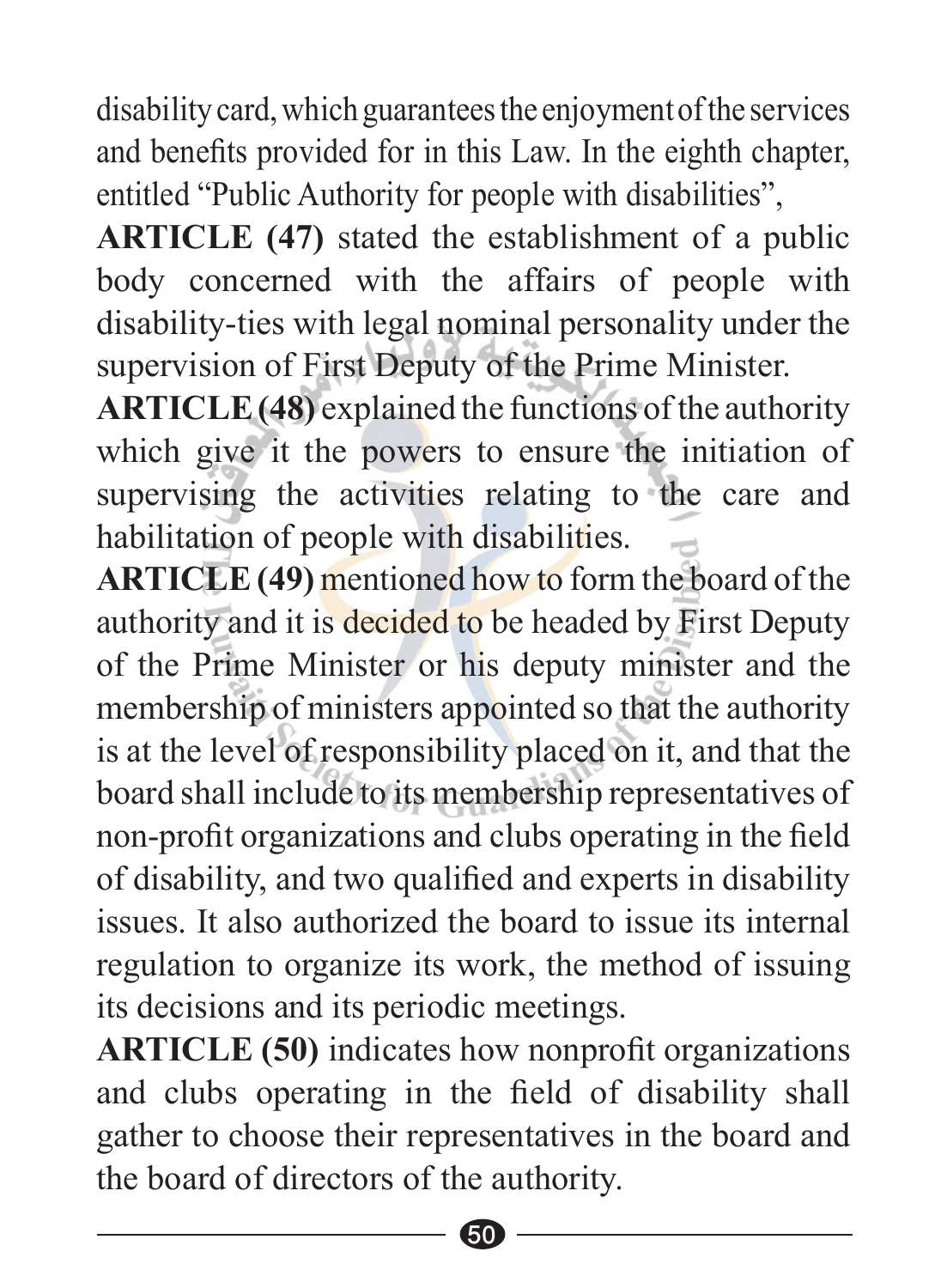**ARTICLE** (51) stated to appoint a general director for the authority, of the specialists and experts in the fields of diagnosis, care and habilitation of people with disability and represents the authority before the judiciary and its relationship with others.

ARTICLE (52) mentioned how to form a board chaired by the general director and the membership of a representative for each of the Ministry of Health, Education and Higher Education, Social Affairs and Labor, the General Authority for Youth and Sports and the Civil Service Bureau, and four representatives of non-profit organizations and clubs in the disability field to be selected from outside the authority.

ARTICLE (53) entitled the board to issue the internal regulation of the board of directors which organize its work, how to issue its decisions and procedures of holding meetings of committees and work teams it considers forming , as well as determining the remunerations of members of committees, work teams, experts and consultants.

**ARTICLE** (54) stated the functions of the authority's hoard of directors.

**ARTICLE** (55) the authority must have a budget attached to the State's budget.

**ARTICLE** (56) mentioned how to obtain the financial resources of the authority.

**ARTICLE** (57) referred the determination of bodies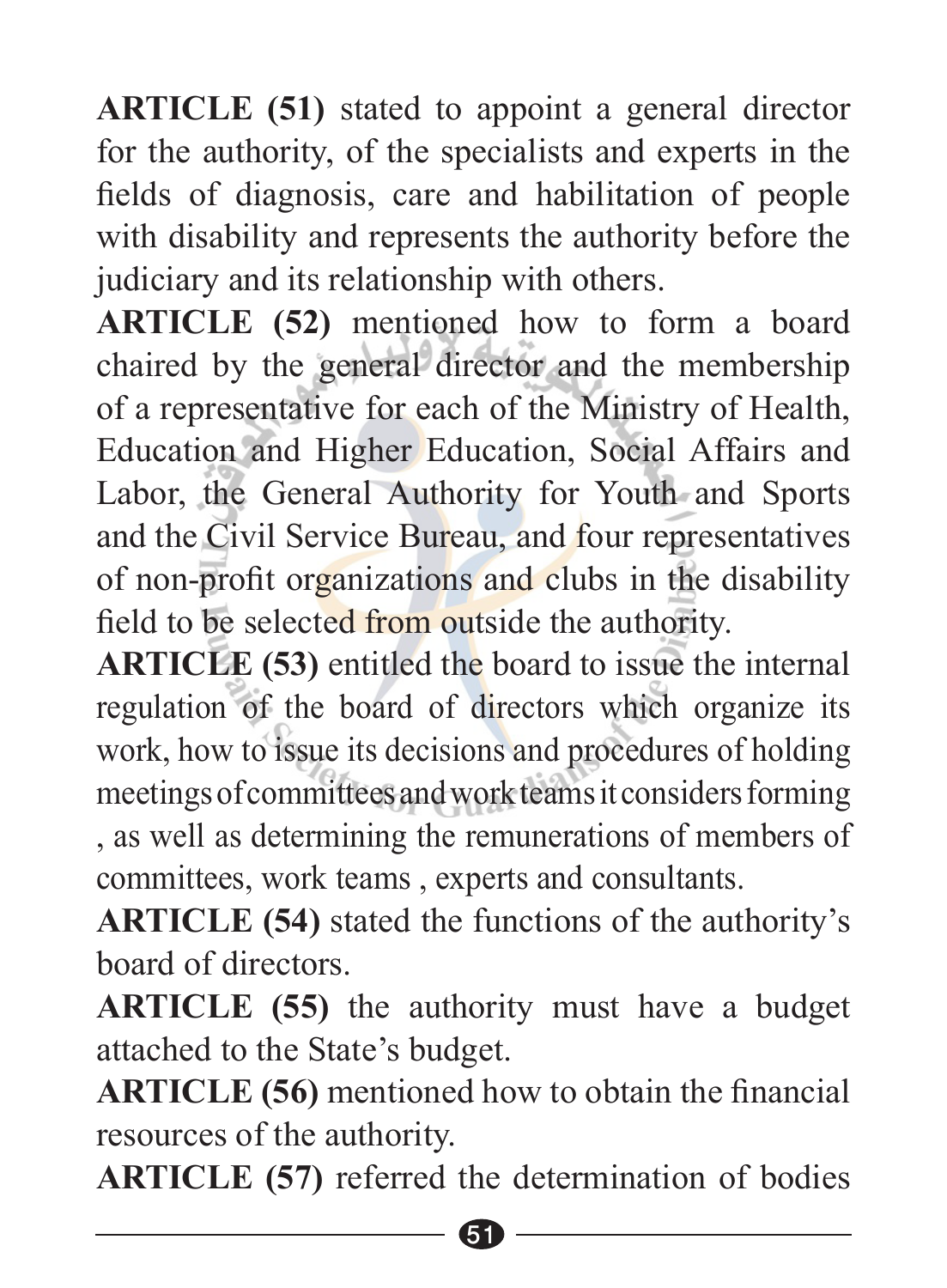and departments which will move their subordination to the authority to a decision issued by the Cabinet.

**ARTICLE** (58) stated that employers working in the Supreme Council for Disabled Affairs issued by law No. 49 of 1996 regarding the care of the disabled shall be transferred to the authority and keep their ranks and functional levels they have occupied before. In the ninth chapter, entitled "Penalties",

ARTICLE (59) stated on the criminal sanction to punishanyone who commits one of the actions stated under this article. It covered all those who it addressed the punishment of those who committed forgery in the disability card or used it knowing that it is forged, those who expressed or provided incorrect data to the competent body or unlawfully concealed information for the benefit of any of the rights or benefits decided by this law, those who helped people with no disabilities to impersonate a disabled, those who took advantage of their job in the authority to achieve personal interests for them or any body related to them directly or indirectly, deciding that the penalty to be imprisonment not exceeding a duration of ten years and a fine not exceeding two thousand KD, and without prejudice to any severer penalty provided for by another law.

ARTICLE (60) included penalties resulting from the violation of its provisions, there are penalties represented in imprisonment and reimbursement of what was spent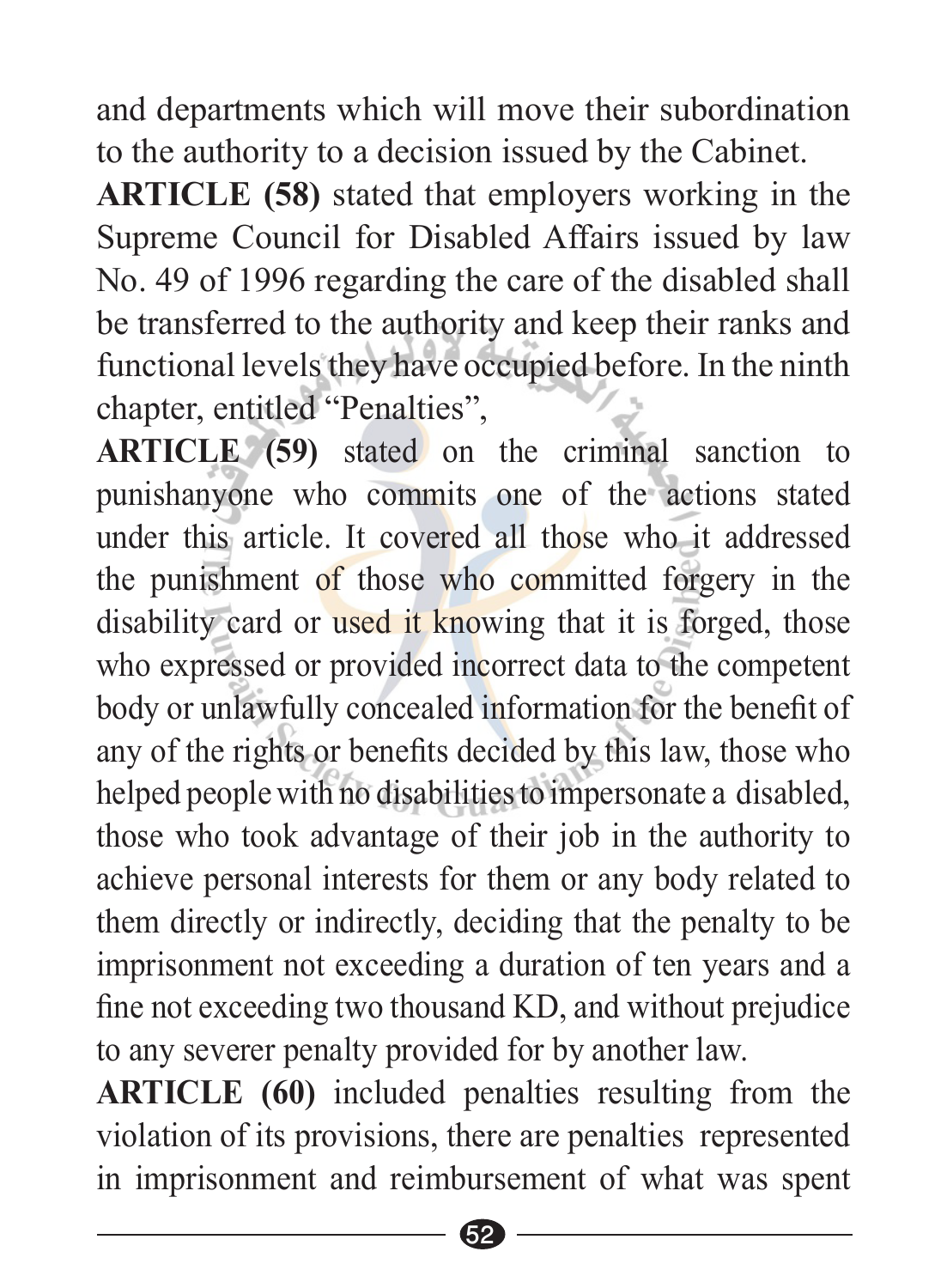unlawfully, in addition to a penalty represented in a fine equivalent to the amount spent unlawfully and without prejudice to any severer penalties prescribed by Penal Code or any other law. Those sanctions are imposed on who impersonates a disabled that is entitled by law to obtain a particular amount of money and seized that money.

ARTICLE (61) stated the penalty on anyone who commits one of the acts set forth therein, stipulating that without prejudice to any severer penalty stated by the other law, shall be punished by imprisonment for a period not exceeding a year and a fine not exceeding one thousand dinars or by one of the two penalties on each person assigned to take care of one of the people with disabilities regardless of the source of this commitment and neglects to perform their duties or to take the necessary to carry out these duties or fails to do its obligations, and the penalty is imprisonment for a period not exceeding three years and a fine not exceeding three thousand Kuwaiti dinars or one of these punishments, if this neglect resulted in harm to the disabled, but if it resulted in death of the disabled, the punishment shall be imprisonment for a period not exceeding five years and a fine not exceeding five thousand dinars or by one of the two penalties. The penalty is doubled in case of return within three years from the date of the final verdict.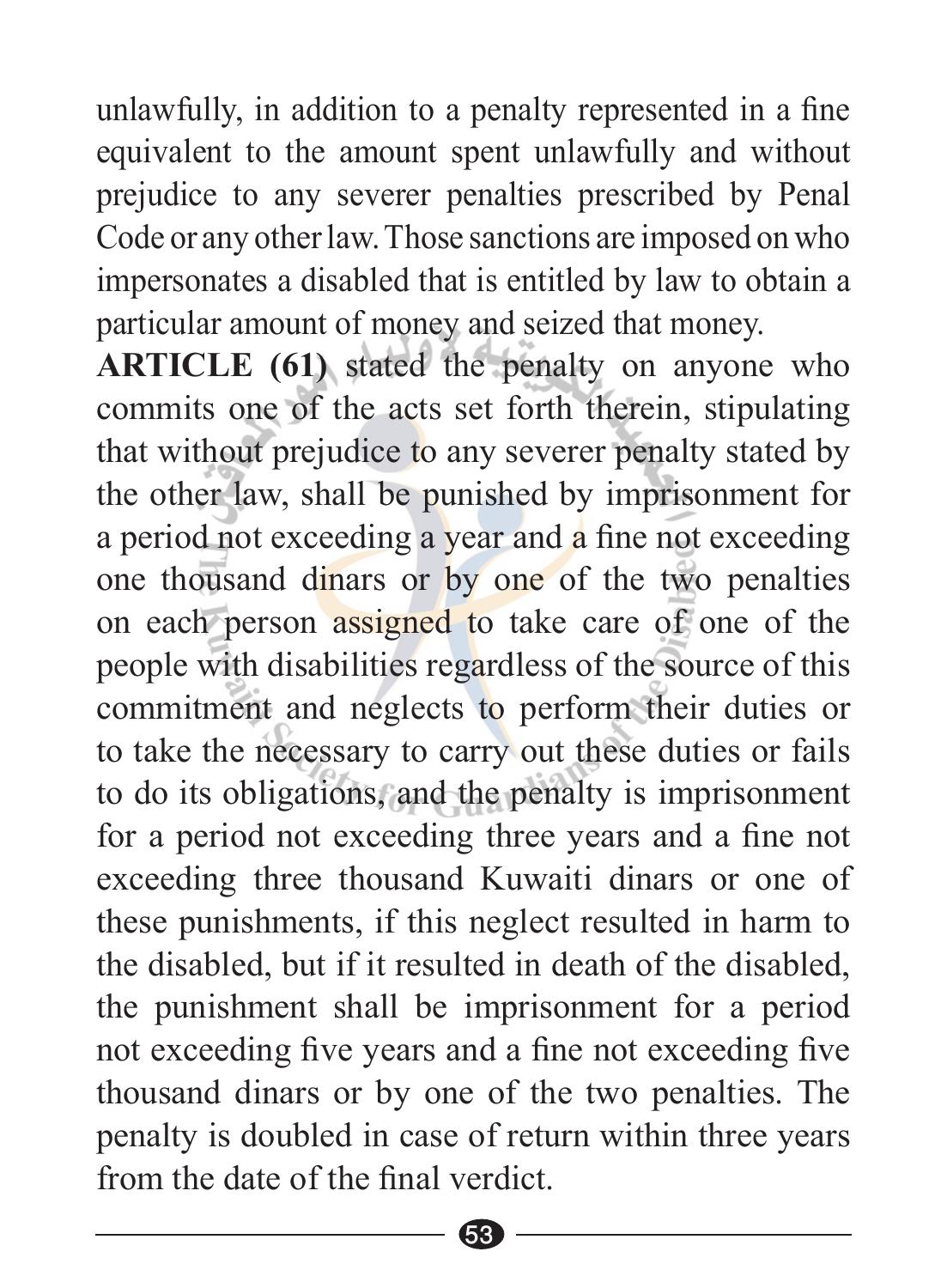**ARTICLE** (62) decided, without prejudice to any severer penalty stated by another law, the penalty of imprisonment not exceeding one year and a fine not exceeding one thousand dinars, or one of the two penalties on each one who uses disability card used without the right to do so.  $\sim$ 

ARTICLE (63) decided, without prejudice to any severer penalty stated by another law, the punishment of imprisonment for a period not exceeding one month and a fine not exceeding one hundred dinars or by one of the two penalties on one each to use the parking of people with disabilities unlawfully, and in case of return, the court may order the withdrawal of driving license for a period not exceeding a month.

**ARTICLE** (64) stated to punish all who are committed by law to employ people with disabilities and refuse, without reasonable excuse or who does not commit to meet the rates of employing people with disabilities referred to in article  $(14)$  of this law, by a fine of not less than five hundred dinars not more than two thousand dinars, doubled in case of return within three years from the date of the final verdict. In the tenth chapter, entitled "General Provisions" **ARTICLE** (65) obliged the authority to review the financial allocations granted to the disabled every three years to study the extent of entitlement of those allowances or if a change occurred to the condition of the beneficiary.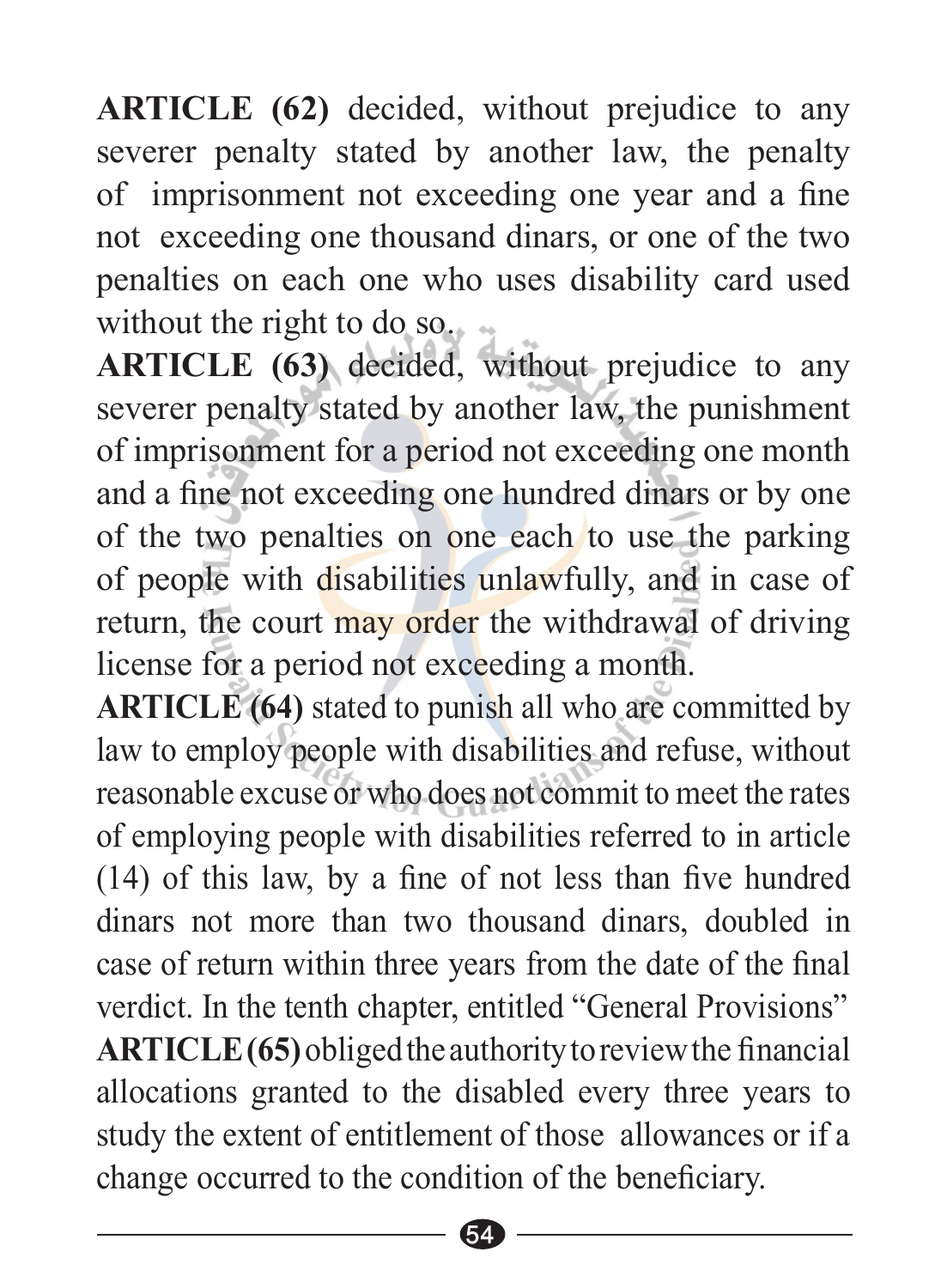**ARTICLE** (66) assigned to the general authority for Social Insurances the implementation of the provisions of the pensions under this law in which shall be subject to the provisions of the Social Insurances law for matters not covered by a specific provision.

ARTICLE (67) banned on any public employee or person in charge of a public service to mediate with one of the bodies concerned with people with disabilities and it obliged those bodies to notify the body in which the employee works for.

ARTICLE (68) assigned to the authority appointing the persons responsible for applying the provisions of this law and the decisions issued implementing it, whether from its employees or from outside.

ARTICLE (69) stated that the public treasury shall carry financial burdens resulting from the application of the provisions of this law.  $\mathbf{d}^{\mathbf{d}}$ 

**ARTICLE** (70) decided to annul law No. 49 of 1996, and every provision is contrary to the provisions of this law, and the decisions issued for it shall remain applicable in matters not conflicting with the provisions of this law until the issuance of regulations and decisions necessary for its implementation.

**ARTICLE** (71), the implementation of this law is after three months from the date of its publication in the Official Gazette. Finally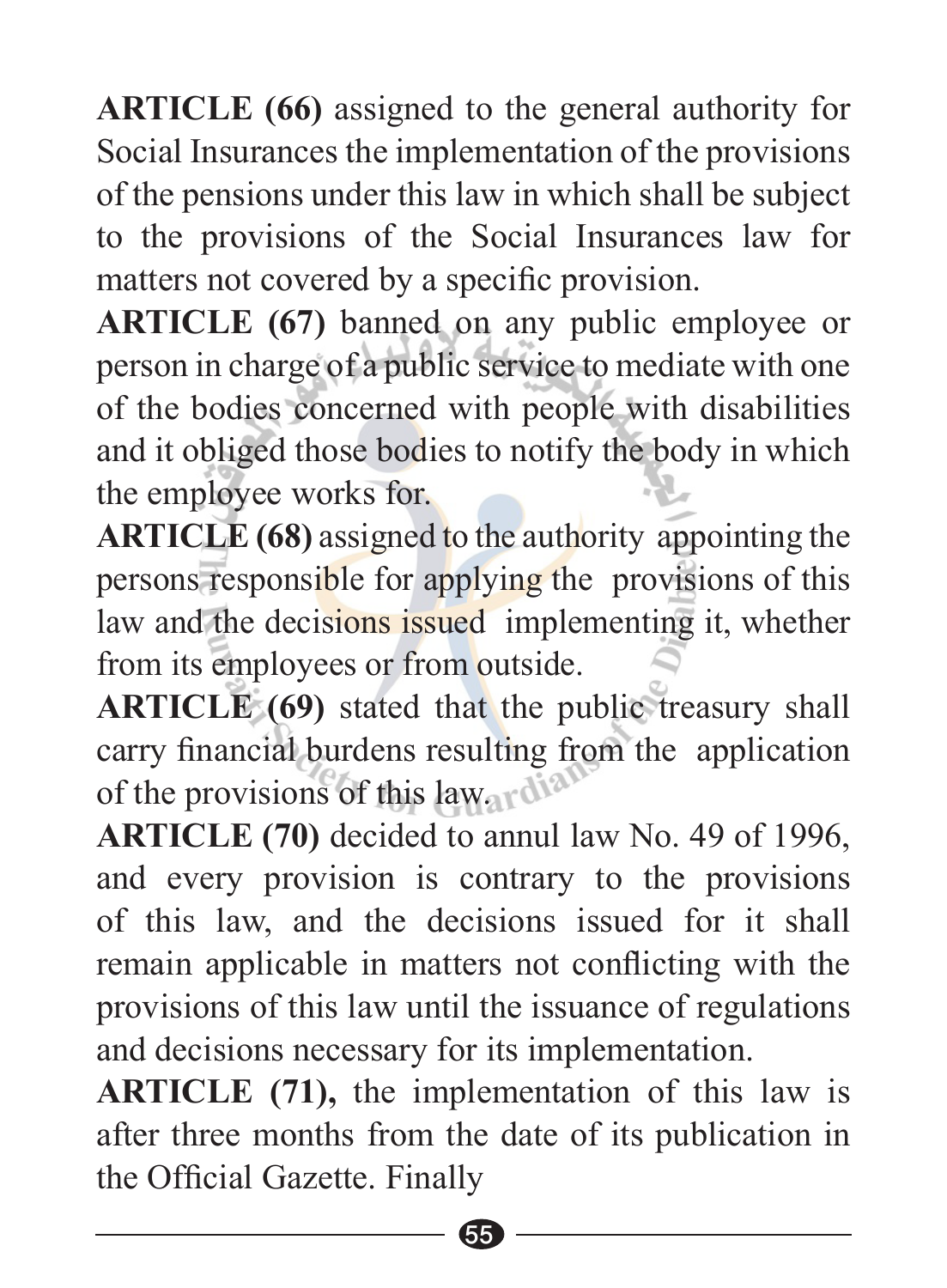**ARTICLE (72), The Prime Minister and ministers** are in charge - each of his own jurisdictions - for the Implementation of this law.

Law No.9 of 2010, the issuance of development plan for the years  $(2010/2011 / - 2013/2014)$ 

- After reviewing the Constitution,
- And Law No. 27 of 1963 on Statistics and Census, and decisions amending it.
- Law No. 30 of 1964 establishing the Court of Accounts, as amended by Law No.4 of 1997.
- And Law No. 31 of 1978, on the rules of the preparation of public budgets and monitoring their implementation and final accounts, and decisions amending.
- $\cdot$  Law No 60 of 1986 on the economic and social planning, and decisions amending it.
- The Decree No. 33 of 2004 on the establishment of the Supreme Council for Planning and Development.
- The Decree No. 307 of 2007 regarding the amendment of some provisions of Decree No. 33 of 2004 on the establishment of the Supreme Council for Planning and Development.
- And the Decree No. 255 of 2008 on the issuance of the plan of general structure of the State of Kuwait.
- The National Assembly approved the following law which we have endorsed and enacted: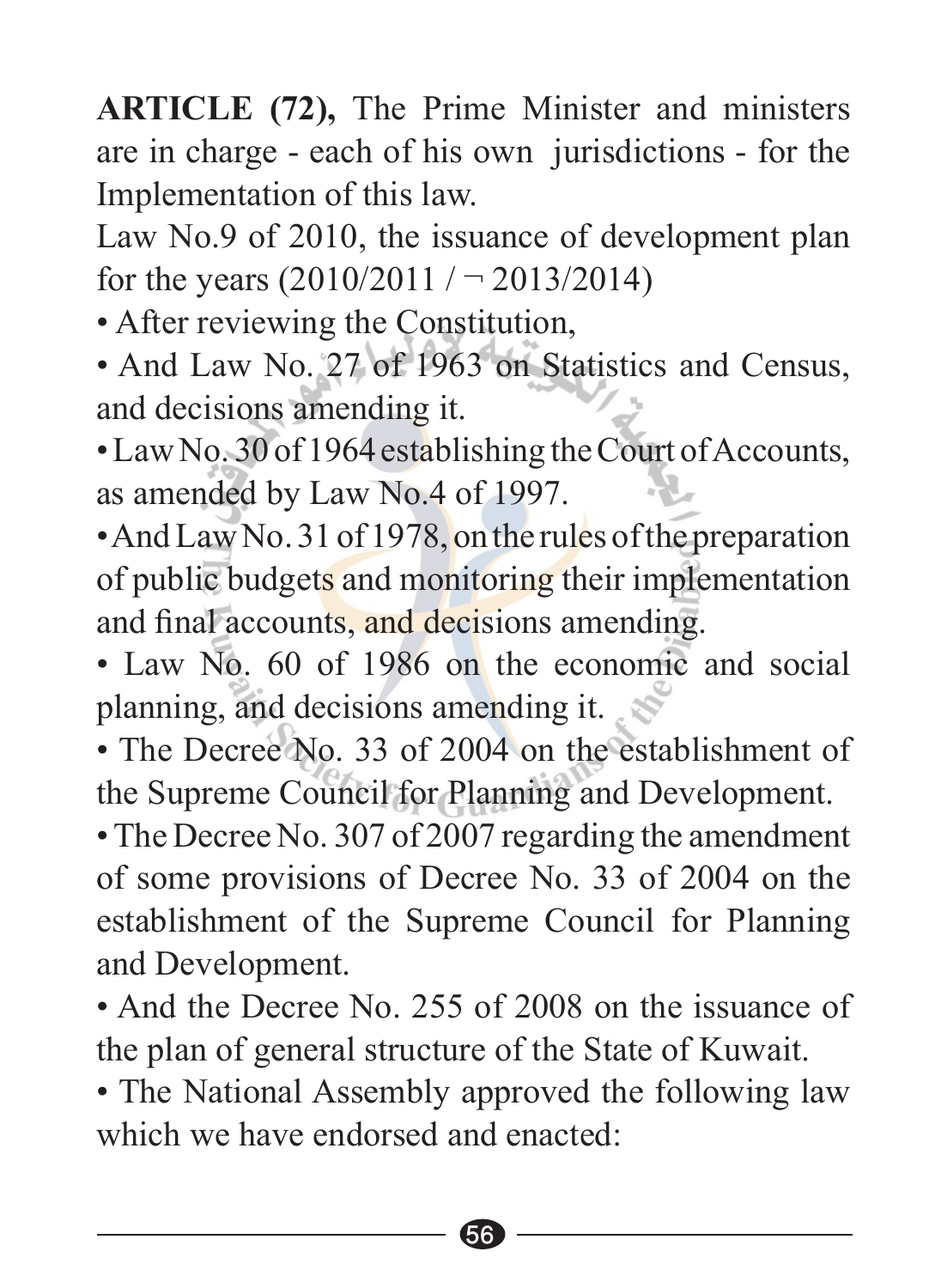The general framework of the Development Plan for the years  $(2010/2011 - 2013/2014)$  attached to this law shall be applied.

In applying the provisions of this law, the following terms refer to the following meanings assigned to them:

Plan: The general framework of the development plan for the years  $(2010/2011 - 2013/2014)$  to be implemented during the period from the first of April 2010 to the end  $of March 2014$ 

Annual Plan: The part that the Government proposes its yearly implementation of the de-velopment plan.

Strategic goals: A set of fixed goals and targets to be achieved in the long term timeframe. The development plan represents its first stages and these goals may be general at the level of society as a whole or sect oral at the industry level itself.  $C_{11}$  and  $\delta^{12}$ 

Targets of the development plan: A set of goals, approaches, and objectives to be achieved during the timeframe of the development plan, whether these goals are gen-eral or sect oral objectives, the qualitative or quantitative.

Policies: Aset of primary means to be followed in order to achieve the objectives of the development plan, whether these goals were general or sect oral. Sector: is the set of units engaged in an activity or activities aiming at the production of goods and services and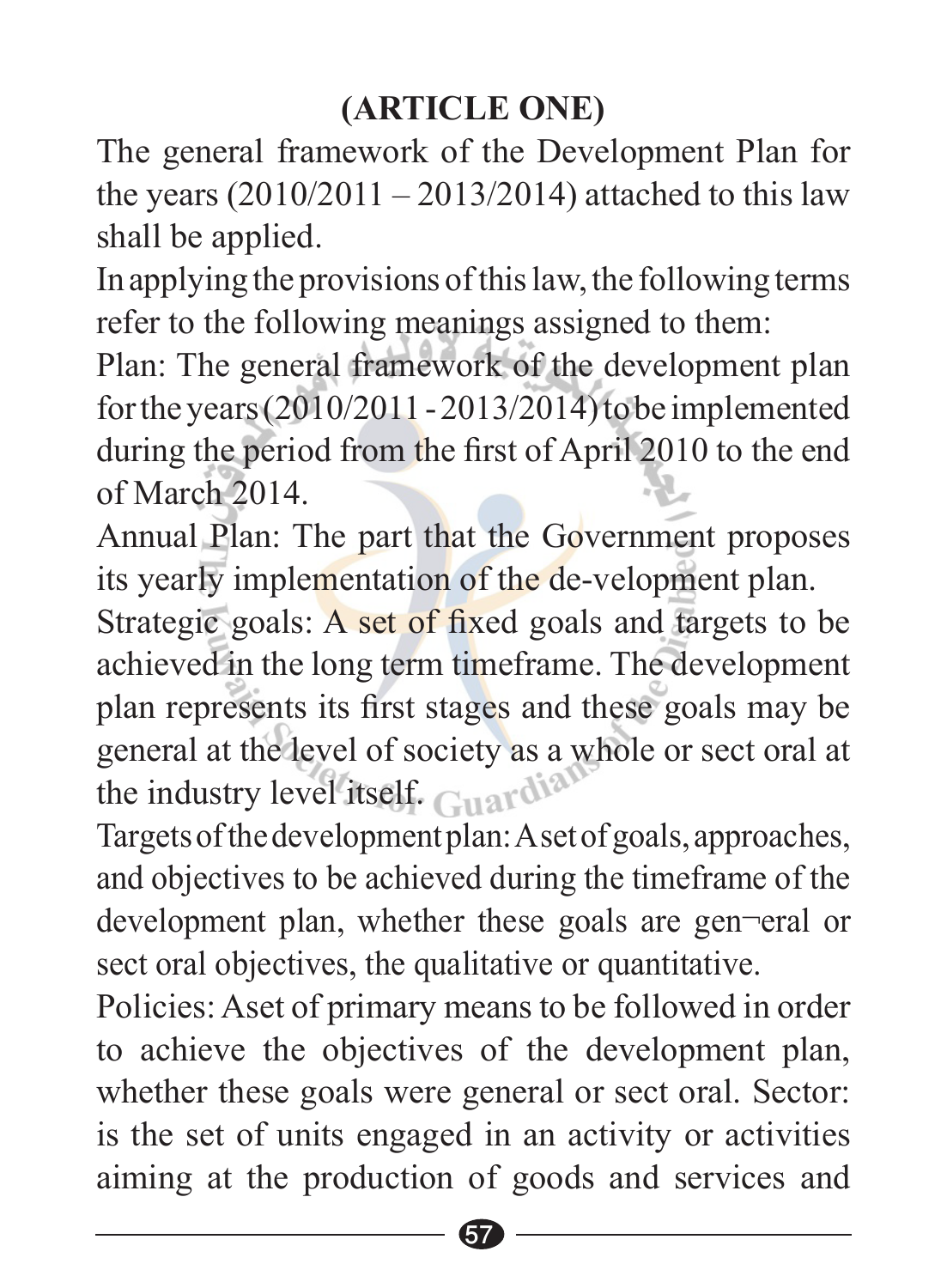ideas similar or complementary.

Program: A set of executional procedures concerned with a specific or one of its branches within the development plan for this sector.

Executional procedures: A set of tools that helps in the execution of policies followed and, consequently, to achieve the goals.  $\Box$   $9^2$ 

Project: Executional work for a particular sector and represents part of the program contained in the development plan for this sector.

Constructional project: The project in which its implementation require the establishment of buildings or structures regarding infrastructure.

Development project: The project on the development or the improvement of systems and services in various fields, whether in the field of computers (such as technical, information, and training field and relat-ed studies) and others.

Base year: The year from which the targets to be reached during the plan period are launched, which is for the current project plan is the year  $2008/2009$ .

Target year: It is the final year of the plan period in which it is expected to achieve the goals set for the plan at its end, which, for the current project plan, is the vear  $2013/2014$ .

#### **(SECOND ARTICLE)**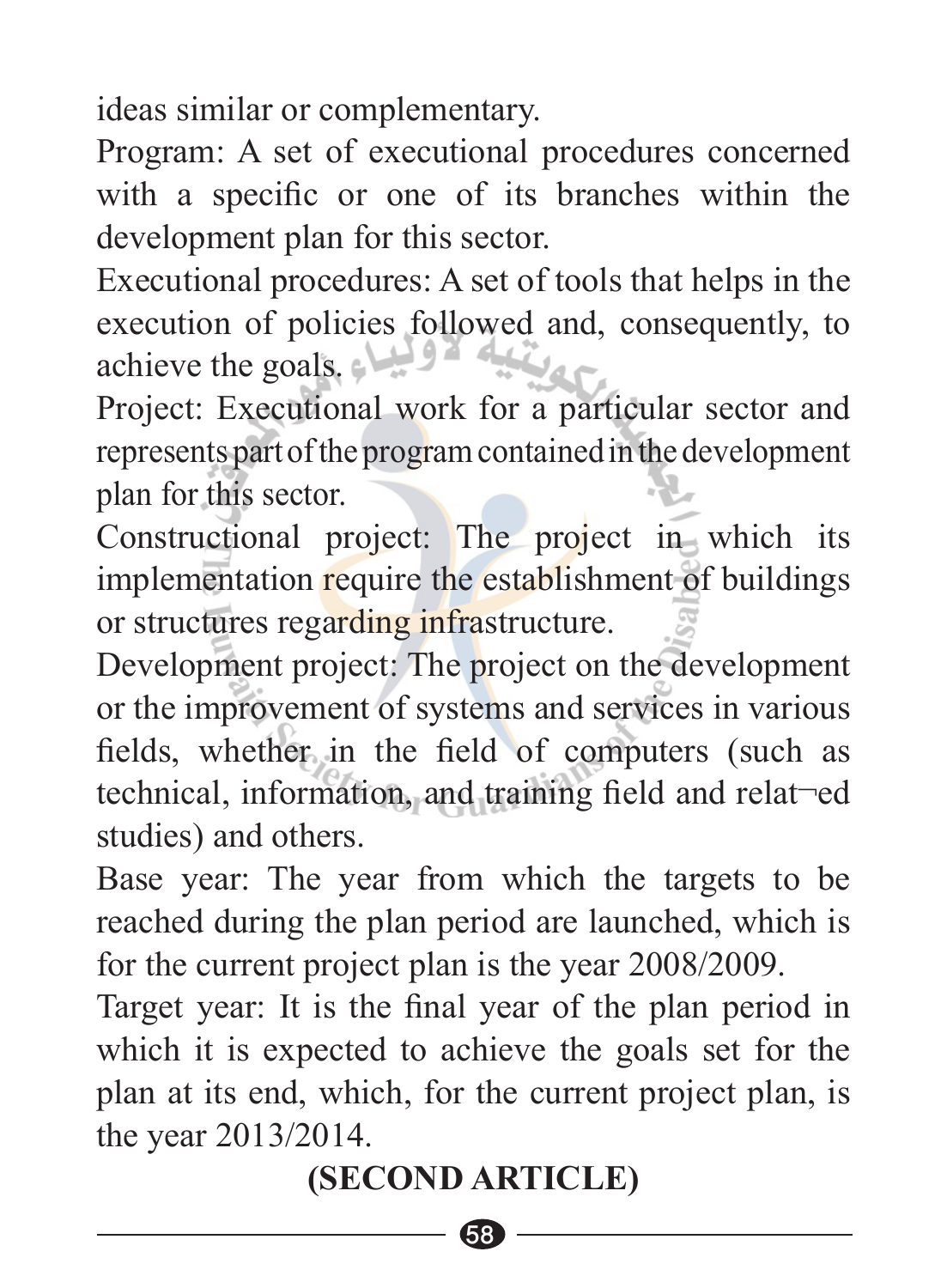Without prejudice to any rates assessed in any other law, the percentage of contribution to each of the companies referred to in the plan is determined and its shares are allocated as follows:

**1-** A percentage no more than twenty-four percent 24% of the shares to the government and bodies affiliated with it. 2-A percentage no less than twenty-six percent (26%) of the shares offered for sale in a public auction involving the participation of joint stock companies listed on the Kuwait Stock Exchange and other companies approved by the Cabinet, excluding competitor companies listed in the history of this auction, in which they are not allowed to contribute directly or indirectly in companies offered, and the auction knocks down to who offers the highest price per share above its original value plus the expenses of establishment and the premium of the issuance - if any - and the winner whom the auction knocks down to with the same price the auction knocks down to, is obliged to underwrite all shares that refer to the State in accordance with the provisions of Article three of this law.

**3-** Fifty percent (50%) of the shares allocated to the public underwriting of shares for all citizens.

**4-** The increase resulting from the sale of shares shall be transferred to the general reserve of the state in accordance with the provisions of clause  $(1)$  of this article.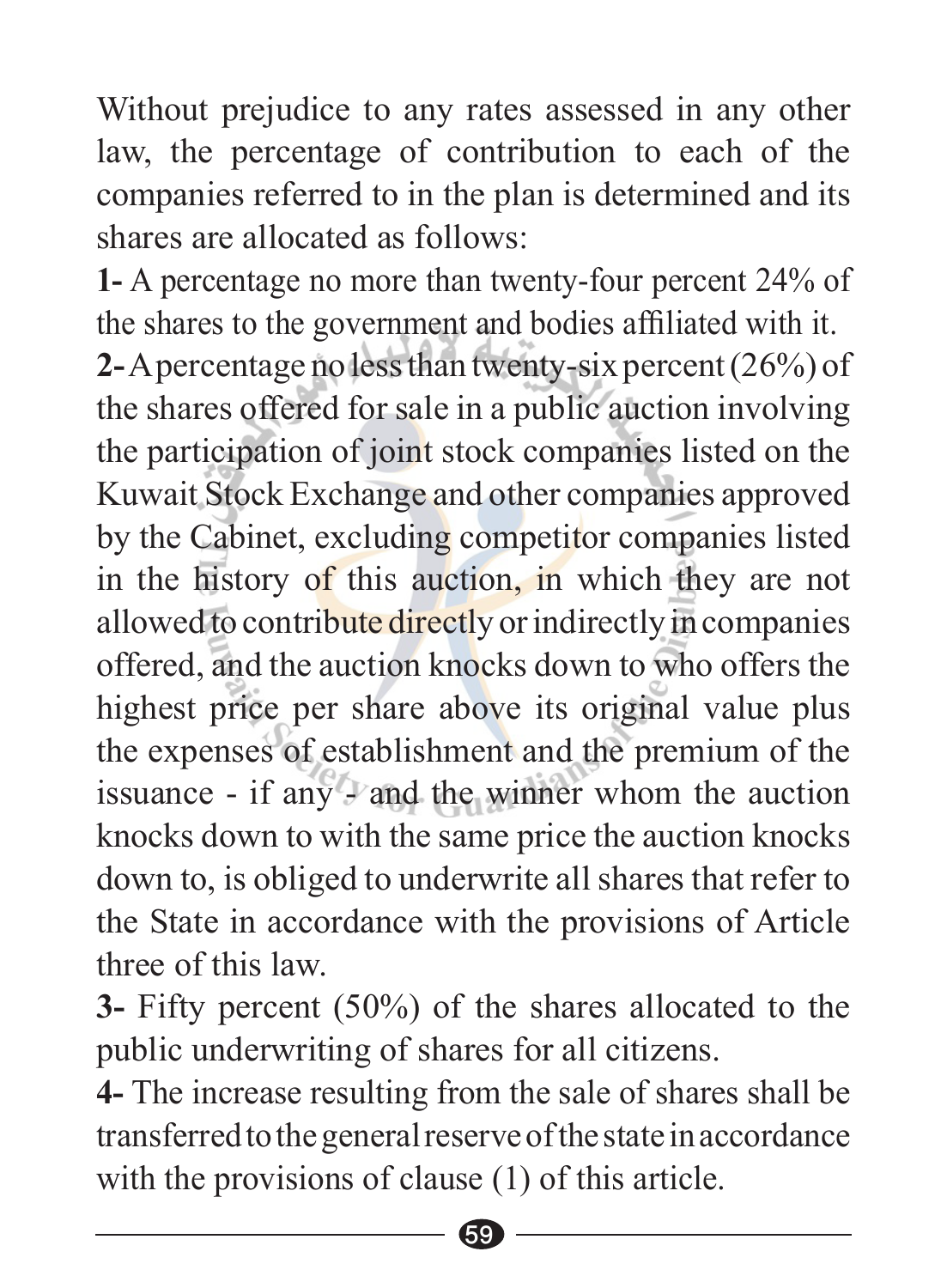#### **(ARTICLE THREE)**

The governmental body responsible for establishing the company shall undertake the determination of its capital and the distribution of all the shares allocated to the public underwriting equally among all Kuwaitis registered in the General Authority for Civil Information on the day of underwriting, and with no allocation to fractions of shares, on the condition that the value of these underwritings shall be paid by citizens to the state in accordance with the procedures specified by the governmental body referred to it without any interest or fees or increase above the price of the stock in underwriting no later than the day, which shall expire at the end of sixty days calculated starting from the beginning of the month following the month in which the governmental body itself undertook the inviting citizens through printed, audible, and visual means of Kuwaiti media to the payment of the value of the underwriting due on them.

#### **(ARTICLE FOUR)**

The fractions of shares that are not allocated to citizens shall be transferred to the state, and from after the day following the day of expiry of the deadline for citizens to pay the value of the under-writings according to the provisions of the preceding article, all shares, which their value has not been paid by citizens to the state within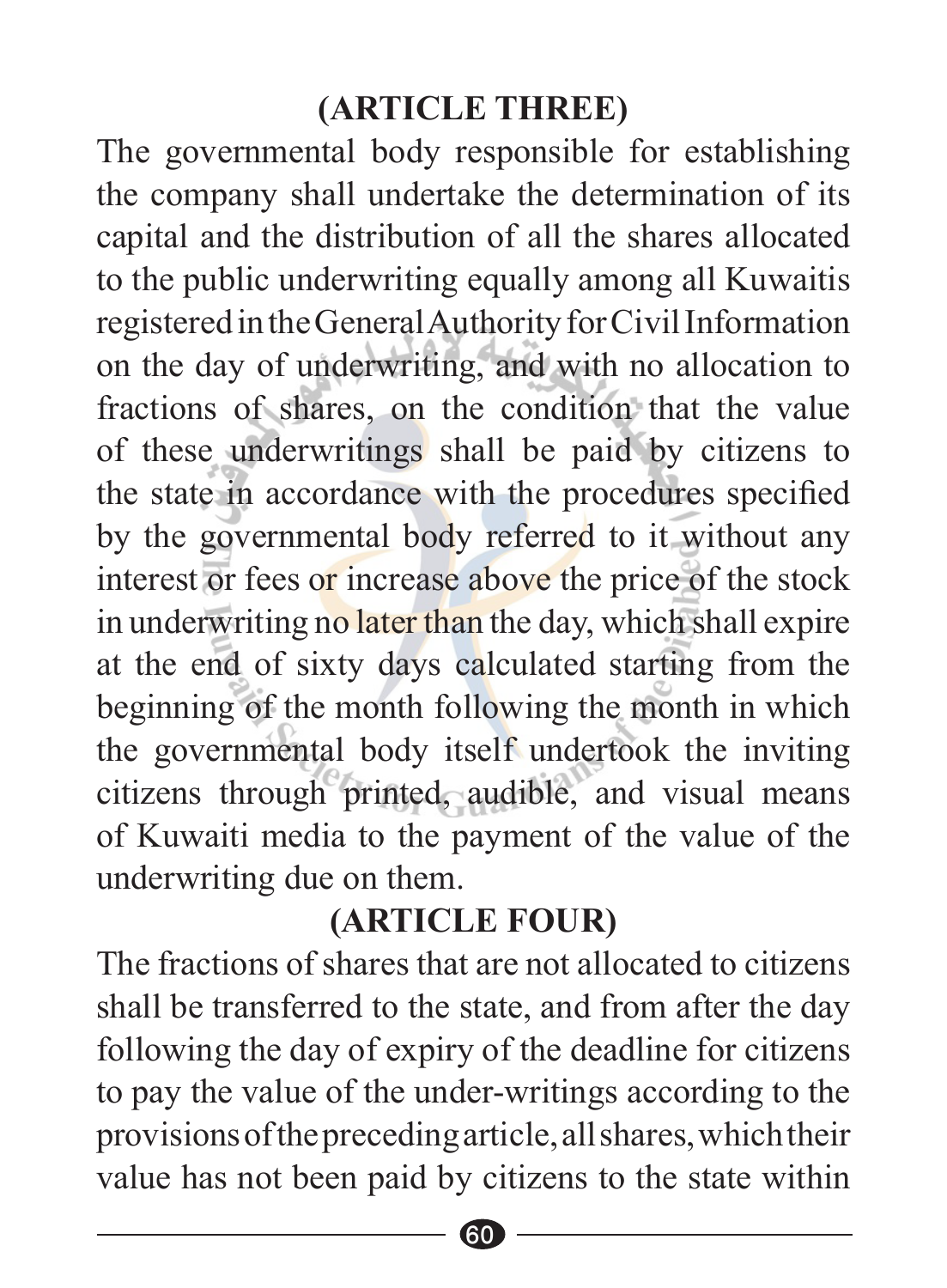that period for any reason, shall be also transferred to it. The state shall transfer the ownership of these shares within a period determined by the Cabinet to the company winning the auction, upon fulfilling their value from it according to the provisions of clause  $(2)$ of the sec-ond article of the law.

# **(ARTICLE FIVE)**

The Government shall provide to the National Assembly, during the two years following the issuance of this law. The bills mentioned in the plan,, and the secretariat of the Supreme Council for Planning and Development during the same year shall issue regulatory decisions on the implementation and the follow up of what is stated in the development plan, and propose arrangements and appropriate measures to implement the policies set forth in the plan, by the cooperation and coordination with the concerned authorities di<sup>2</sup>

#### **(ARTICLE SIX)**

The Secretariat of the Supreme Council for Planning and Development shall prepare the detailed annual development plan on the level of each ministry, governmental department, body, or institution, affiliated or independent, coordinating and cooperating with all concerned bodies of the state, and shall be presented to the National Assembly simultaneously with the presentation of bills regarding the connection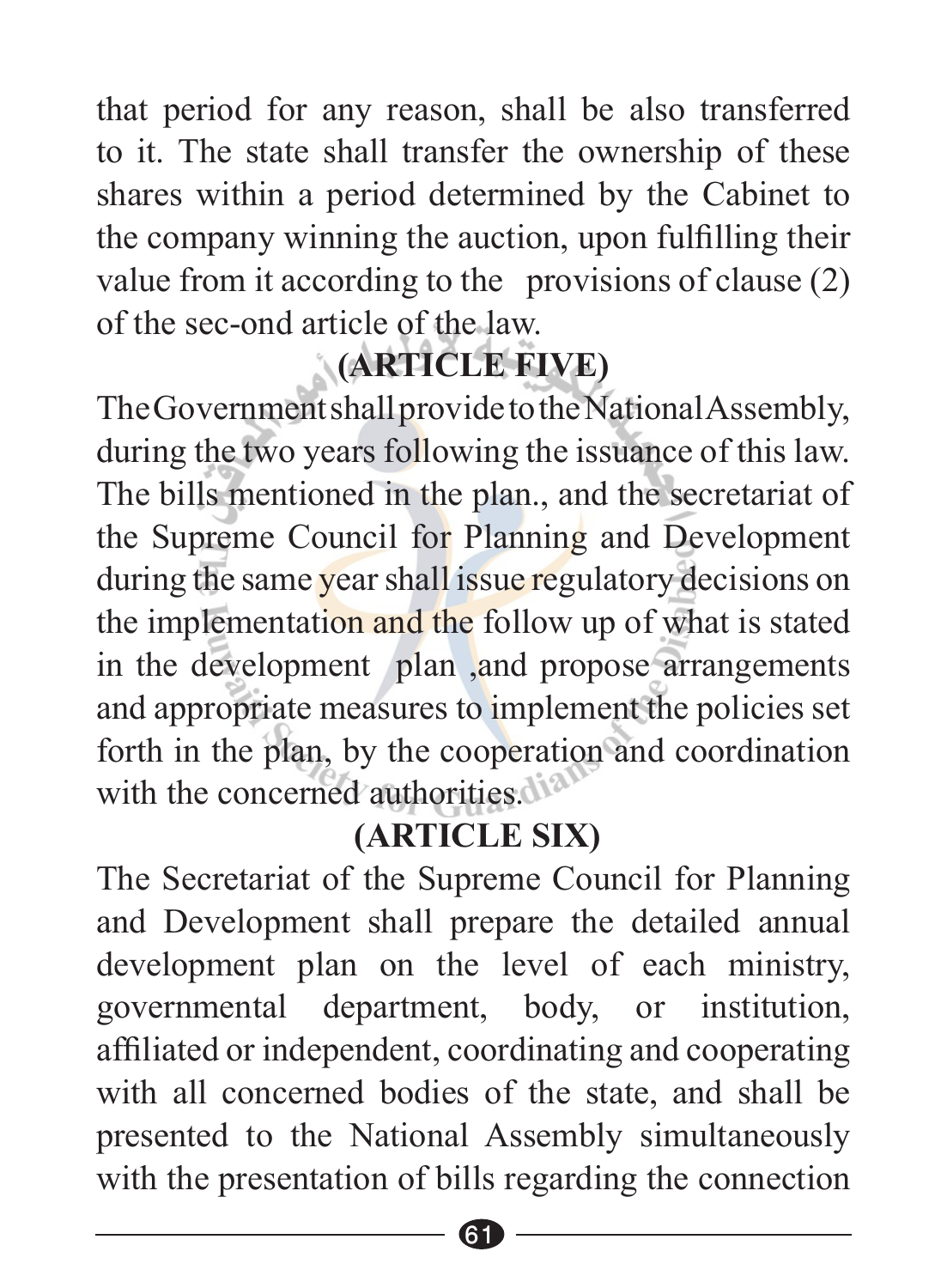of budgets of ministries, governmental departments, and bodies, affiliated and independent, preparing for its approval and issuance by a law.

And it shall prepare the general state's budget in light of the objectives, policies, and programs stated in these plans, and budget estimates shall be according to what is stated in the annual plans and the provisional targets, policies they contain, and the authorities referred to shall take the necessary measures to achieve that.

#### **(ARTICLE SEVEN)**

The quantitative goals mentioned in the plan are considered estimated amendable goals according to new developments during implementation and shall be reviewed in the annual plans in the light of available data

#### *CARTICLE EIGHTH*

All authorities concerned shall develop and complete their structures and systems regarding planning and the follow up in coordination with the Civil Service Bureau and the Secretariat of the Supreme Council for Planning and Development, and the preparation, implementation, and follow up of the annual plans, and its executional programs shall be under the direct supervision of the President of the authority or his authorized representative. in coordination with the Secretariat of the Supreme Council for Planning and Development.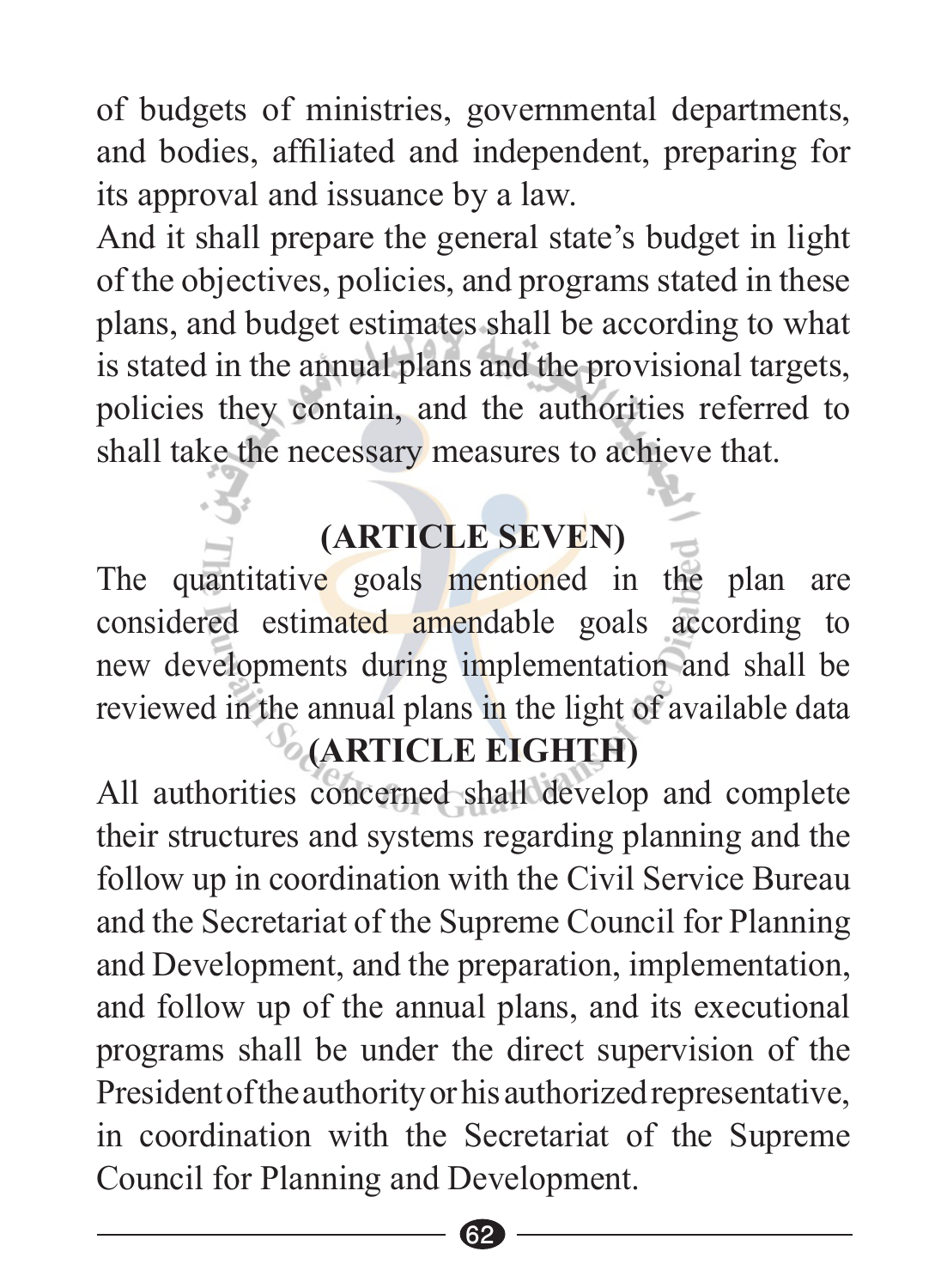#### **(ARTICLE NINE)**

The Secretariat of the Supreme Council for Planning and Development, in coordination with the Authority specified by the Cabinet, shall prepare a comprehensive system to follow up the imple-mentation of the plan at the governmental authorities, from which to monitor the directions of the variables movement, and evaluation of economic and social phenomena to ensure their consistency with the orientation and goals set, and proposing arrangements and appropriate measures to apply policies set forth in the plan in coordination with the concerned authorities which shall commit to completing the forms and the technical documents prepared for that.

# **(ARTICLE TEN)**

The concerned authorities shall commit to the directions, targetsm and policies set forth by the general framework of the Development Plan, and shall provide to the Secretariat of the Supreme Council for Planning and Development all data, statistics, indicators and information which reflect progress in implementing the plan and achieving its objectives within the deadlines set by the Secretariat.

#### **(ARTICLE ELEVEN)**

The Secretariat of the Supreme Council for Planning and Development shall commit to present to the Supreme Council for Planning and Development regular